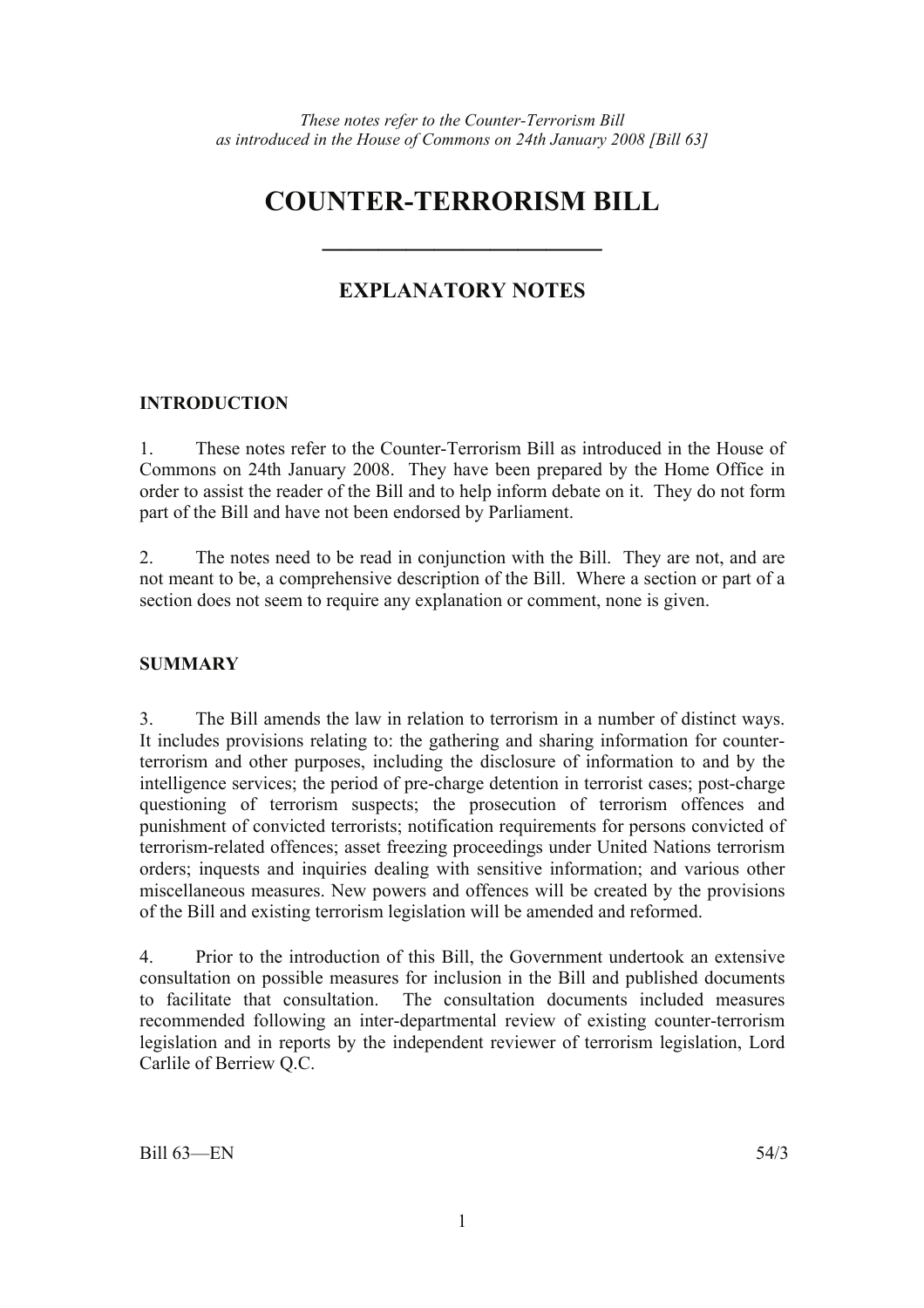## **OVERVIEW**

5. The Bill's Parts and Schedules are as follows.

6. Part 1 (powers to gather and share information) contains provisions for new powers relating to the removal of documents for examination in the context of a search under existing terrorism legislation. It also provides a power for a constable to take fingerprints and samples from people subject to control orders and amends the law relating to the retention and use of fingerprints and DNA samples. It also contains provisions on the disclosure of information to and by the intelligence services and their use of such information.

7. Part 2 (detention and questioning of terrorist suspects) provides for a temporary extension to the maximum amount of time that terrorist suspects can be held before being charged to 42 days. However, this extension may be made available only by the Secretary of State, and only if there are compelling operational reasons to do so. This Part also provides that terrorist suspects may be questioned after they have been charged. The questioning will be limited to the offence for which the person has been charged and adverse inferences from the silence of the suspect may be drawn by a court.

8. Part 3 (prosecution and punishment of offences) provides for specified terrorism offences committed anywhere in the UK to be tried in any part of the UK. It also requires the Attorney General's or Advocate General for Northern Ireland's consent for prosecution of specified terrorism offences committed outside the UK. This Part also deals with sentences for terrorism offences: the court is to consider a terrorist connection as an aggravating factor when considering sentence. It also extends the forfeiture regime applicable in terrorist cases.

9. Part 4 (notification requirements) makes provision about notification of certain information to the police by individuals who are convicted and sentenced to 12 months or more for a terrorism or terrorism-related offence. They must provide the police with certain personal information when they are not in custody, notify any subsequent changes to this information and confirm its accuracy annually. And under Schedule 5, courts may make foreign travel orders which will enable restrictions to be placed on the overseas travel of those subject to the notification requirements.

10. Part 5 (asset freezing proceedings) amends the Regulation of Investigatory Powers Act 2000 so that intercept material can be used in asset freezing cases relating to terrorism (cases in which assets are frozen for the purposes of a UN terrorism order). It also provides an enabling power for the Lord Chancellor (in the first instance) to make court procedure rules about the use of special advocates, closed hearings and the withholding of evidence in civil court proceedings relating to asset freezing decisions.

11. Part 6 (inquests and inquiries) create provisions for coroners' inquests to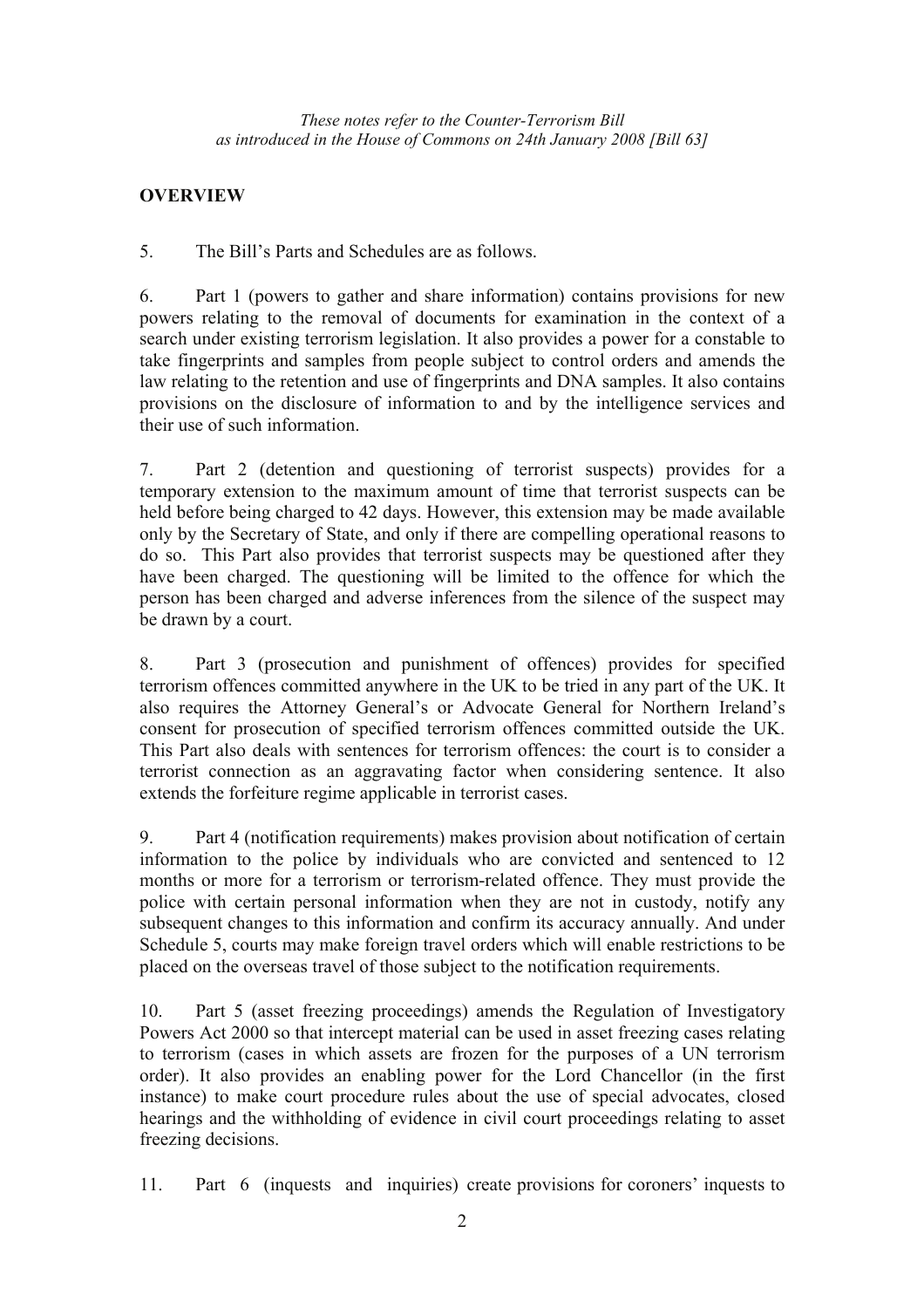take place without a jury if the Secretary of State has certified that the inquest will involve the consideration of material that should not be made public in the interests of national security, the relationship between the United Kingdom and another country, or otherwise in the public interest. This Part also amends the Regulation of Investigatory Powers Act 2000 to allow intercept material to be disclosed in exceptional circumstances to: (i) coroners and counsel to the inquest in cases where the Secretary of State has issued a certificate requiring the inquest to he held without a jury; and (ii) to counsel to an inquiry held under the Inquiries Act 2005 (in addition to the inquiry panel).

12. Part 7 (miscellaneous) amends the definition of terrorism in section 1 of the Terrorism Act 2000 (and various other pieces of terrorism legislation) by inserting a reference to a racial cause. This Part also creates an offence of eliciting, publishing or communicating information relating to members of armed forces which is likely to be of use to terrorists, and amends the offence of failing to disclose information about a suspected terrorist offence. It also includes some amendments to the control order regime, amendments to provisions on forfeiture of terrorist cash, a new scheme relating to the recovery of costs of policing at gas facilities and a provision on the appointment of special advocates in Northern Ireland.

13. Part 8 contains supplementary provisions.

## **TERRITORIAL EXTENT AND APPLICATION**

14. Most of the Bill extends to the whole of the United Kingdom, although provisions amending or repealing other enactments have the same extent as the enactment being amended or repealed. In addition, a number of provisions apply in only one of the three jurisdictions. The provisions of the Bill with a more limited territorial extent or application are as follows:

- In Part 1, in the clauses on taking fingerprints etc. from controlled persons, clause 10 amends the Police and Criminal Evidence Act 1984 ("PACE") and therefore extends only to England and Wales, clause 11 only applies to persons subject to control orders in Scotland and clause 12 amends the Police and Criminal Evidence (Northern Ireland) Order 1989 ("PACE NI") and therefore extends only to Northern Ireland.
- In the provisions in Part 1 on the retention and use of fingerprints and samples, clause 14 amends PACE and extends only to England and Wales and clause 15 amends PACE NI and extends only to Northern Ireland.
- In Part 2, in the clauses on post-charge questioning, clause 23 applies only in England and Wales, clause 24 in Scotland and clause 25 in Northern Ireland.
- In Part 3, clause 29 (sentences for offences with a terrorist connection: England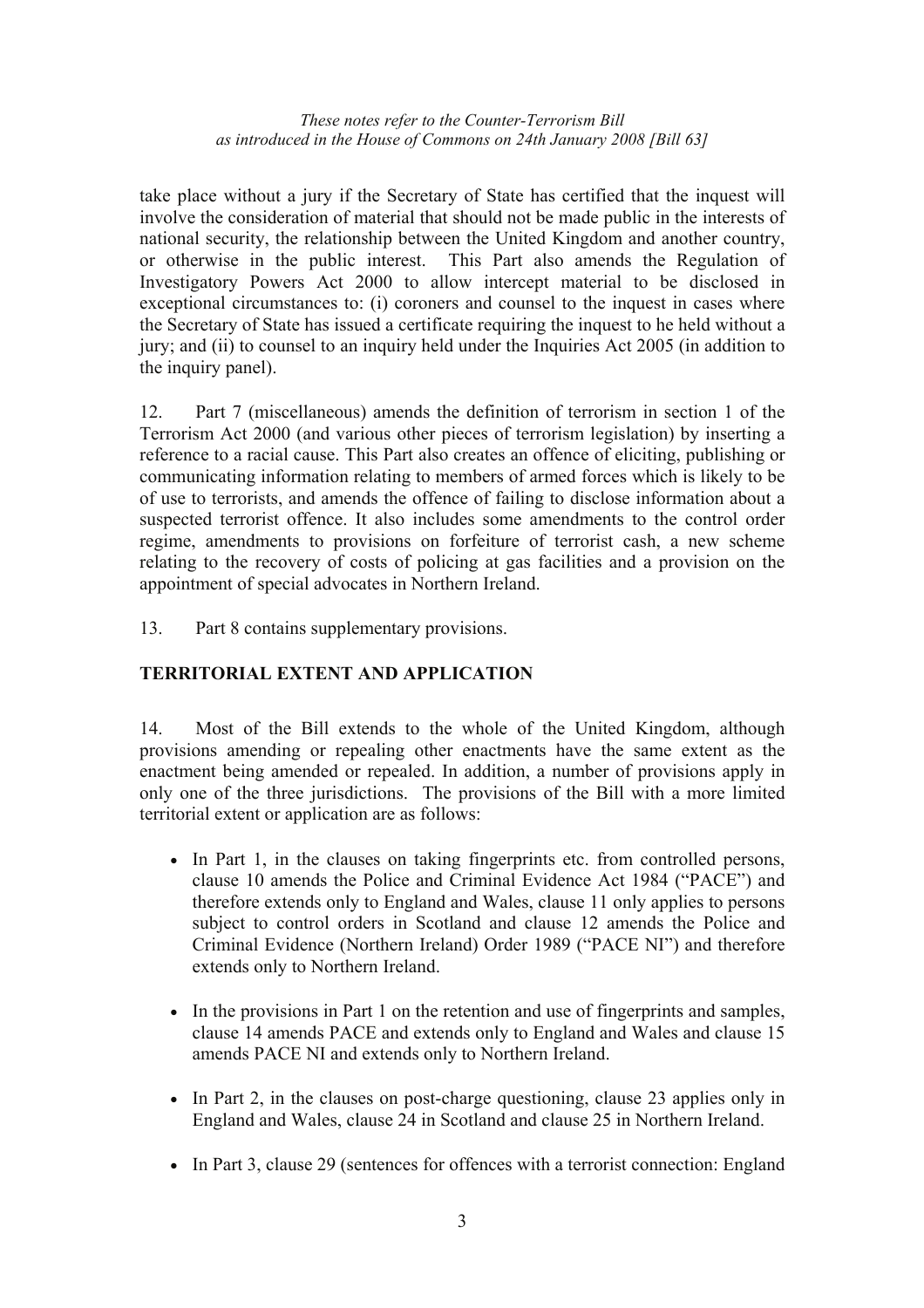and Wales) applies to court proceedings in England and Wales and clause 30 applies to court proceedings in Scotland. There is no corresponding provision for Northern Ireland.

- In Part 6 (inquests and inquiries), clauses 64 and 65 amend the Coroners Act 1988 which extends only to England and Wales.
- In Part 7, there are separate clauses applicable in England and Wales and in Scotland on the recovery of costs of policing at gas facilities (clauses 77 and 78).
- Clause 83 (appointment of special advocates in Northern Ireland) substitutes references to the "Advocate General for Northern Ireland" for references to the "Attorney General for Northern Ireland" in various pieces of legislation; the primary application of this clause will therefore be in Northern Ireland.

15. The Bill only deals with reserved matters as respects Scotland and excepted matters as respect Northern Ireland. It does not confer any functions on the National Assembly for Wales, and in general applies to Wales in the same way as it applies to England.

16. Because the Sewel Convention provides that Westminster will not normally legislate with regard to devolved matters in Scotland without the consent of the Scottish Parliament, if there are amendments to such matters which trigger the Convention, the consent of the Scottish Parliament will be sought for them.

17. The Bill does not contain any provisions that would invoke a legislative consent motion in Northern Ireland.

## **COMMENTARY ON CLAUSES**

## **PART 1 – POWERS TO GATHER AND SHARE INFORMATION**

#### *Power to remove documents for examination*

#### **Clause 1 – Power to remove documents for examination**

18. Clause 1 provides a new power for a constable to remove documents in the course of a search for the purpose of ascertaining whether they may be seized. Documents removed under clause 1 may be retained until the examination is complete. This power might be used, for example, to remove documents in a foreign language for translation.

19. *Subsection (1)* limits the situations in which the new power may be used: it may only be used in the context of searches under the listed provisions of the Terrorism Act 2000, the Anti-terrorism, Crime and Security Act 2001, the Prevention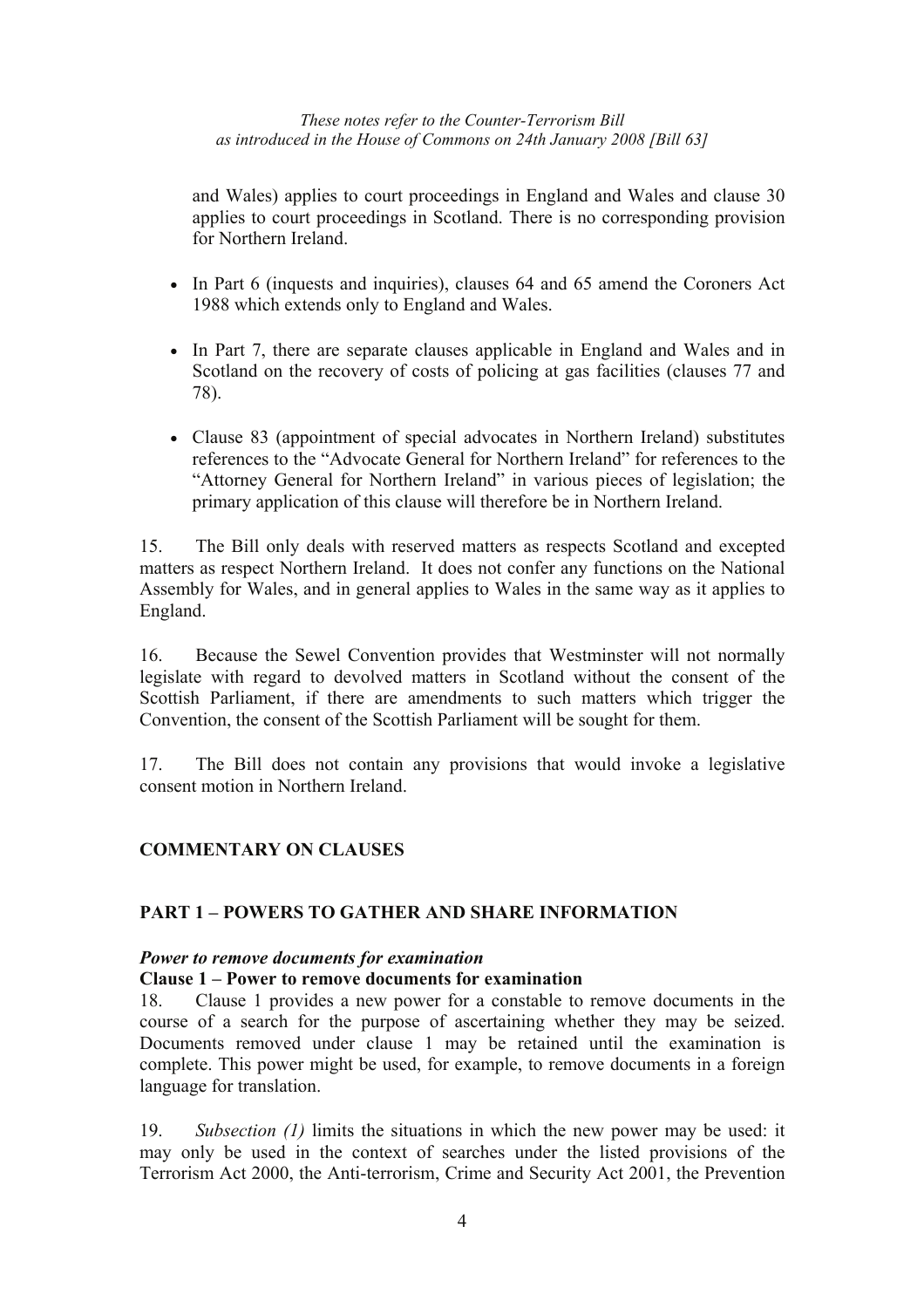of Terrorism Act 2005 and the Terrorism Act 2006.

20. *Subsection (3)* makes provision in relation to documents stored in an electronic form.

21. *Subsection (4)* provides that where a document is removed under this power, a constable has the same powers of seizure (at common law and under statute) as if it had not been removed. This will include the general power of seizure under section 19 of PACE which allows a constable lawfully on premises to seize a document if the constable believes that it is evidence in relation to any offence.

## **Clause 2 – Offence of obstruction**

22. Clause 2 creates the offence of wilfully obstructing a constable in the exercise of the power conferred by clause 1. This is a summary offence, punishable by a maximum penalty of up to 51 weeks' imprisonment in England and Wales (but before section 281(5) of the Criminal Justice Act 2003 comes into force, 6 months), 12 months' imprisonment in Scotland and 6 months' imprisonment in Northern Ireland.

### **Clause 3 – Power to remove documents: items subject to legal privilege**

23. Clause 3 deals with documents that are, or may be, privileged. Under *subsection (1)* a constable may not remove a document if he has reasonable cause to believe that it is an item subject to legal privilege or has such an item comprised in it (for example it is a document which includes correspondence with a lawyer in it but also includes other information). If it is discovered that a document that has been removed is an item subject to legal privilege, or has such an item comprised in it, it must be returned immediately (*subsection (3)*). However, a document which has an item subject to legal privilege comprised in it may be removed or retained if it is not reasonably practicable to separate the legally privileged part from the rest of the document without prejudicing the lawful use of the latter if it were to be seized (*subsections (2) and (4)*). This will be the case for example where tearing out legally privileged information from a larger document would also remove non-legally privileged information, which might comprise evidence of an offence, on the reverse of the page.

24. *Subsection (5)* provides that where parts of a document which are subject to legal privilege are retained because it is not reasonably practicable to separate it from those parts which are not, the documents subject to legal privilege must not be used in any other way but to facilitate the examination of the rest of the document.

25. *Subsection (6)* defines an "item subject to legal privilege" for the purpose of this clause by reference to PACE, in England and Wales, the Proceeds of Crime Act 2002 in Scotland, and PACE NI in Northern Ireland.

## **Clause 4 – Record of removal**

26. *Subsection (1)* provides that a constable who removes a document using the new power of removal must make a written record of the removal as soon as is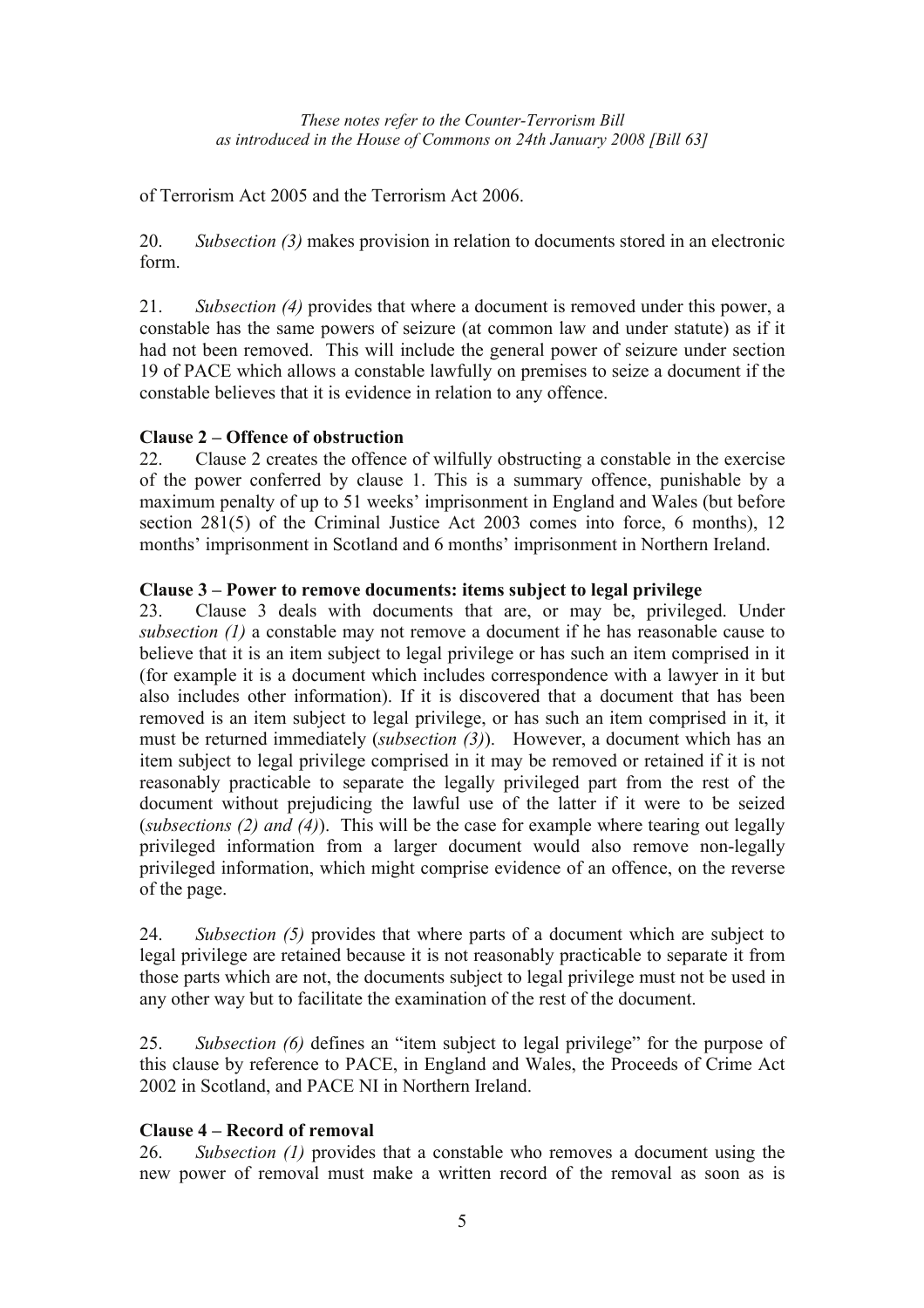reasonably practicable.

27. *Subsections (2), (3) and (4)* set out the matters to be included in such record and *subsection (8)* makes specific provision as to how the reference to the address of the premises in subsection (2) is to be interpreted where the search is of a vehicle. Many of the listed search powers include searches of vehicles (for example, searches under Schedule 5 to the Terrorism Act 2000 may be of "any premises", and "premises" is defined in section 121 of that Act to include vehicles).

28. *Subsections (5) and (6)* provide that a constable must, within a reasonable time of receiving a request, supply a copy of the search record to a person with an interest in the document as defined.

29. *Subsection (7)* provides that if a document has been found during the course of a search under a warrant in England and Wales or Northern Ireland, the constable must endorse the warrant stating that the document was removed under the provisions of clause 1 of this Bill. This is so that the person or court which issued the warrant will be aware of the action that has been taken under it when the warrant is returned to them.

## **Clause 5 – Retention of documents**

30. Clause 5 provides that documents removed under this clause cannot be retained for more than 48 hours unless further retention – up to a maximum of 96 hours from the time of removal – is authorised by a constable of at least the rank of chief inspector.

## **Clause 6 – Access to documents**

31. Clause 6 allows a person referred to in *subsection (2)* to have access, on request, to a document retained under the provisions of clause 1, under the supervision of a constable. This is subject however to the officer in charge of the investigation (defined in *subsection (4)*) being able to refuse such access on the grounds set out in *subsection (3)*. The examination of a document under this power might not be part of an investigation into an offence (for example where the document was removed during the search of a terrorist suspect prior to arrest). This explains why the grounds in clause  $6(3)(a)$  are required. The ground in clause  $6(3)(d)$  is to cover for example a document which the officer has reasonable grounds to believe constitutes information useful to terrorists.

## **Clause 7 – Photographing and copying of documents**

32. Clause 7 provides that a document removed under clause 1 may not be photographed or copied (although a document in electronic form may be copied in order to produce it in a visible and legible form).

33. On return of the document, electronic copies must be destroyed and any hard copies made under *subsection (1)* must be returned at the same time (*subsection (2)*).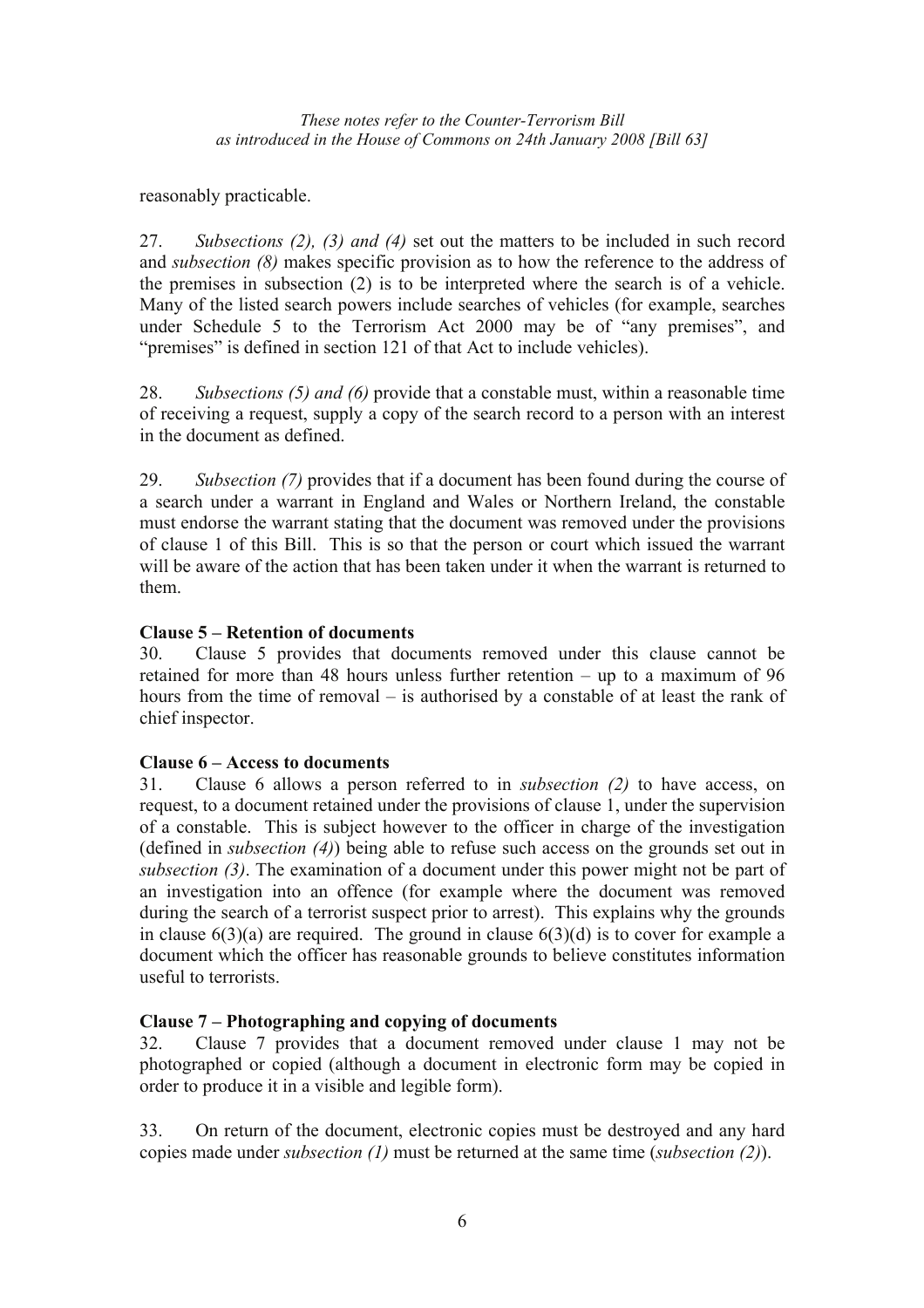34. *Subsections (3) and (4)* provide that the persons referred to in subsection (3) can request a certificate to show that all copies have been so destroyed, made inaccessible or returned and such a certificate must be issued within three months of the request. The certificate is to be issued by the "relevant chief officer of police" as defined in *subsection (5)*.

## **Clause 8 – Return of documents**

35. This clause provides that a document that is to be returned (because the time limit for retention has expired or the document is not one that may be seized) (and any copy) is to be returned to the person searched or the occupier of the premises on which it was found. However, where another person appears to have a better right to the document, the document must be returned instead to that person, and where different persons claim to be entitled to the document, it may be retained for as long as reasonably necessary to determine who has best claim to it.

## **Clause 9 – Power to remove documents: supplementary provisions**

36. *Subsection (2)* means that when a search is carried out under section 52(1) of the Anti-Terrorism, Crime and Security Act 2001, references in these provisions to a constable should be read as references to an authorised officer as defined in that section – as that search power is conferred on an authorised officer rather than a constable.

## *Power to take fingerprints and samples from person subject to control order*  **Clause 10 – Power to take fingerprints and samples: England and Wales**

37. Clause 10 amends sections 61, 63, 63A, 64 and 65 of PACE, providing a constable with powers relating to the taking and use of fingerprints and non-intimate samples from an individual subject to a control order. (The control order regime is contained in the Prevention of Terrorism Act 2005.) Both "fingerprints" and "nonintimate samples" have the same meaning as that given in section 65 of PACE. That is, "fingerprints" include palm prints and "non-intimate samples" means a sample of hair other than pubic hair; a sample taken from a nail or from under a nail; a swab taken from any part of a person's body including the mouth but not any other body orifice; saliva and a footprint or a similar impression of any part of a person's body other than a part of his hand. These amendments will apply to all individuals subject to control orders that are in force from the time this clause is commenced, regardless of when the control order was made, but the provisions will not apply to individuals whose control orders have already lapsed (see *subsection (5)* and clause 13).

38. *Subsections (1) and (2)* provide a constable with the power to take fingerprints and non-intimate samples respectively without the appropriate consent of an individual subject to a control order. Appropriate consent is defined in section 65 of PACE as meaning: (a) in relation to a person who has attained the age of 17 years, the consent of that person; (b) in relation to a person who has not attained that age but has attained the age of 14 years, the consent of that person and his parent or guardian; and (c) in relation to a person who has not attained the age of 14 years, the consent of his parent or guardian. PACE Code D (Code of Practice for the Identification of Persons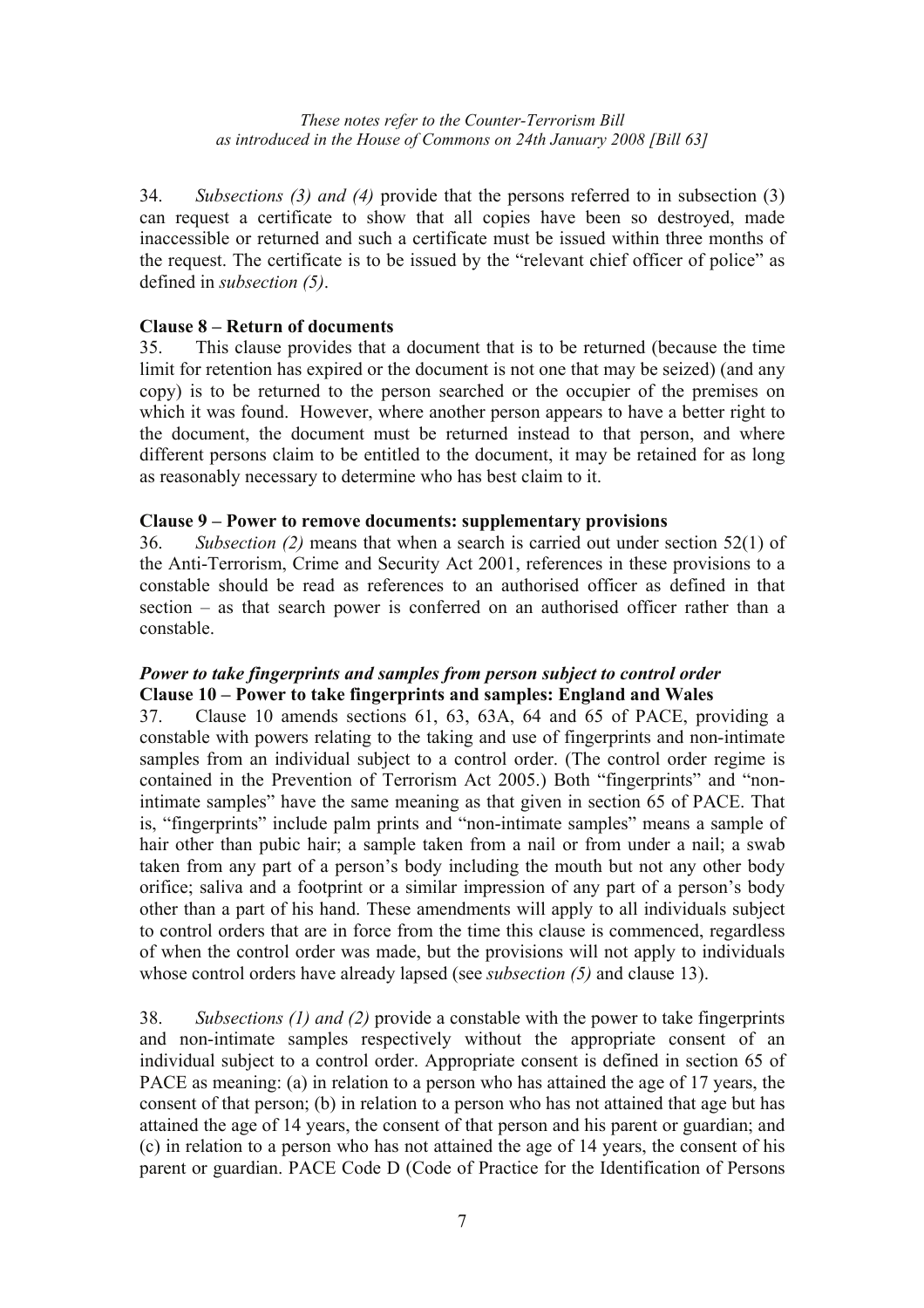by Police Officers) provides that a constable can use reasonable force to ensure compliance with this provision where the appropriate consent is withheld.

39. *Subsection (3)(a)* provides a constable with the power to check the fingerprints and non-intimate samples of an individual subject to a control order against the same databases that other fingerprints etc. taken under PACE may be checked against (see PACE section 63A, as amended by clause 14). So the fingerprints or samples may be checked against other such fingerprints or samples and/or information derived from other samples that are held by or on behalf of any relevant law enforcement authority or are held in connection with or as a result of an investigation of an offence or which are held by or on behalf of the Security Service or the Secret Intelligence Service. Relevant law enforcement authorities are defined in section 63A(1A) of PACE to include a police force and the Serious Organised Crime Agency. The definition also includes persons outside the territory of the United Kingdom whose functions correspond to those of a police force and any other public authority with functions in any part of the British Islands which consist of or include the investigation of crimes or the charging of offenders.

40. *Subsection (3)(b)* provides a constable with powers to require a controlled individual to attend a police station for the purposes of having their fingerprints and/or non-intimate samples taken. In the event that such a request is not complied with, the person may be arrested without a warrant (see the amendment to section 63A(7) made by *subsection (6)*).

41. *Subsection (4)* allows the retention of a controlled individual's fingerprints and non-intimate samples taken under the new provisions, subject to the safeguards in section 64 of PACE (as amended by clause 14). These safeguards ensure that any such samples retained are only used for purposes related to the interests of national security, the prevention or detection of crime, the investigation of an offence, the conduct of a prosecution or the identification of a deceased person or of the person from whom the material came.

42. *Subsection (6)* makes consequential amendments of PACE, many of which mean that fingerprints and non-intimate samples taken from a controlled person will be subject to the same provisions as fingerprints and non-intimate samples taken under current PACE powers. These include safeguards such as requiring a constable to inform the individual concerned of the reason for taking the fingerprints or nonintimate sample without consent (this will normally be simply that they are subject to a control order) before they are taken and informing them that the fingerprints and/or samples may be the subject of a "speculative search". The matters of information must also be recorded as soon as it is practicable to do so. The term "speculative search" is defined at section 65 of PACE and it is taken to mean that the fingerprints and/or non-intimate samples can be randomly checked against other samples that have been taken under current PACE powers as mentioned in relation to *subsection (3)*.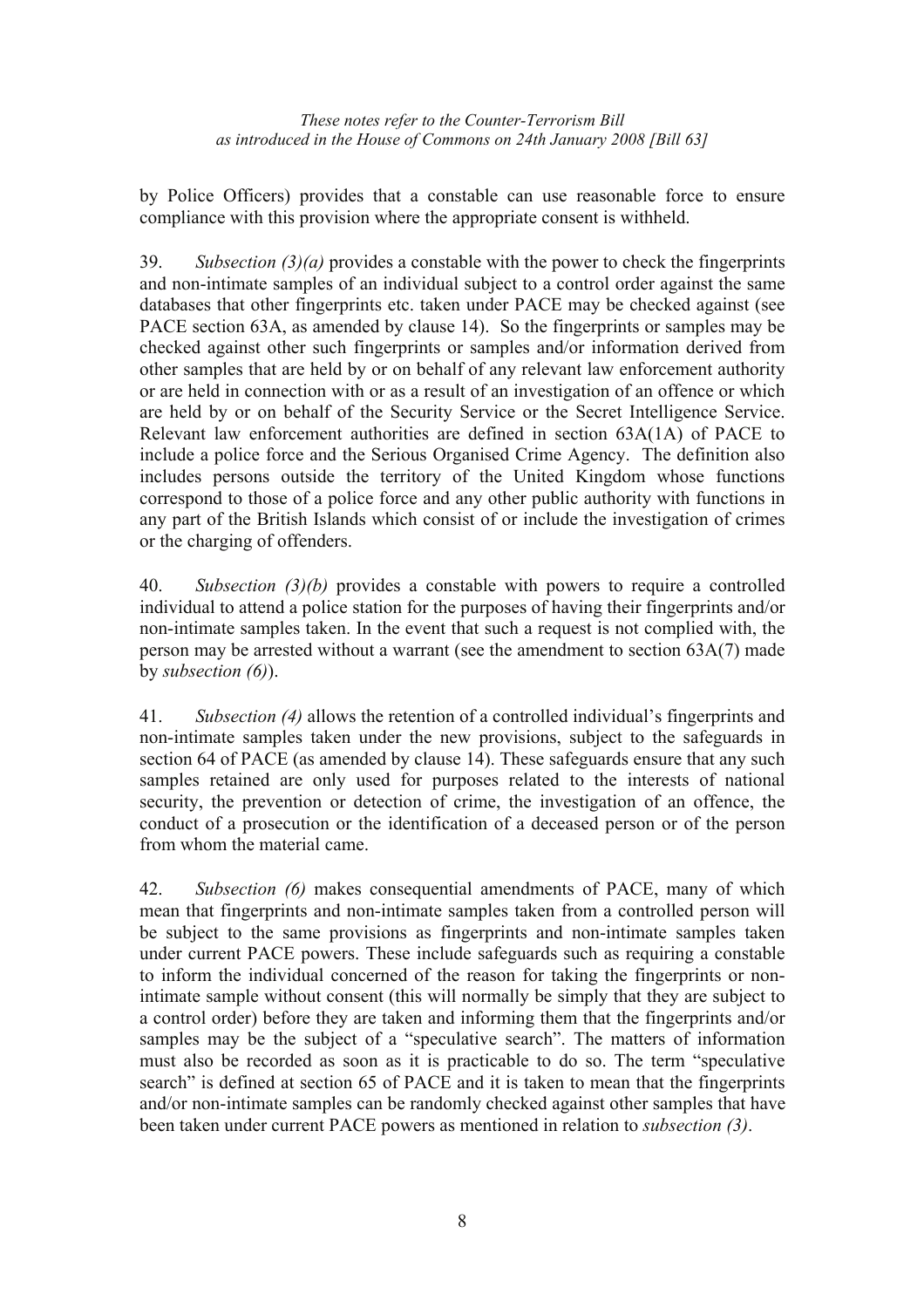### **Clause 11 – Power to take fingerprints and samples: Scotland**

43. Clause 11 makes similar provision to clause 10 for Scotland in relation to the taking of fingerprints and non-intimate samples from an individual subject to a control order. The clause creates new free-standing powers rather than amending any existing legislation. The main area of difference between the powers in England and Wales and the powers in Scotland is that any samples that are obtained may be used only for the purposes of a terrorist investigation or in the interests of national security. This difference is necessary in order to avoid making provision in areas that are within devolved competence.

### **Clause 12 – Power to take fingerprints and samples: Northern Ireland**

44. Clause 12 makes corresponding provision to clause 10 for Northern Ireland in relation to the taking of fingerprints and non-intimate samples from an individual subject to a control order. It amends PACE NI.

### **Clause 13 – Power to take fingerprints and non-intimate samples: transitional provision**

45. Clause 13 makes transitional provision for the powers in clauses 10, 11 and 12 and provides that the powers to take fingerprints and non-intimate samples from a person subject to a control order will have effect at the time the clauses are commenced regardless of when the control order was made.

## *Retention and use of fingerprints and samples*

46. Clauses 14 to 17 amend PACE, PACE NI, and the Terrorism Act 2000 in two ways. First, they allow fingerprints and samples taken under these Acts to be crosschecked against samples held by or on behalf of the Security Services or Secret Intelligence Service. Second, they amend the relevant provisions so that the purposes for which material obtained under each provision can be kept and used for is the same. This is to facilitate easier use of the National DNA and other databases. The purposes in each case are the interests of national security, the prevention and detection of crime, the investigation of an offence or the conduct of a prosecution, or for purposes related to the identification of a deceased person or of the person from whom the material came.

#### **Clause 14 – Material subject to the Police and Criminal Evidence Act 1984**

47. *Subsection (2)* amends section 63A(1) of PACE to allow samples (fingerprints, impressions of footwear or DNA samples) taken under PACE to be checked against other fingerprints, impressions of footwear or samples held by or on behalf of the Security Service (MI5) or the Secret Intelligence Service (MI6 or SIS). The clause adds a similar power to check information derived from other samples against that information derived from material held by the Security Services or the Secret Intelligence Service. Samples may be taken from a person under PACE if the person is suspected of being involved with a recordable offence, has been charged with a recordable offence or informed that he will be reported for such an offence, or, following the amendments made by clause 10, if he is subject to a control order.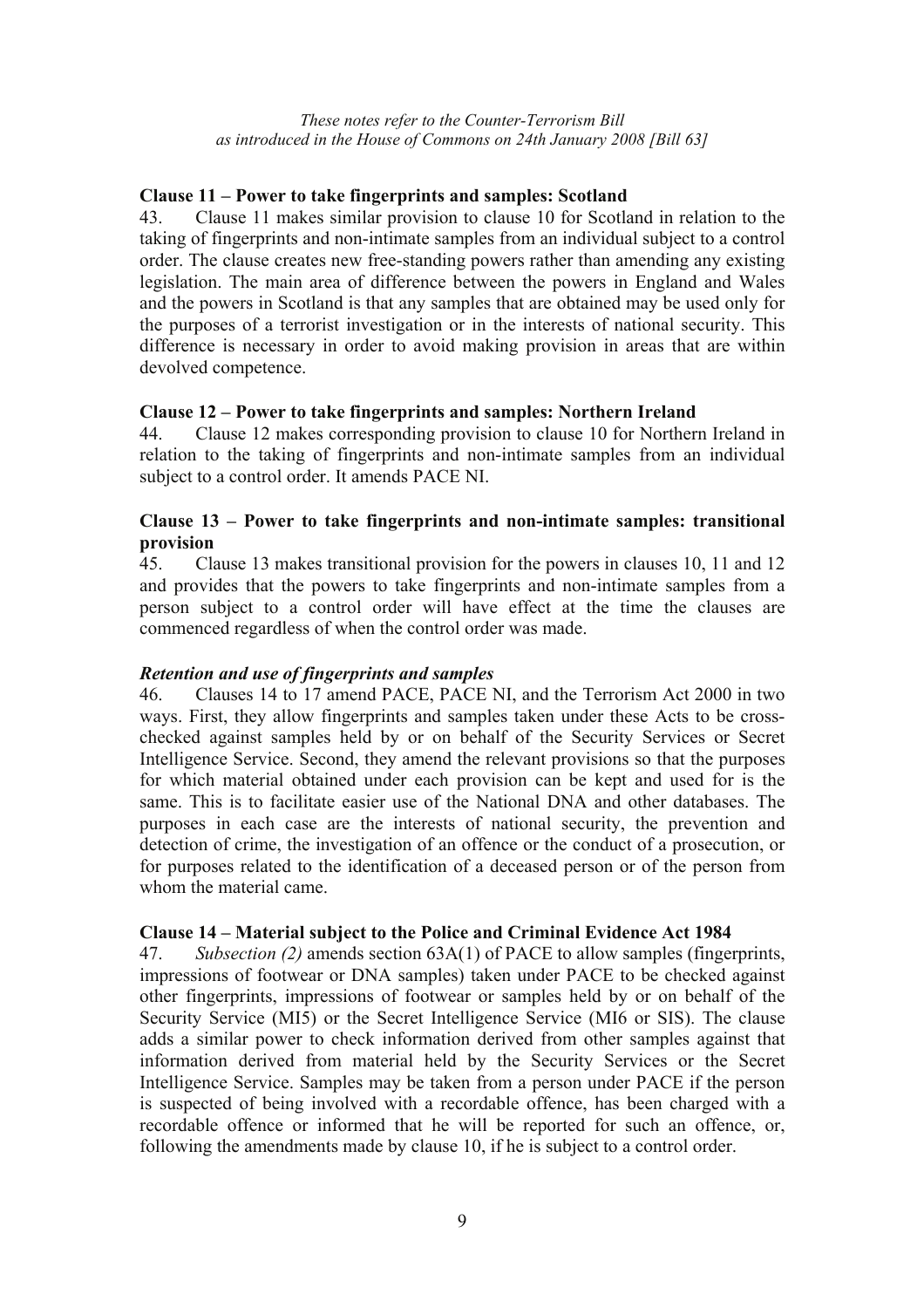48. *Subsection (3)* amends section 63A(1ZA) of PACE similarly to allow the cross checking against material held by the Security Service or the Secret Intelligence Service of material taken from a person under section 61(6A), which allows a constable to take a person's fingerprints etc. if the person's name cannot be ascertained or if the constable believes the person has given a false name.

49. *Subsection (5)* inserts a new subsection (1AB) into section 64 of PACE that sets out the purposes for which samples can be used. The clause expands the uses to permit samples to be used in the interest of national security as well as for the purposes already listed in section 64, which are purposes related to the prevention or detection of crime, the investigation of an offence or the conduct of a prosecution, or for purposes relating to the identification of a deceased person or the person from whom the material came.

## **Clause 15 – Material subject to the Police and Criminal Evidence (Northern Ireland) Order 1989**

50. Clause 15 amends PACE NI to make changes for Northern Ireland that have the same effect to those made above to PACE for England and Wales. These will permit samples and fingerprints to be checked against records held by or on behalf of the Security Service or the Secret Intelligence Service and for the use of such samples to be expanded to include when it is in the interests of national security.

## **Clause 16 – Material subject to the Terrorism Act 2000: England, Wales and Northern Ireland**

51. Clause 16 amends paragraph 14 of Schedule 8 to the Terrorism Act 2000 (the 2000 Act). Schedule 8 to the 2000 Act governs the treatment of persons detained under that Act. Paragraph 14 applies to fingerprints or samples taken under Schedule 8. Paragraph 14 is amended so that such samples may be used in the interests of national security and in the identification of a deceased person or of the person from whom the material came, in addition to the uses already allowed for in paragraph 14 (in a terrorist investigation or in the prevention and detection of crime, the investigation of an offence or the conduct of a prosecution). This ensures that the purposes cover all those for which fingerprints and samples taken under PACE and PACE NI may be used following the amendments effected by clauses 14 and 15. It also provides that samples taken under the 2000 Act in England, Wales and Northern Ireland may be cross checked against material held under clause 18. Paragraph 14 already allows cross checking against material referred to in section 63A PACE (and PACE NI) and so the amendments to these provisions adding in references to material held by or on behalf of the Security Service or the Secret Intelligence Service means that the 2000 Act samples can be cross checked against those too.

## **Clause 17 – Material subject to the Terrorism Act 2000: Scotland**

52. Clause 17 makes similar amendments to paragraph 20 of Schedule 8 to the 2000 Act. Paragraph 20 governs the use of fingerprints and samples of those detained under the 2000 Act in Scotland. *Subsection (2)* inserts after sub-paragraph 3 of paragraph 20 a new sub-paragraph (3A) which will allow samples obtained in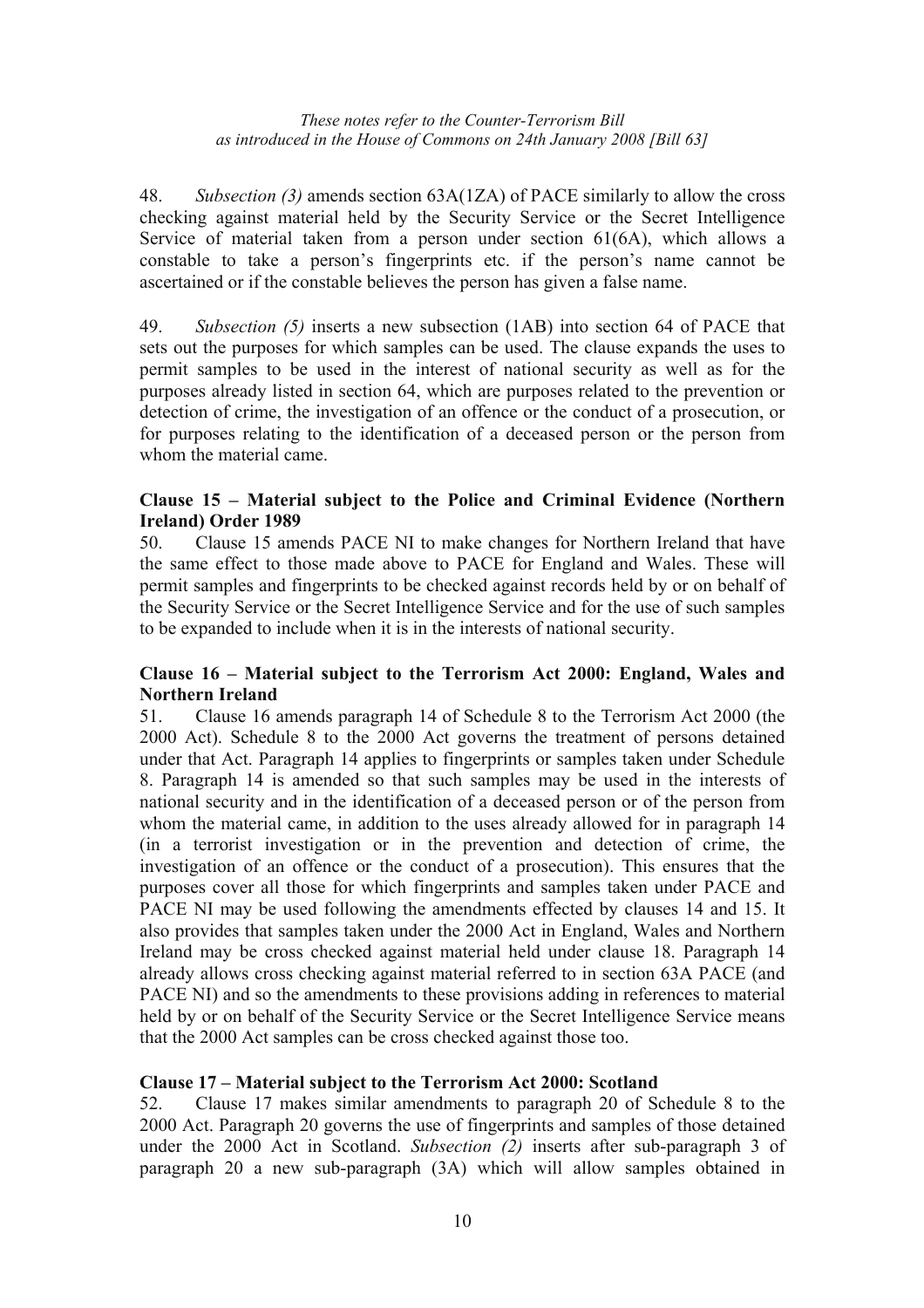Scotland under the 2000 Act to be used for purposes of a terrorist investigation, in the interest of national security, for the purposes related to the prevention and detection of crime or the investigation of an offence or the conduct of a prosecution.

53. *Subsection (3*) adds a new paragraph 21 to Schedule 8 that applies, with modifications, section 20 of the Criminal Procedure (Scotland) Act 1995. The effect is that the 2000 Act samples may be cross checked against samples taken under the 1995 Act, samples referred to in section 63A of PACE and against material held under clause 18*.*

## **Clause 18 – Material not subject to existing statutory restrictions**

54. Clause 18 provides a statutory framework for the use and retention of DNA samples and fingerprints that are not held subject to other existing statutory restrictions.

55. *Subsection (2)* restricts the uses to which such samples and fingerprints held by a law enforcement authority in England, Wales or Northern Ireland may be put. They may only be used in the interest of national security, for purposes related to the prevention or detection of crime, the investigation of an offence or the conduct of a prosecution or for the purposes related to the identification of a deceased person or of the person from whom the material came.

56. *Subsection (3)* imposes a condition that must be met before the samples and fingerprints may be used for the purposes set out in subsection (2). The condition is that the material must have been either: (i) obtained by the authority pursuant to an authorisation under the Police Act 1997 or the Regulation of Investigatory Powers Act 2000; (ii) supplied to the authority by another law enforcement body (domestic or foreign); or (iii) otherwise lawfully obtained by the authority for one of the purposes in subsection (2).

57. *Subsection (4)* clarifies certain terms used in subsection (2): use of material includes allowing a check to be made against it and disclosing to another person; the reference in subsection (2) to crime includes actions which constitute a criminal offence under law of any part of the UK or a territory outside the UK or actions which would have been a criminal offence had they been conducted in the UK; and the references to investigations and prosecutions are also given a wide meaning, so as to apply equally to investigations and prosecutions which are conducted outside the UK.

58. *Subsection (5)* defines terms used in this section.

*59. Subsection (6)* sets out "the existing statutory restrictions" which are referred to in subsection (1).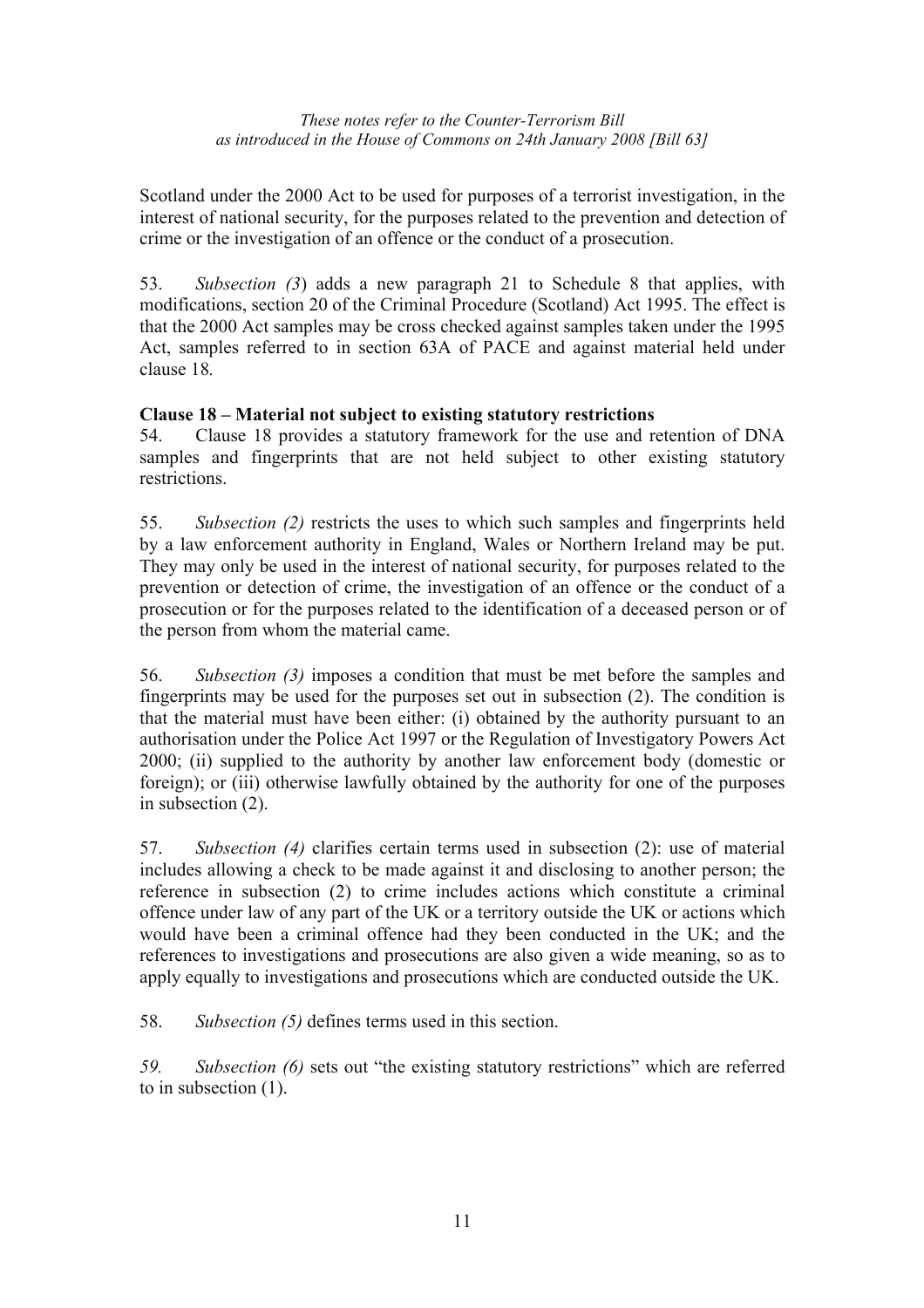#### *Disclosure of information and the intelligence services*  **Clauses 19 to 21 – Disclosure of information and the intelligence services**

60. Clause 19 allows anyone to give information to the intelligence services (defined as the Security Service, the Secret Intelligence Service, and the Government Communications Headquarters (GCHQ)) so that the organisation concerned can do its job as set out in law. The person giving information can do so regardless of any duty to keep the information private or of any other restriction, other than those mentioned in clause 20 (*subsections (6) and (7)*). Information given to an intelligence service for one purpose can be used by it for another if that other purpose is also to enable the intelligence service to do its job as set out in law (*subsection 2)*). Information obtained by an intelligence service may be disclosed by it if this is necessary for the exercise of its functions, or for specified other purposes (such as for the purposes of criminal proceedings): the purposes allowed for each of the three organisations are set out in *subsections (3) to (5)*. The intelligence services may disclose information in accordance with this clause regardless of any other duties or pre-existing statutory restrictions, other than those mentioned in clause 20 (subsections (6) and (7)).

61. Clause 20 makes it clear that the limits on getting and passing on information in the laws governing each intelligence service still apply without change. It further makes it clear that the Data Protection Act 1998 and Part 1 of the Regulation of Investigatory Powers Act 2000 still apply unaffected. *Subsection (4)* makes it clear that the new provisions on disclosure and use of information by the intelligence services are not to cast doubt on their previous practices.

#### **PART 2 – DETENTION AND QUESTIONING OF TERRORIST SUSPECTS**

#### *Pre-charge detention*

#### **Clause 22 – Period of pre-charge detention**

62. This clause brings into effect Schedule 1 to the Bill. Schedule 1 amends Schedule 8 to the Terrorism Act 2000 (the "2000 Act") which deals with the detention (prior to charge) of those arrested under section 41 of the 2000 Act (persons reasonably suspected to be a terrorist). The original maximum period that such a person could be detained prior to his being charged was seven days. This was extended to fourteen days by section 306 of the Criminal Justice Act 2003 and to 28 days by section 23 of the Terrorism Act 2006 (subject to a "sunset provision" which means that whether the maximum period should be 14 or 28 days is debated annually by Parliament). Schedule 1 introduces a reserve power which the Secretary of State may make available only in specified circumstances. When the reserve power is available, the maximum period for pre-charge detention is extended to 42 days. However, the reserve power only remains available for a maximum of 60 days.

## **Schedule 1 – Amendments relating to period of pre-charge detention**

#### **Part 1 – Reserve power to further extend maximum of pre-charge detention**

63. *Paragraph 1* inserts a new Part 4 after Part 3 of Schedule 8 to the 2000 Act (detention). Part 3 deals with extension to the detention (prior to charge) of terrorist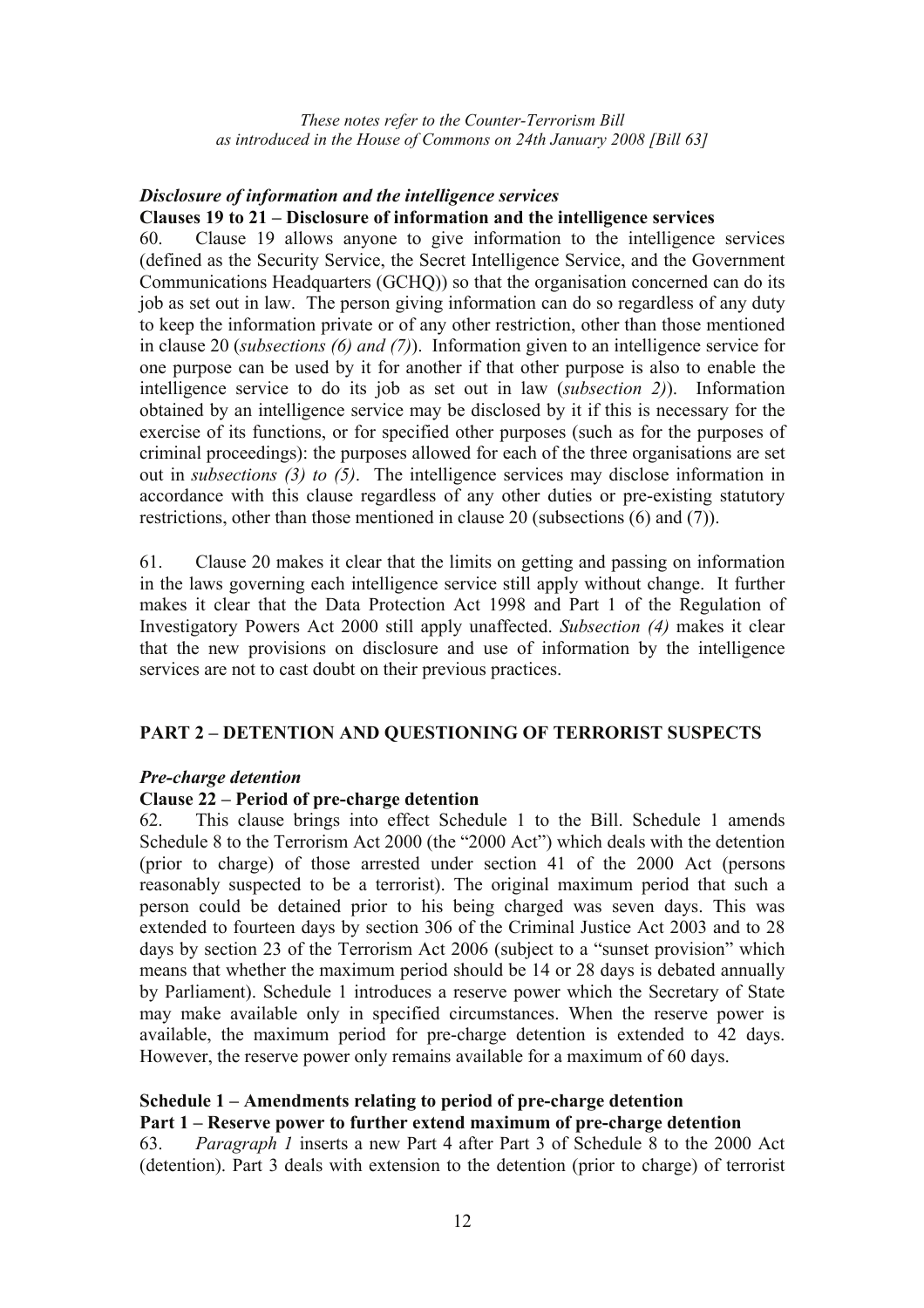suspects arrested under section 41 of the 2000 Act. The new Part 4 provides for a reserve power which enables the current maximum limit of pre-charge detention to be extended to 42 days in specified circumstances. The power will only be available for a limited period of up to 60 days.

64. *Paragraph 38* of the new Part 4 defines "the reserve power" as the power conferred by paragraph 42 (that the period specified in a warrant for further detention may be extended to a maximum of 42 days).

65. *Paragraph 39(1)* of the new Part 4 sets out the details of the condition that the reserve power may be made available only if there has been a report stating that there is operational need for it. Under sub-paragraph (1) the Secretary of State can make an order under paragraph 40 declaring the reserve power available only if he or she has received a joint report from the Director of Public Prosecutions and a chief officer of police in England and Wales; the Crown Agent and the chief constable of a police force in Scotland; or the Director of Public Prosecutions for Northern Ireland and the Chief Constable of the Police Service of Northern Ireland.

66. Sub-paragraphs (2) to (5) give details on what the report must contain: it must include a statement from both persons making the report that they are satisfied there are reasonable grounds for believing that the detention of one or more persons beyond the current maximum limit will be necessary for the purposes of obtaining or preserving "relevant evidence" (defined in sub-paragraph (4)) or pending the examination and analysis of relevant evidence or material that might give rise to relevant evidence. The report needs to give details of the grounds for their belief.

67. The report also needs to include a statement that those making it are satisfied the investigation of the suspect is being carried out diligently and expeditiously (subparagraph (5)).

68. *Paragraph 40* gives power to the Secretary of State to make the reserve power available by order (although the exercise of this power is subject to the provisions of paragraph 39 requiring a report from the DPP and the police). An order under this paragraph is not subject to any Parliamentary procedure: sub-paragraph (3) provides that the provisions in the 2000 Act relating to the Parliamentary procedure for statutory instruments do not apply.

69. Paragraph 40(2) provides that the reserve power may be used to extend the detention of anyone who is detained under section 41 of the 2000 Act at the time when the reserve power is made available and anyone subsequently detained under section 41 of the 2000 Act during the period in which the reserve power remains available (that is for either 30 days or 60 days from its first becoming available: see new paragraph 45). However, when the power ceases to be available, a person who is detained only by virtue of that power must be immediately released (paragraph 45(4)).

70. *Paragraph 41* provides that, if the Secretary of State makes an order making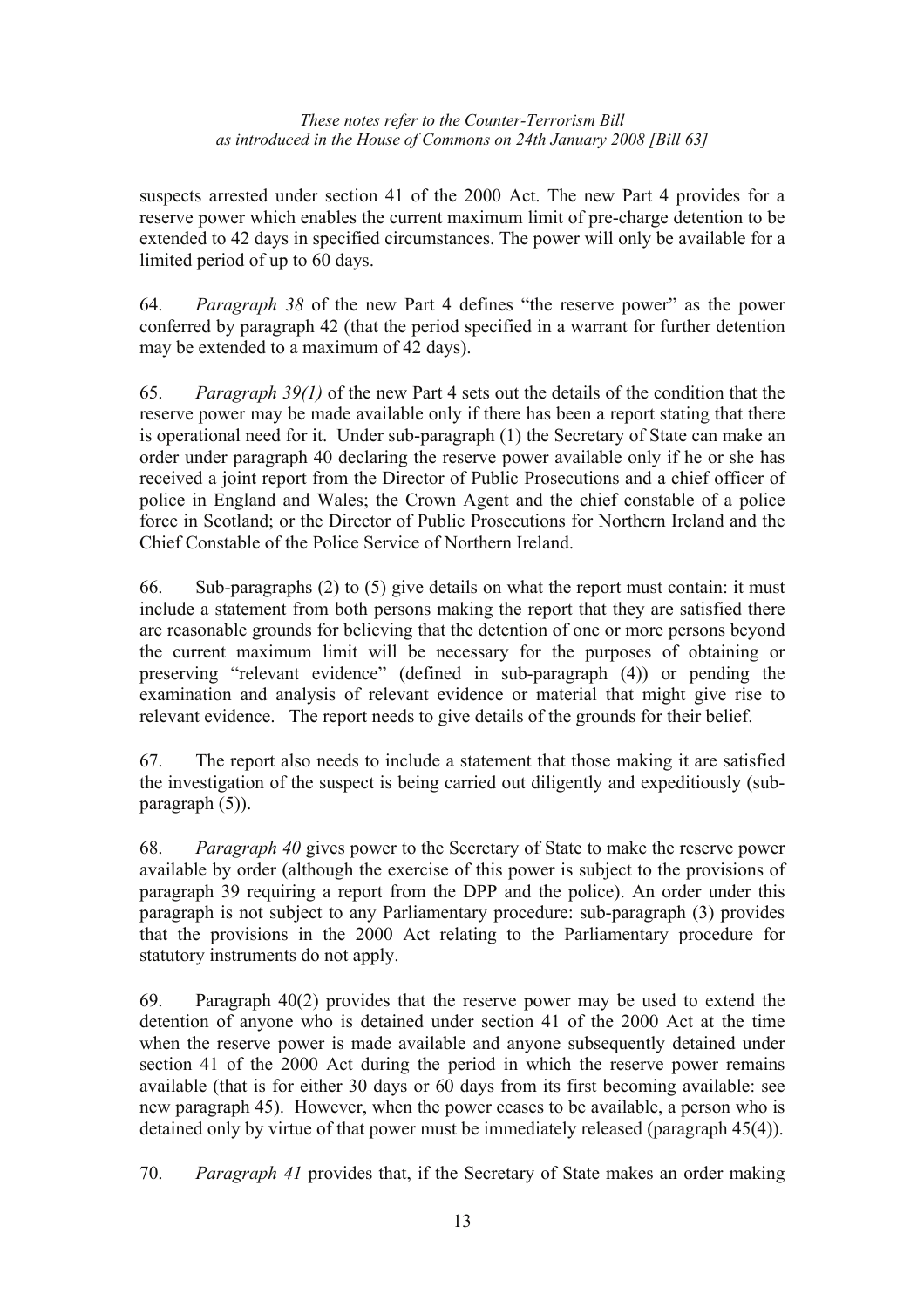the reserve power available, then he or she must lay a statement before Parliament within two days of making the order (or if that is not practicable, as soon as is practicable). The statement must explain that an investigation is being conducted into the commission, preparation or instigation of an act of terrorism or an act that appears to have been done for the purposes of terrorism and that, as a result of the investigation, there is an exceptional operational need (sub-paragraph (2))*.*

71. The statement must also state that the Secretary of State is satisfied that the reserve power is needed urgently for the purposes of that investigation and that making it available is compatible with Convention rights (sub-paragraph (3)). It may also include any other information that the Secretary of State considers appropriate (sub-paragraph (4)). This may include, for example, the current threat level to the UK. The statement must not include the name of any person then detained under section 41 of the 2000 Act (as a suspected terrorist) or anything that might prejudice any criminal proceedings that might result from the investigation.

72. *Paragraph 42* contains the "reserve power" itself. The reserve power is a power enabling certain specified persons to apply for an extension of a person's warrant of further detention, beyond the maximum permitted under the Terrorism Act 2006. In England and Wales, such applications are to be made by the Director of Public Prosecutions or a Crown Prosecutor acting with his consent. (The consequential amendments made in paragraph 2 of Part 2 of this Schedule mean that the provisions of the Prosecution of Offences Act 1985 that give Crown Prosecutors the same powers as the DPP in certain areas do not apply.) In Scotland, applications under the reserve power are to be made by the Lord Advocate or procurator fiscal in Scotland, and in Northern Ireland by Director of Public Prosecutions for Northern Ireland.

73. Applications for an extension must be to a senior judge (defined in paragraph 43(4) as a judge of the High Court or of the High Court of Justiciary or, in England and Wales, a designated circuit judge, in Scotland, a sheriff or in Northern Ireland a designated county court judge). Paragraph 42(4) provides that the extension granted on an application under this paragraph lasts for a period ending with the earlier of 7 days from the end of the last period of extension, or 42 days from the "relevant time" (defined in paragraph 43(3) as the time of the person's arrest under section 41 or, if prior to their arrest they were detained under Schedule 7 to the 2000 Act, the beginning of their examination under Schedule 7).

74. But under sub-paragraph (5), the judge need not extend the period for the total length of time set out in sub-paragraph (4): he or she may require the suspect to be detained for a shorter period if he or she is satisfied that there are circumstances that mean that an extension for the full length of time would be inappropriate. A shorter period may also be granted if the application itself is for a shorter period.

75. Under sub-paragraph (6), when an extension has been granted, the specified period must be shown on the warrant, and, where the extension takes the total period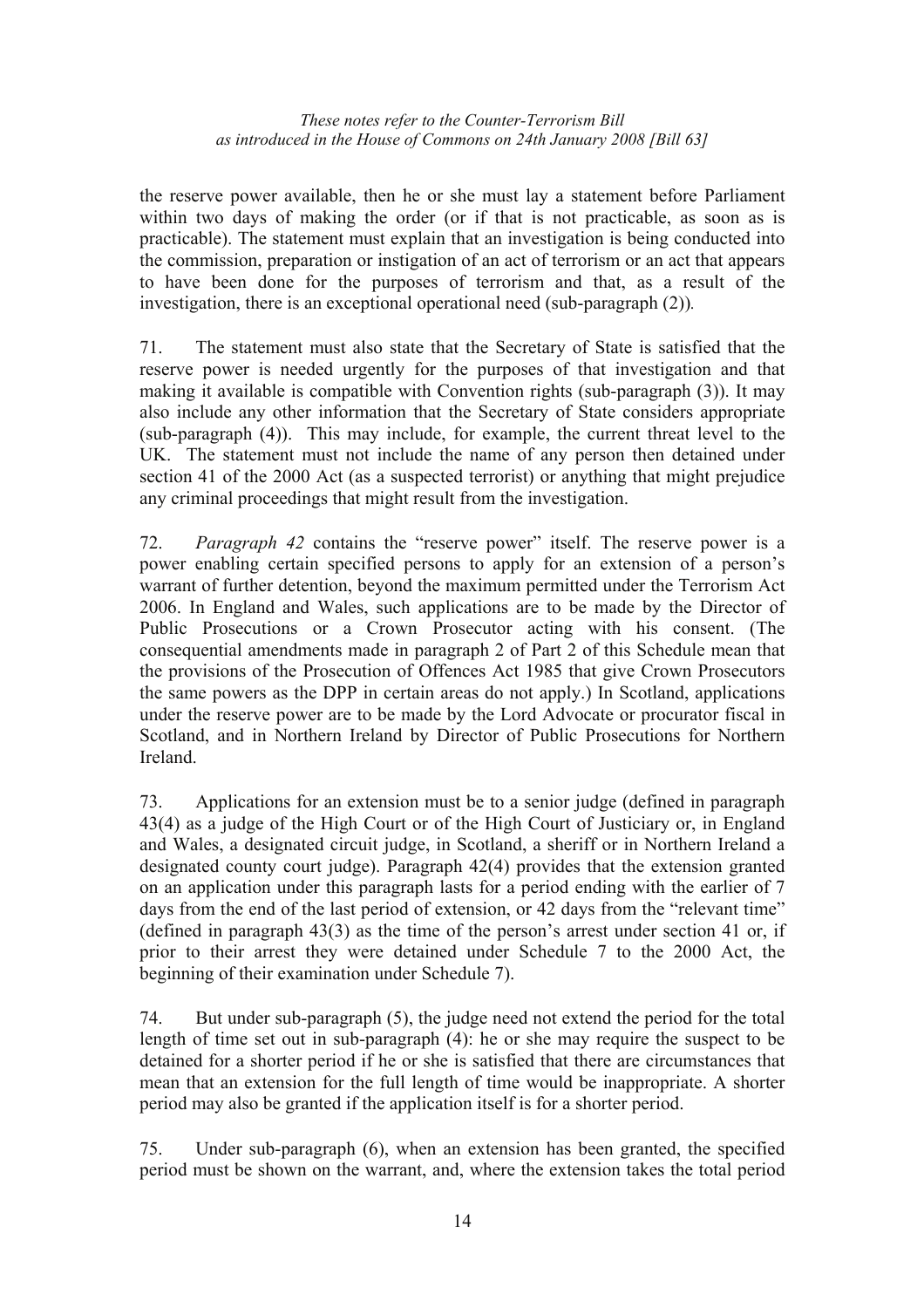of pre-charge detention beyond 28 days, the person applying for the extension (or in Scotland, the Crown Agent) must inform the Secretary of State and provide him or her with the information set out in paragraph 44(3) and (4), which is needed by the Secretary of State in order to make a report to Parliament on such extensions.

76. *Paragraph 43(1)* states that paragraphs 30(3) and 31 to 34 of Part 3 of Schedule 8 to the 2000 Act apply to an application under paragraph 42 as they apply to any application for a warrant of further detention, with modifications reflecting the fact the application will always be to a senior judge rather than a judicial authority (a judicial authority may only hear an application for an extension up to 14 days). These paragraphs relate to how an application for an extension is to be made (by oral or written notice to the judge), notice to be given to the detainee, grounds for the judge to extend detention, representation and information that may be withheld.

77. Paragraph 43(2) allows a senior judge to adjourn the hearing of an application under paragraph 42 but only if the hearing is adjourned to a date before the end of the person's existing authorised period of detention. This does not apply to an adjournment under paragraph 33(2) of Schedule 8 to the 2000 Act, which is an adjournment to enable the detainee to obtain legal representation.

78. *Paragraph 44* sets out the Secretary of State's duty to report to Parliament if an extension for more than 28 days is granted. The Secretary of State must lay a statement before Parliament as soon as practicable giving details of the date on which the period was extended, the number of days by which the period has been extended and the total number of days for which the person's detention has been authorised. The statement must also give details of the court that heard the application and the place where the person is being detained but it must not give the name of the detained person or contain any material that might prejudice a prosecution.

79. *Paragraph 45* makes provision about how long the reserve power is to remain available after the Secretary of State has made an order under paragraph 40. The maximum time period for which the reserve power will remain available is 60 days (sub-paragraph (1)). However, for it to remain available for the full 60 days, the decision of the Secretary of State to make the order under paragraph 40 must be approved by a resolution of each House of Parliament. If there is no Parliamentary approval of the Secretary of State's decision within 30 days of the order being made, the power ceases to be available after 30 days (sub-paragraph (2)). This would happen not only if Parliament voted against the order, but also if Parliament were not available to vote (for example if it had been dissolved). During times in which Parliament is adjourned or prorogued, it may be possible for it to be recalled under the standing orders in order to debate the Secretary of State's decision.

80. Under sub-paragraph (3), the power may lapse before 30 days if, during the first 30 days that the power is available, a Minister moves to approve the decision of the Secretary of State to make the order and this motion is negatived by either House.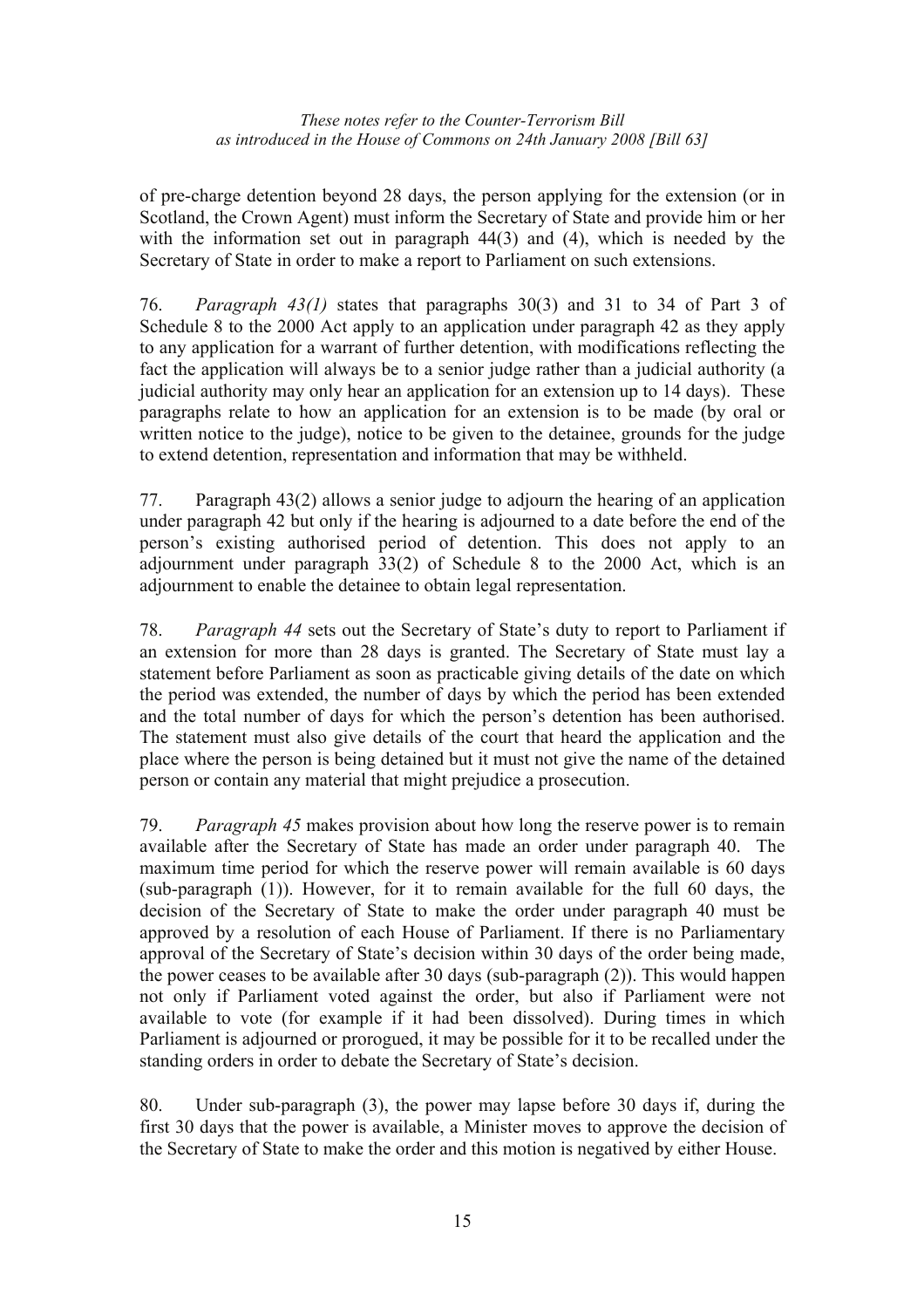81. When the reserve power ceases to be available, a detainee, whose detention was authorised by the power (in other words, following an application under paragraph 42) and is not otherwise legally detained, must be released immediately (sub-paragraph (4)).

82. *Paragraph 46(1)* provides that after any period during which the reserve power was available, the Government's independent reviewer of terrorism legislation must carry out a review and send a copy of his or her report on the outcome of the review to the Secretary of State. (The independent reviewer of terrorism is appointed under section 36 of the Terrorism Act 2006. The post is currently held by Lord Carlile of Berriew Q.C.) The report must be sent to the Secretary of State within six months of the power ceasing to be available and the Secretary of State must lay a copy before Parliament (see sub-paragraphs (6) and (7)).

83. Sub-paragraphs (2) to (4) set out what must be considered in the review and contained in the report. The report must state whether in the reviewer's opinion the Secretary of State's decision to make the reserve power available was reasonable in all the circumstances – after considering whether the requisite report from the DPP or Crown Agent and police had been received, and all the other relevant information before the Secretary of State. The review must also consider the case of every individual detained in pursuance of the reserve power and the report must state whether in the reviewer's opinion the relevant procedures for applications for extended detention were followed and the provisions relating to the treatment and review of detained persons were complied with.

84. Sub-paragraph (5) provides that the Secretary of State may pay the expenses and allowances of the independent reviewer.

## *Part 2 – Consequential amendments*

85. Part 2 of Schedule 1 makes consequential amendments to the Prosecution of Offences Act 1985, the Terrorism Act 2000 and the Terrorism Act 2006. The effect of *paragraph 2* is that the provisions of the Prosecution of Offences Act 1985 giving a Crown Prosecutor the same powers as the DPP do not apply, so that an application to extend pre-charge detention for terrorist suspects may be made only by the DPP himself or by a Crown Prosecutor with the express consent of the DPP or a Crown Prosecutor he personally authorises to give such consent. The amendments to the 2000 Act made by *paragraphs 3 to 6* include the insertion of new paragraphs 36 (under which an extension for up to 28 days may be authorised) and 36A (supplementary provisions) which do not change the substance of what is currently contained in paragraph 36. The consequential amendments to the 2006 Act made by *paragraph 7* take account of the new paragraph 36A but do not change the main effect of section 25 of that Act which is the "sunset provision" that makes provision for the annual renewal of the maximum period of pre-charge detention of 28 days (failing which the maximum period reverts to 14 days.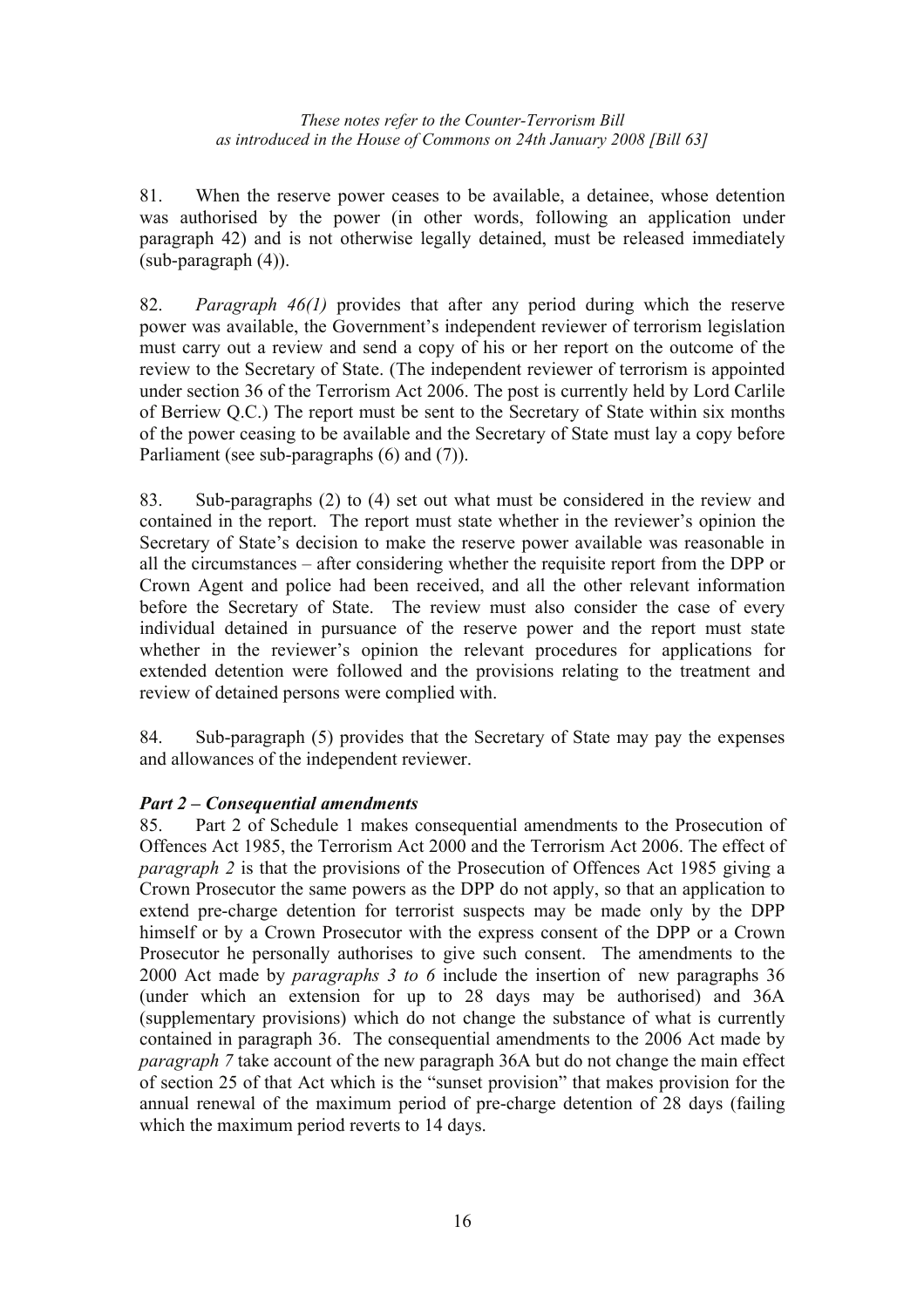#### *Diagrammatic representation of reserve power to further extend maximum of precharge detention*

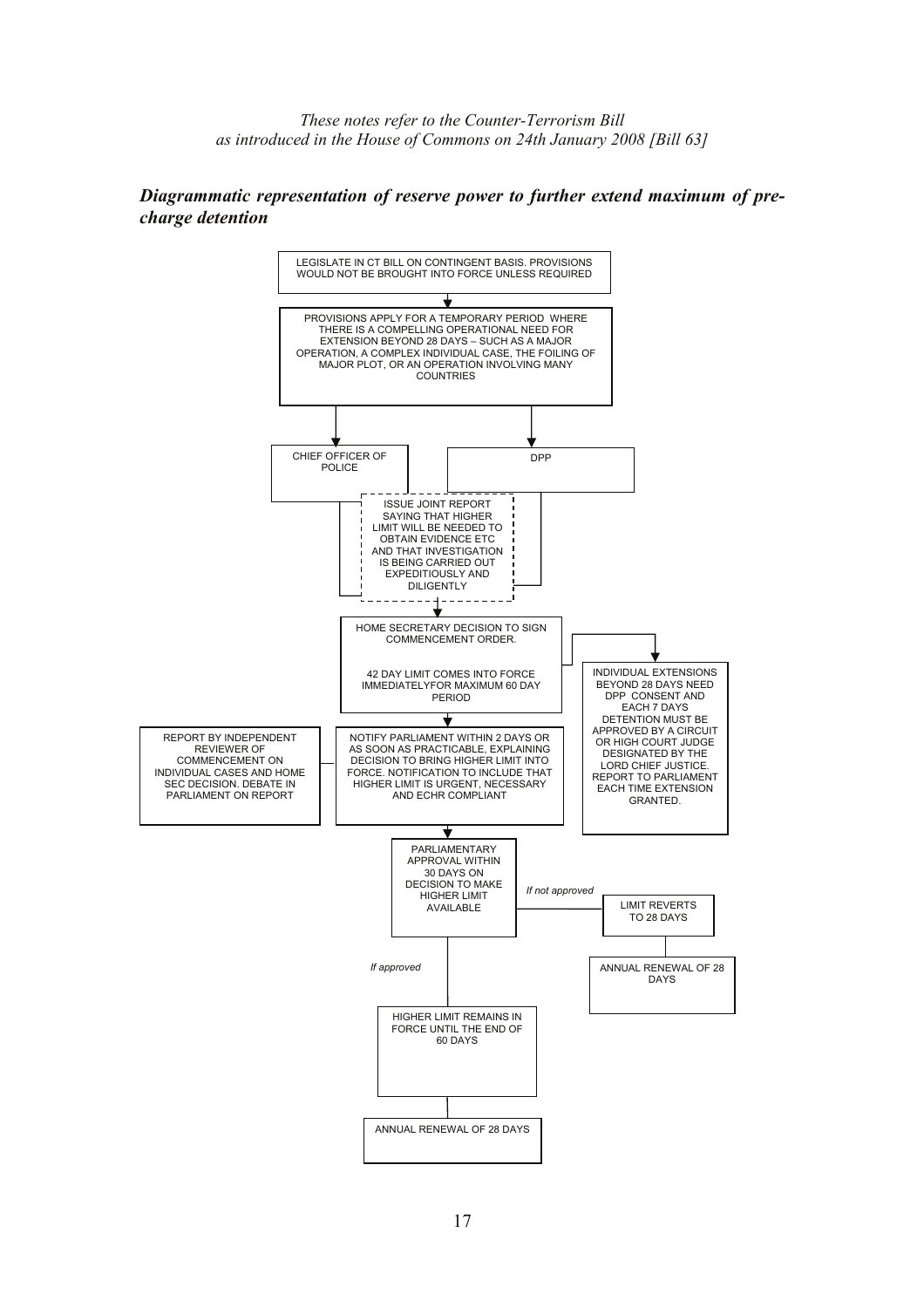## *Post-charge questioning*

## **Clause 23 – Post-charge questioning: England and Wales**

86. Clause 23 allows a constable to question a person in England and Wales about the terrorism offence (as defined in clause 26) for which they have been charged or after they have been officially informed that they may be prosecuted for the offence. It is also possible to question the person after charge where a judge of the Crown Court makes an order for a preparatory hearing under section 29 of the Criminal Procedure and Investigations Act 1996 (c.25) and this order is made on the basis that the offence has a terrorism connection (see *subsection (3)*).

87. *Subsections (4) and (5)* provide that codes of practice under section 66 of PACE may be used to make provision about post-charge questioning.

88. *Subsection (6)* extends the application of section 34(1) of the Criminal Justice and Public Order Act 1994 (c.33), which allows adverse inferences to be drawn from an accused's silence, to cover the situation when an accused person is interviewed after charge or after they have been officially informed that they may be prosecuted.

## **Clause 24 – Post-charge questioning: Scotland**

89. Clause 24 allows a constable to question a person in Scotland after they have been charged by the police with a terrorism offence or when they appeared on petition in respect of the offence and the Crown considers (and it has been "averred in the petition") that the offence has a terrorist connection (as defined in clause 85). The suspect may be questioned about the offence with which they have been charged, and questioning may continue until the commencement of trial.

## **Clause 25 – Post-charge questioning: Northern Ireland**

90. Clause 25 allows a constable to question a person in Northern Ireland after they have been charged, or after they have been officially informed that they may be prosecuted, about the terrorism offence with which the person has been charged.

91. *Subsections (3) and (4)* provide that codes of practice under Article 65 of PACE NI can make provision about post-charge questioning.

92. *Subsections (5) and (6)* amend the Criminal Evidence (Northern Ireland) Order 1988 (S.I. 1988/1987 (N.I. 20)) to allow adverse inferences to be drawn when a person remains silent when being questioned post-charge about a terrorist-related offence.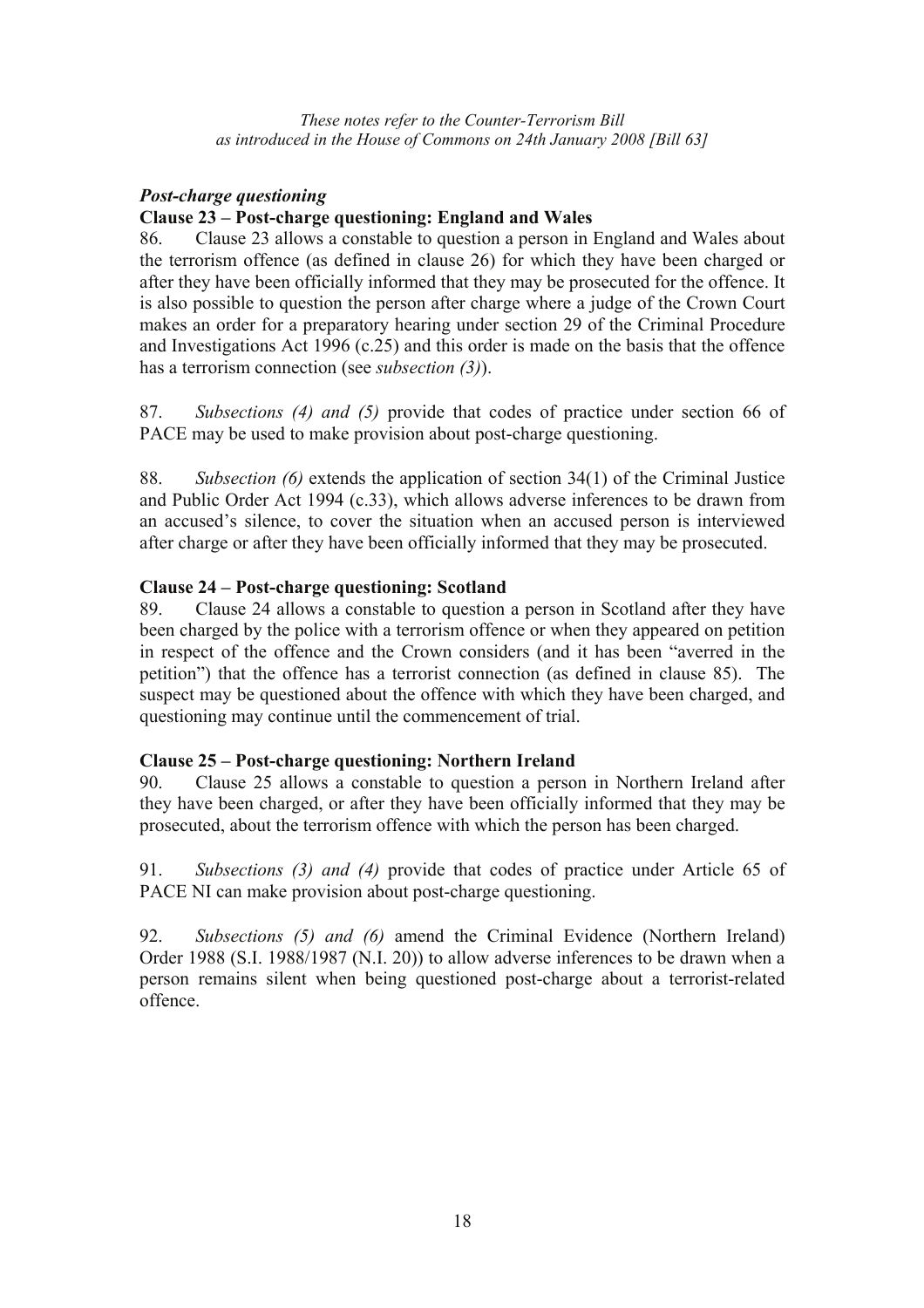#### **Clause 26 – Post-charge questioning: meaning of "terrorism offence"**

93. Clause 26 sets out the terrorism offences to which clauses 23 to 25 apply: the list of terrorism offences in *subsection (1)* includes most of the offences under the Terrorism Act 2000 and the Terrorism Act 2006, and the inchoate offences related to these offences (conspiracy, attempt, incitement etc.) are also covered (see *subsection (2)*). *Subsections (3) and (4)* allow the Secretary of State to amend this list of offences by order; this is subject to the affirmative resolution procedure.

## **PART 3 – PROSECUTION AND PUNISHMENT OF TERRORIST OFFENCES**

### *Jurisdiction*

### **Clause 27 – Jurisdiction to try offences committed in the UK**

94. Clause 27 provides for UK-wide jurisdiction for specified terrorism offences, regardless of where in the UK the offence took place. The purpose of this clause is to remove the need to have separate trials for connected terrorist offences which occur in different jurisdictions within the UK. The common law currently provides that a significant part of an offence must take place within the part of the UK in which the court trying the offence is located. Lord Carlile's report on proposed measures for inclusion in the Bill highlighted this issue. *Subsections (2) and (3)* set out the offences to which this provision is to apply. These are the offence under section 113 of the Anti-Terrorism, Crime and Security Act 2001 and all offences under the 2000 and 2006 Terrorism Acts (other than those with an extra-territorial element and those that do not have UK-wide extent) and ancillary offences. *Subsection (4) and (5)* allow the Secretary of State to amend the list of terrorism offences in subsections (2) and (3) by order (subject to the affirmative resolution procedure). *Subsection (6)* provides that this clause, and any order amending the list of offences to which it applies, will apply to offences falling within it irrespective of whether they are committed before or after commencement.

#### *Consent to prosecution*

#### **Clause 28 – Consent to prosecution of offence committed outside UK**

95. This clause amends section 117(2A) of the Terrorism Act 2000 and section 19(2) of the Terrorism Act 2006 so that the consent of the Attorney General or the Advocate General for Northern Ireland (or prior to the coming into force of section 27(1) of the Justice (Northern Ireland) Act 2002, the Attorney General for Northern Ireland) is required before the DPP or DPP for Northern Ireland may consent to the prosecution of the offences to which those provisions apply, if it appears to the latter that the offence was committed outside the UK. The offences which require such consent are any offence under the 2000 Act other than those listed in section 117(1) of the 2000 Act or any offence under Part 1 of the 2006 Act. This amendment is based on recommendation 15 of Lord Carlile's January 2007 report on the definition of terrorism.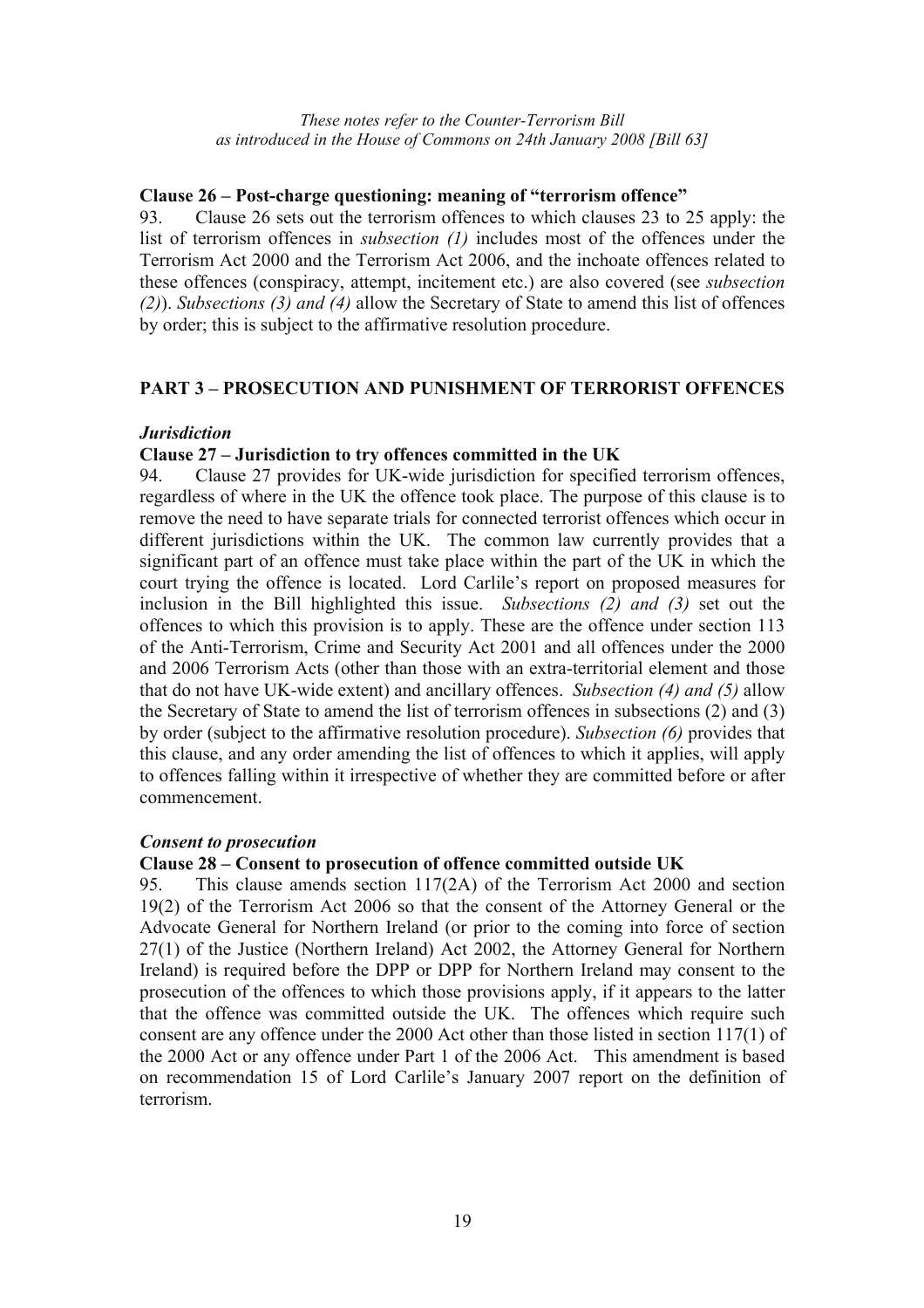## *Sentencing*

## **Clause 29 – Sentences for offences with a terrorist connection: England and Wales**

96. Clause 29 is included in response to recommendation 8 of Lord Carlile's January 2007 report on the definition of terrorism, that a terrorist connection should be considered to be an aggravating factor in sentencing. This is important where offenders are convicted of offences other than those under the terrorism legislation but where the offence is connected with terrorism (for example an explosives offence). Such offences (under the general law) account for approximately 40% of terrorist cases.

97. Under *subsections (1) to (3)* a court in England and Wales considering a person's sentence for an offence listed in Schedule 2 must, if it appears that there was or may have been a terrorist connection, make a determination as to whether there was, hearing evidence if need be (for example following a guilty plea) and taking account of any representations by the prosecution or defence. If it determines that there was a terrorist connection, the court must treat that as an aggravating factor when sentencing the offender (*subsection (4)*). "Terrorist connection" is defined in clause 85.

98. Schedule 2 sets out the list of offences under the general law (as opposed to offences under the terrorism legislation) for which the court should consider whether there is a terrorist connection. The offences included in this Schedule are those most frequently prosecuted in terrorism related cases. The list of offences in Schedule 2 is applicable not only in the provisions in the Bill about aggravated sentencing, but also in those relating to forfeiture (see clause 33) and those containing the notification requirements (see clause 40).

99. *Subsection (6)* provides that this statutory aggravating factor will apply only in relation to offences committed on or after commencement.

## **Clause 30 – Sentences for offences with a terrorist connection: Scotland**

100. Clause 30 provides that in Scotland the sentencing court must treat a terrorist connection (as defined in clause 85), proved to the trial court, as an aggravating factor when sentencing for an offence specified in Schedule 2 to this Bill (offences where terrorist connection to be considered). *Subsection (4)* requires a court imposing an aggravated sentence for an offence connected to terrorism to state the extent and reasons for the difference between the sentences it imposed and that it would have imposed if the offence had not been determined to be connected to terrorism. *Subsection (5)* provides that evidence from a single source is sufficient in this connection – which is different from the usual position under the law in Scotland where corroboration is required. *Subsection (6)* provides that this new aggravating factor will only apply in relation to offences committed on or after commencement.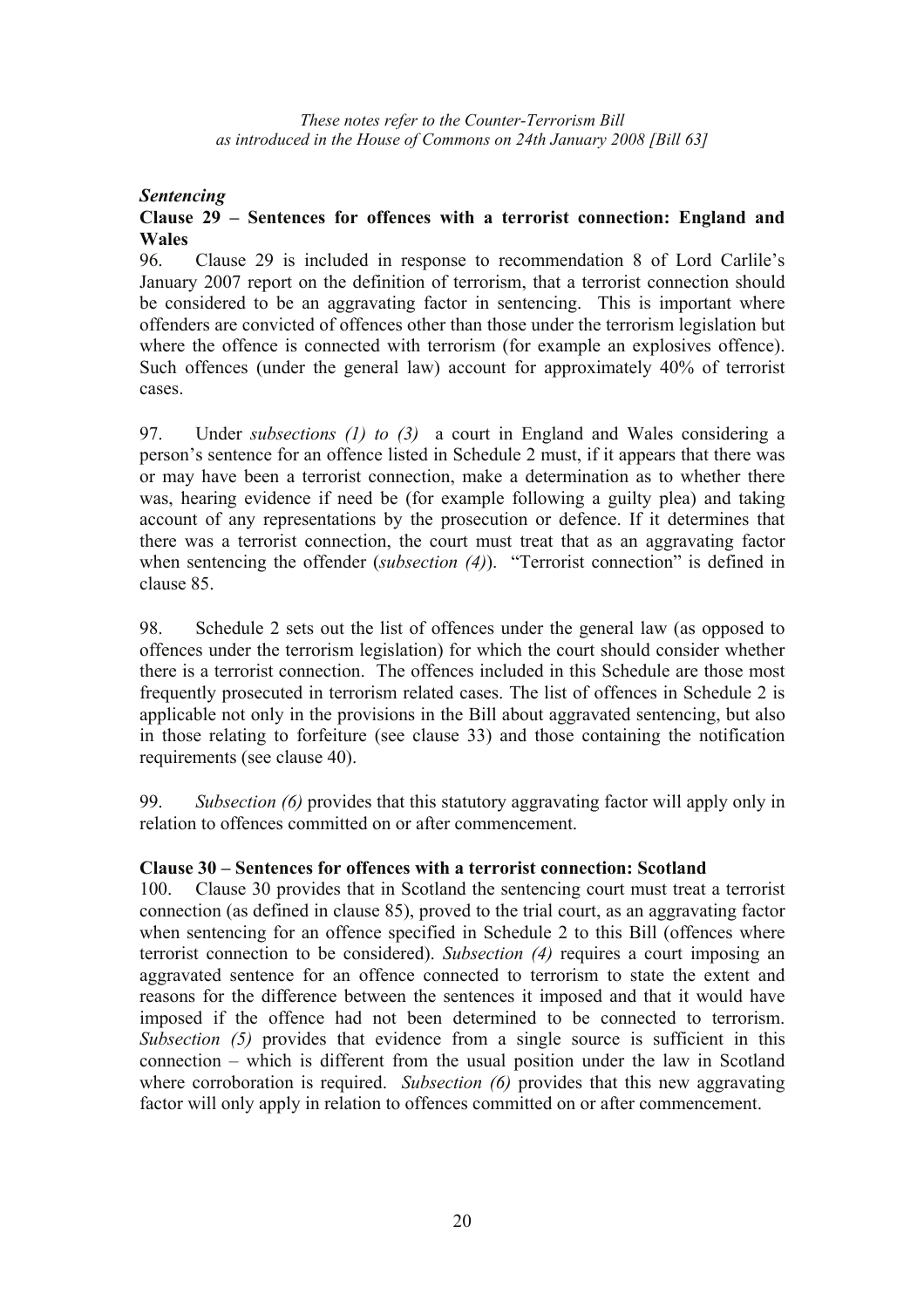## **Clause 31 – Power to amend list of offences where terrorist connection to be considered**

101. This clause provides the Secretary of State with a power to amend (by order subject to the affirmative resolution procedure) the list of offences in Schedule 2 for which the court must consider whether there was a terrorist connection.

## **Schedule 2**

102. Schedule 2 sets out the list of offences under the general law (as opposed to offences under the terrorism legislation) for which a connection to terrorism should be considered for the purposes of aggravated sentencing (clauses 29 and 30), forfeiture (clauses 32 to 37) and the application of the notification requirements in Part 4 of the Bill. The offences included in this Schedule are those most frequently prosecuted in terrorism related cases.

### *Forfeiture*

### **Clause 32 – Forfeiture: terrorist property offences**

103. Clause 32 replaces section 23 of the Terrorism Act 2000 (forfeiture: terrorist property offences), which deals with the power of a court to order the forfeiture of money or other property from a person convicted by it of offences under sections 15 to 18 of the 2000 Act ("terrorist finance" offences). The principal change made to section 23 is that the court may make a forfeiture order in respect of money or other property which had been used for the purposes of terrorism. So, for example, the court could order the forfeiture of a flat which was used for making bombs.

104. The new section 23(2*)* concerns those convicted of an offence under section 15(1) or (2) or 16 of the 2000 Act. This allows the court to make a forfeiture order in respect of money or other property which had been used for the purposes of terrorism, or which the convicted person intended or had reasonable cause to suspect might be used for the purposes of terrorism.

105. The new section 23(3) makes similar provision for offences committed under section 15(3). The forfeiture power applies to money or other property which had been used for the purposes of terrorism, or which the convicted person knew or had reasonable cause to suspect would or might be used for those purposes.

106. The new section 23(4) concerns offences committed under sections 17 and 18 of the 2000 Act. This power to make a forfeiture order covers money or property which had been used for the purposes of terrorism or which the convicted person intended for such use.

107. The new section 23(5) covers offences committed under section 17 (funding arrangements), and refers specifically to money or property related to the arrangement in question. It allows the forfeiture of such money or property which had been used for the purposes of terrorism or which at the time of the offence the person knew or had reasonable cause to suspect might be used for those purposes.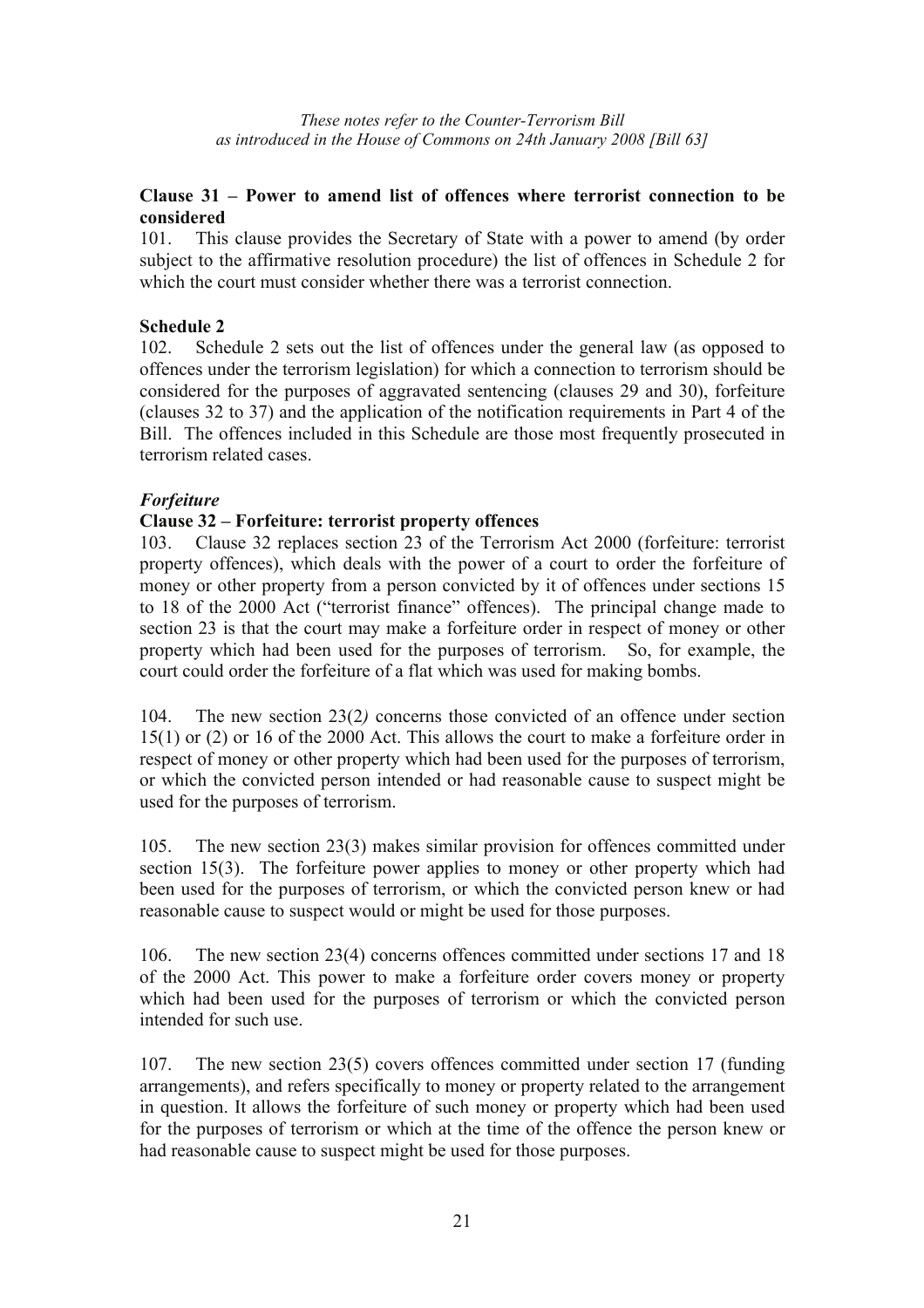108. The new section 23(6) and (7) are in the same terms as the existing section 23(5) and (6).

## **Clause 33 – Forfeiture: other terrorism offences and offences with a terrorist connection**

109. Clause 33 inserts a new section 23A into the Terrorism Act 2000. This allows the court which convicts a person of certain offences to order the forfeiture of money or other property in the possession or under the control of the convicted person at the time of the offence and which either had been used for the purposes of terrorism or was intended by that person to be used for those purposes, or which the court believes will be used for the purposes of terrorism unless forfeited. The offences in respect of which this power of forfeiture is available are certain offences under the 2000 Act and the Terrorism Act 2006 (but not the terrorist finance offences, which are covered by new section 23), and, in England and Wales and in Scotland (but not in Northern Ireland) offences falling within Schedule 2 which the court determines have a terrorist connection (as defined in clause 85).

110. Section 23A(2) sets out the offences in the Terrorism Act 2000 and Terrorism Act 2006 to which this section applies, and new subsection (3) also applies the section to ancillary offences.

111. Section 23A(4) provides that this section also applies to offences in Schedule 2 to the Bill which the court determines has a terrorist connection.

112. Section 23A(5) allows the Secretary of State to amend the lists of offences in subsections (2) and (3) by Order, subject to affirmative resolution (see *subsection (2)* of clause 33).

#### **Clause 34 – Forfeiture: supplementary provisions**

113. Clause 34 inserts a new section 23B into the Terrorism Act 2000 which contains supplementary provisions in relation to the court's power to make a forfeiture order under section 23 or 23A.

114. Section 23B(1) allows a person other than the convicted person who claims to have an interest in anything which can be forfeited to be given an opportunity to be heard by the court before it makes an order.

115. Section 23B(2) requires the court, before making an order, to have regard to the value of the property and the likely effect a forfeiture order will have on the convicted person.

116. Section 23B(3) makes provisions for procedures in Scotland.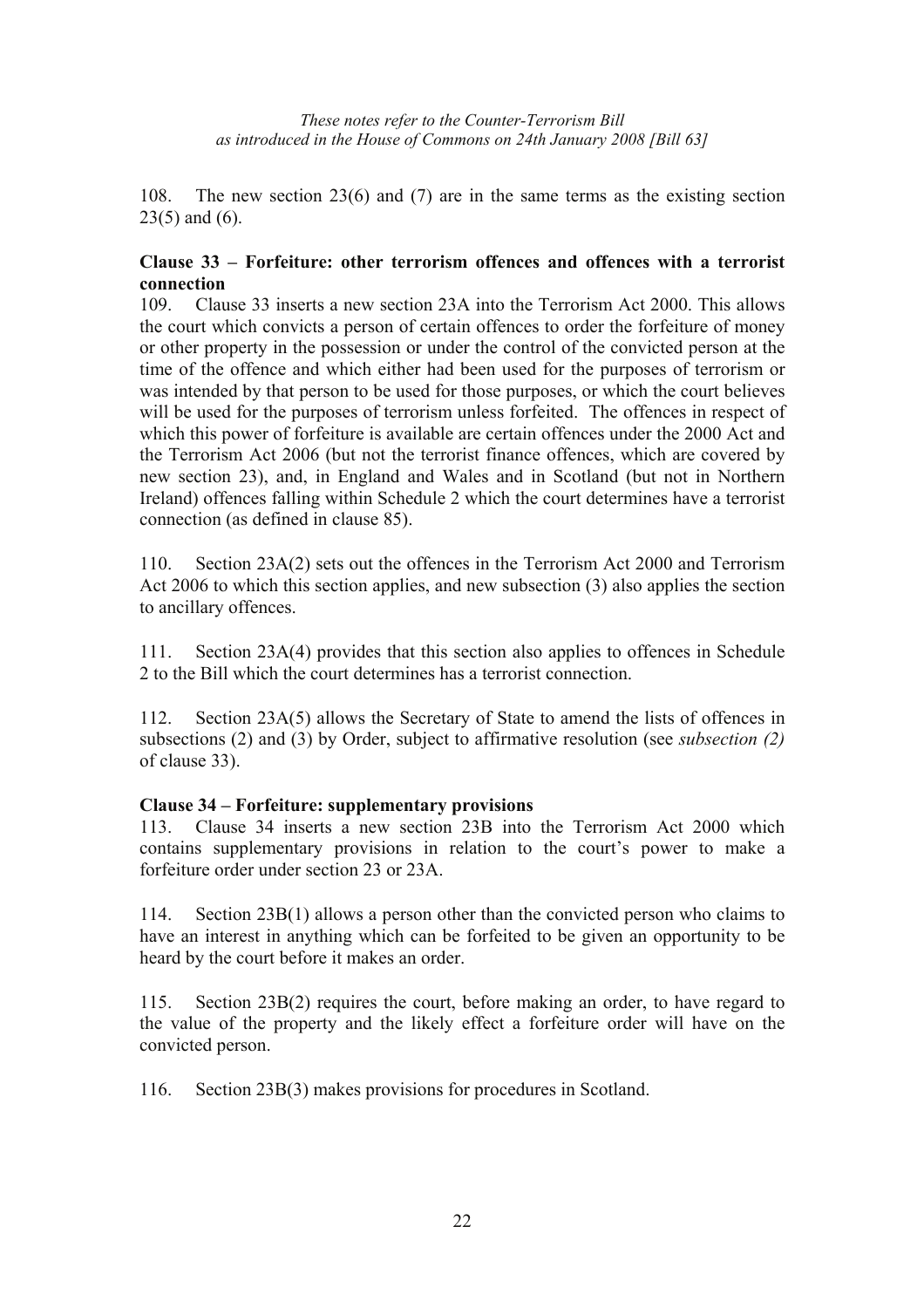117. Section 23B(4) gives effect to Schedule 4 to the 2000 Act which makes further provision in relation to forfeiture orders made under sections 23 and 23A. Schedule 4 is consequentially amended by Schedule 3 to the Bill.

## **Clause 35 – Forfeiture: application of proceeds to compensate victims**

118. *Subsection (1)* of clause 35 inserts a new paragraph 4A into Part 1 of Schedule 4 to the Terrorism Act 2000. Paragraph 4A(1) allows a court making a forfeiture order in a case where the offender has been convicted of an offence which has resulted in a person suffering personal injury, loss or damage, or where any such offence is taken into consideration, to order that an amount is to be paid to that person out of the proceeds of the forfeiture. The court may specify a sum which the amount to be paid may not exceed.

119. Paragraph 4A(2) defines for this purpose the proceeds of forfeiture as being the aggregate amount of any forfeited money plus the proceeds of any sale or disposal of forfeited property, after deduction of the costs of the sale or disposal. This sum will then be reduced by the amount of any payment made under paragraph  $2(1)(d)$  (to a person with an interest in the property) or 3(1) (to a receiver appointed to implement the forfeiture order).

120. Paragraph 4A(3) provides that a court may only make an order under this paragraph if it is satisfied that it would have made an order under section 130 of the Powers of Criminal Courts (Sentencing) Act 2000 (which is the general power under which a court may make a compensation order on conviction) requiring the offender to pay compensation, if it had not been for the inadequacy of the offender's means.

121. *Subsection (2)* inserts new paragraph 17A into Part 2 of Schedule 4, making similar provision in Scotland.

122. *Subsection (3)* inserts new paragraph 32A into Part 3 of Schedule 4, making similar provision for Northern Ireland.

## **Clause 36 – Forfeiture: other amendments**

123. *Subsection (1)* of clause 36 substitutes a new section 120A into the Terrorism Act 2000.

124. New section 120A(1) sets out some specific items, connected to the offence, which may be forfeited in relation to specific offences in the Terrorism Act 2000. For sections 54 and 58, there is no change as to what may be forfeited. Forfeiture under section 57 (possession for terrorist purposes) is new. Section 58A (eliciting etc. information about members of the armed forces) is a new provision, inserted into the 2000 Act by clause 69.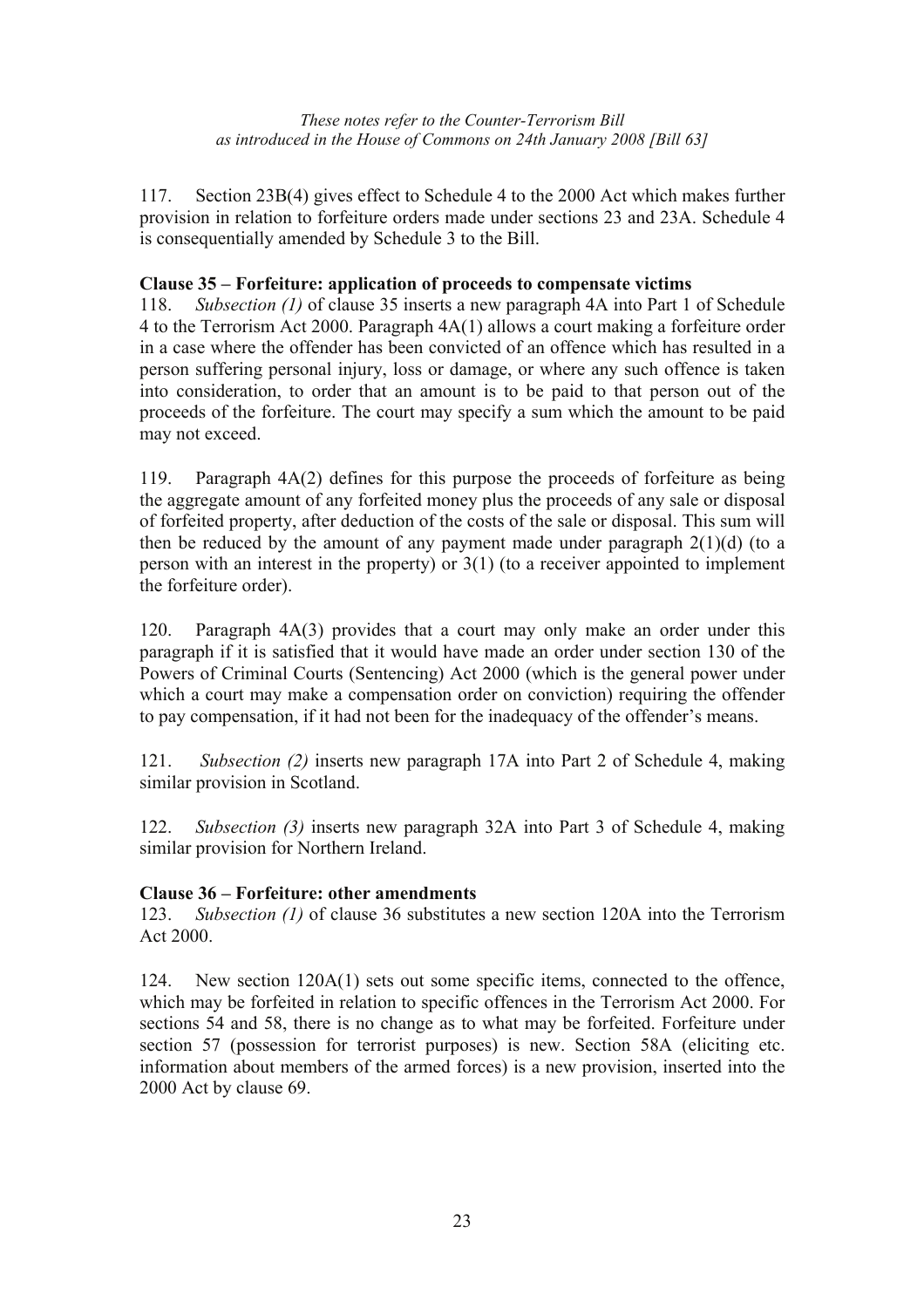125. New section 120A(2) provides that the court must give an opportunity to be heard to any person other than the convicted person who claims to have an interest in anything which can be forfeited under this section. (Provision to this effect is currently in sections 54 and 58.)

126. New section 120A(3) provides that a forfeiture order does not come into effect until all possibilities of it being varied or set aside on appeal have been exhausted. (Provision to this effect is currently in sections 54 and 58.)

127. New section 120A(4) allows the court to make any provision necessary to give effect to the forfeiture, including provisions relating to the retention, handling, disposal or destruction of what is forfeited. Destruction might be ordered for example in relation to articles seized whose continued existence are considered dangerous.

128. *Subsection (2)* of clause 36 inserts a new section 11A into the Terrorism Act 2006. Subsection (1) of new section 11A allows for the forfeiture on conviction for an offence under sections 9 or 10 of the Terrorism Act 2006 of any radioactive device or material, or any nuclear facility made or used in the commission of the offence.

129. Subsection (2) of section 11A sets out similar powers in relation to an offence committed under section 11 of the Terrorism Act 2006, allowing the forfeiture of certain nuclear materials which were the subject of demands or threats falling within subsections (1) and (3) of that section.

## **Clause 37 – Forfeiture: consequential amendments**

130. Clause 37 gives effect to Schedule 3 which makes amendments consequential to the new provisions concerning forfeiture orders in clauses 32 to 36.

#### **Schedule 3 – Forfeiture: consequential amendments**

131. Schedule 3 contains amendments consequential on those made by clauses 28 to 32.

## **PART 4 – NOTIFICATION REQUIREMENTS**

#### **Clause 38 – Scheme of this Part**

132. This is an introductory clause relating to the new notification scheme for convicted terrorists sentenced to 12 months or more and the related civil orders.

#### *Offences to which this Part applies: terrorism offences*

#### **Clause 39 – Offences to which this Part applies: terrorism offences**

133. This clause lists a number of terrorism offences (and ancillary offences related to them, such as conspiracy and incitement) to which this Part of the Bill applies. It also provides the Secretary of State with an order-making power to amend this list of offences, subject to the affirmative resolution procedure and to transitional provisions.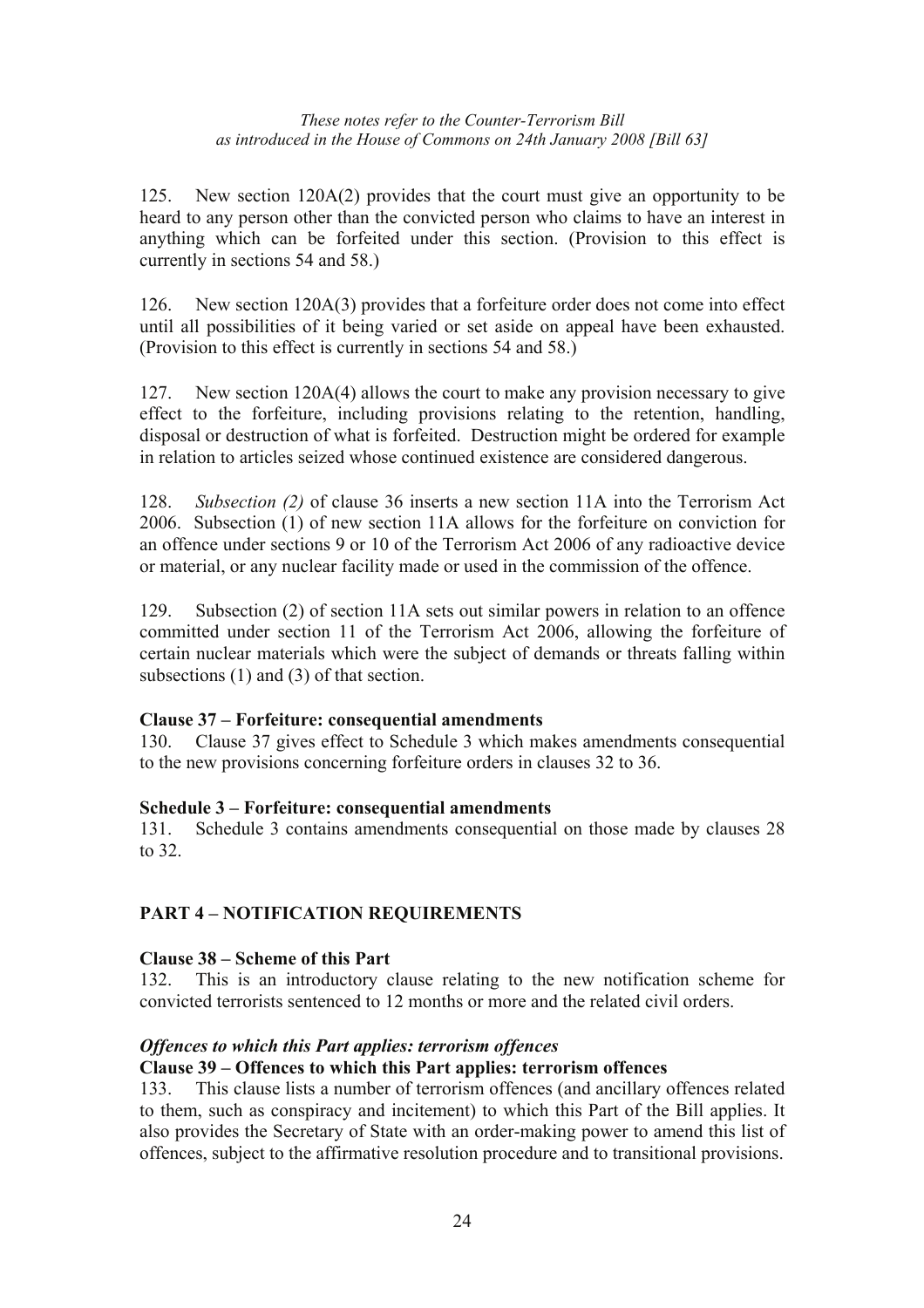## **Clause 40 – Offences to which this Part applies: offences having a terrorist connection**

134. This Part of the Bill also applies to offences under the general law set out in Schedule 2 which have a terrorist connection (as defined in clause 85). *Subsection (1)*  of clause 40 provides that the notifications provisions apply when a court in England and Wales or in Scotland has determined that an offence has a terrorist connection for the purposes of the aggravated sentencing provisions under clause 29 or 30. Since the Bill does not contain corresponding provision on aggravated sentencing for offences with a terrorist connection for Northern Ireland, the notification provisions will apply in Northern Ireland only to terrorism offences falling within clause 39.

#### **Clause 41 – Exclusion of offences dealt with by service courts**

135. Clause 41 provides that the provisions of this Part do not apply when the offence is dealt with by a service court and defines service court. In practice it is not anticipated that offences which may trigger the notification requirements will ever be dealt with by service courts.

## **Clause 42 – Offences dealt with before commencement**

136. Clause 42 provides that an individual will be subject to the notification requirements if he was convicted and given a relevant sentence (broadly, 12 months or more) for a terrorism offence prior to commencement of this Part and immediately before commencement the person is imprisoned or detained, has been released on licence or is unlawfully at large. This retrospective application does not apply to offences with a terrorist connection as there will have been no determination to this effect by the court prior to commencement.

## *Persons to whom the notification requirements apply*

## **Clause 43 – Sentences triggering notification requirements**

137. Clause 43 provides that the notification requirements apply to a person who: (a) is convicted of a relevant offence and receives a sentence of imprisonment or detention for a period or term of 12 months or more in relation to that offence; or (b) is found not guilty by reason of insanity or is found to be under a disability and to have done the act charged in respect of such an offence punishable by 12 months' imprisonment or more and is made subject to a hospital order. The clause sets out all the different types of sentences that could be given in each jurisdiction of the UK for 12 months or more.

### **Clause 44 – Power to amend specified terms or periods of imprisonment or detention**

138. Clause 44 allows the Secretary of State to change the sentence threshold for a person to be subject to the notification requirements by an order subject to the affirmative resolution procedure. The order will have effect subject to the transitional provisions described in *subsection (3)*.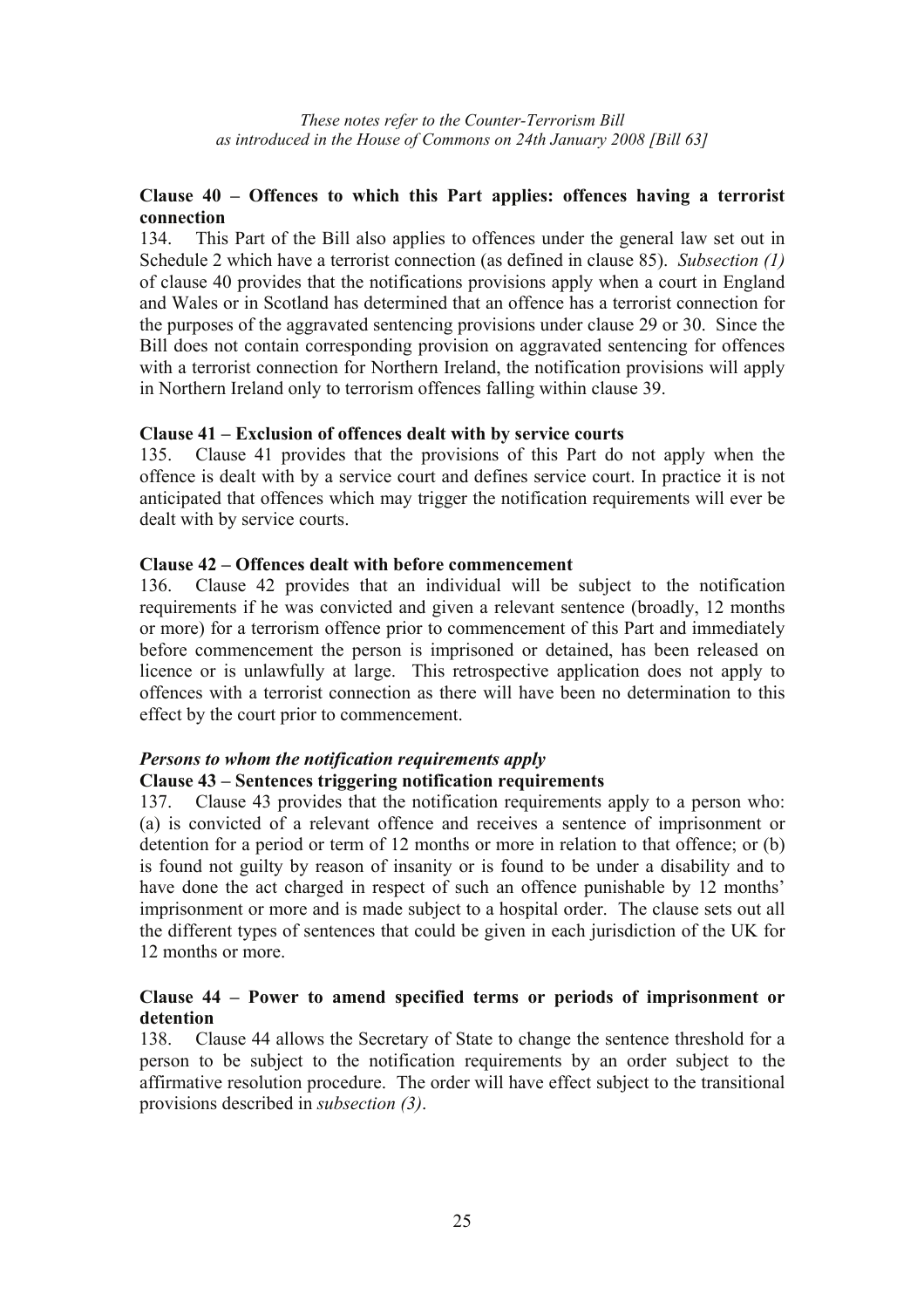## *Notification requirements*  **Clause 45 – Initial notification**

139. Clause 45 sets out the information the offender must supply to the police when he first makes a notification and the time scales within which he is required to provide that information. *Subsection (1)* provides that an individual must notify the police of the specified information within three days beginning with the day the person was dealt with for the offence or, where these provisions have retrospective application, within three days of the commencement of this Part.

140. *Subsections (2) and (3)* set out the information which is required from the person subject to the notification requirements, and includes the person's name (or names) and address (or addresses), his date of birth and national insurance number. The definition of "home address" is found at clause 55.

141. In calculating the period within which an offender must give notification under subsection (1), any time when the offender meets the conditions in *subsection (4)* – for instance any time when he is serving a sentence of imprisonment – does not count. As an offender will usually be sent straight to prison (or hospital) following his conviction for a relevant offence, this will usually mean that he will have to make his initial notification within three days of his release (unless he is subsequently taken back into detention or custody during that three day period, for example if he is arrested for a different offence – in which case the remainder of the three day period is again suspended).

142. *Subsection (5)* relates to a case where a person who receives a triggering conviction and sentence is already subject to the notification requirements by virtue of an earlier offence. If in these circumstances the person has made an initial notification in accordance with subsection (1) in respect of the earlier offence, he is not required to notify again in accordance with subsection (1). However, this applies only where the notification period in respect of the earlier offence lasts throughout the period specified in subsection (1), as extended in accordance with subsection (4) if appropriate.

## **Clause 46 – Notification of changes**

143. Clause 46 sets out the requirements on a relevant offender to notify the police of changes to the details he has already notified. This includes the requirement in *subsection (3)* that a person who stays at an address in the UK for a period of seven days or for a combined period of seven days within 12 months, must notify the police of this address. This might apply for example where the person stays at a friend or relative's house or a hotel in the UK for this length of time.

144. *Subsection (4)* provides that a person who is subject to the notification requirements who is released from custody, released from imprisonment or detention pursuant to a sentence of a court or from detention in hospital must notify the police of this fact. This will mean for example that where a person who was given a suspended sentence subsequently has his sentence activated, he must notify the police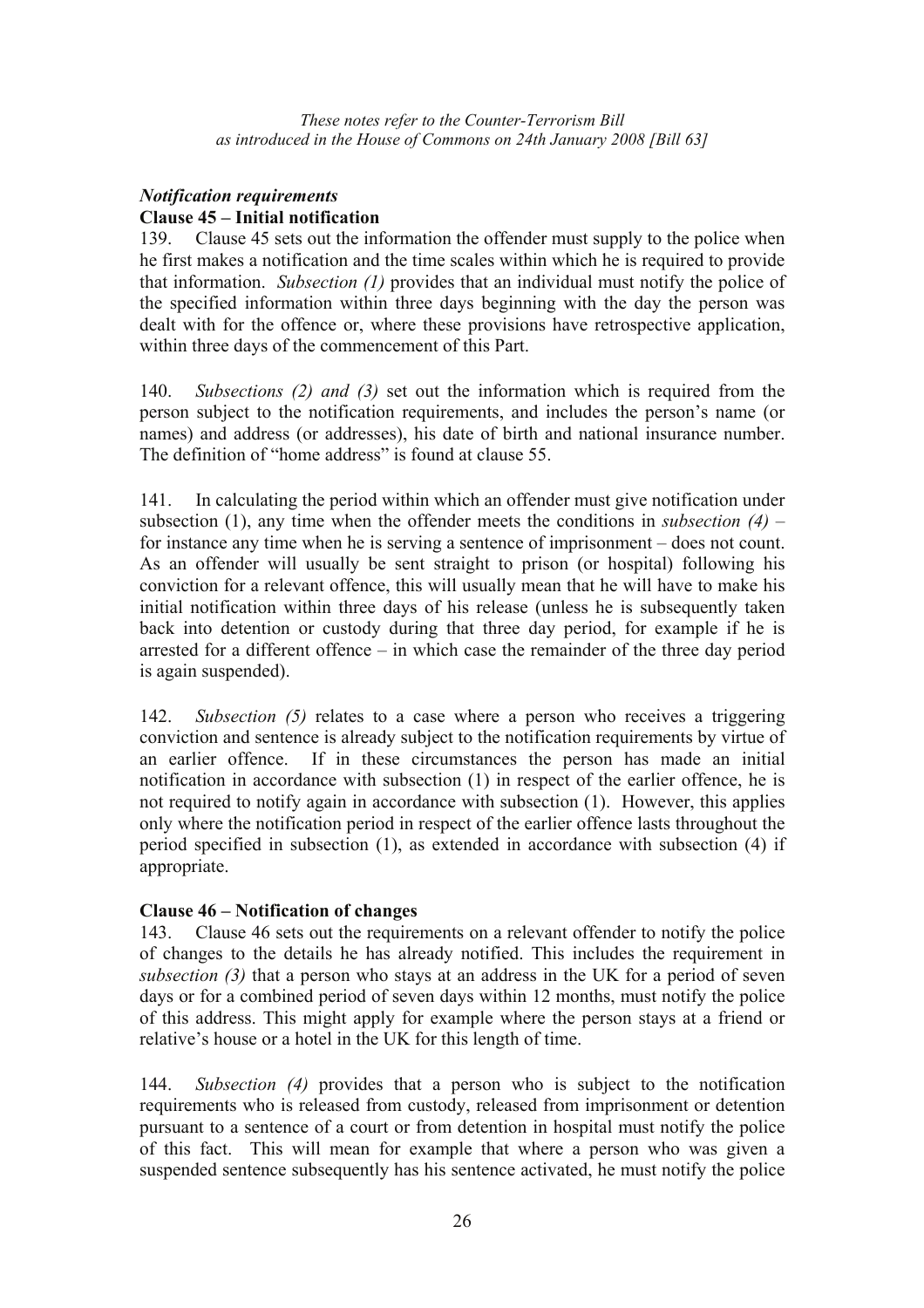on his release from prison. Clause 55 defines "release" as including release on licence but not temporary release.

145. *Subsections (7) and (8)* provide that notification of any changes must be made before the end of the period of three days following the events specified in this clause. Where the event is residing or staying at another premises as described in subsection (3) then the three day notification period begins when the seven day period set out in that subsection ends. When determining the period within which notification is to be given under this clause, any periods spent in custody, imprisonment, detention or detained in a hospital are to be disregarded.

146. *Subsection (10)* provides that any notification under this section must be accompanied by the other information given to the police at the initial notification.

## **Clause 47 – Periodic re-notification**

147. Clause 47 provides that one year after the initial notification, a notification of change or a notification under this clause, the individual must re-notify the police of the information specified in clause 45(2). This requirement does not apply if the individual has made a notification of change within that period (*subsection (2)*). The effect of this clause is that the offender must re-notify his details to the police at least annually.

148. *Subsection (3)* provides that if the period of one year specified in subsection (1) ends while the person is in custody, imprisoned, detained or detained in a hospital, then the period is treated as having continued until three days after the period in custody, imprisonment, detention or hospital detention ceases.

## **Clause 48 – Method of notification and related matters**

149. This clause describes how and where an offender is required to notify information to the police under the clauses relating to initial notification, notification of change and periodic re-notification. *Subsection (2)* provides that the person must notify by attending a police station in the person's local police area (as defined in clause 49) and making an oral notification to a police officer or other person authorised by the officer in charge of the station. Where the person is away from their usual home address for a period of seven days or a period amounting to seven days during a year, then they can notify at a police station local to their temporary address (*subsection (3*)).

150. The police must acknowledge the notification by the person in writing and in the form specified by the Secretary of State (*subsections (4) and (5)*).

151. *Subsection (6)* allows the police to take fingerprints from the person making the notification and to photograph any part of him for the purpose of verifying the person's identity. "Photograph" is defined for these purposes in clause 55 and could include for example taking an iris scan.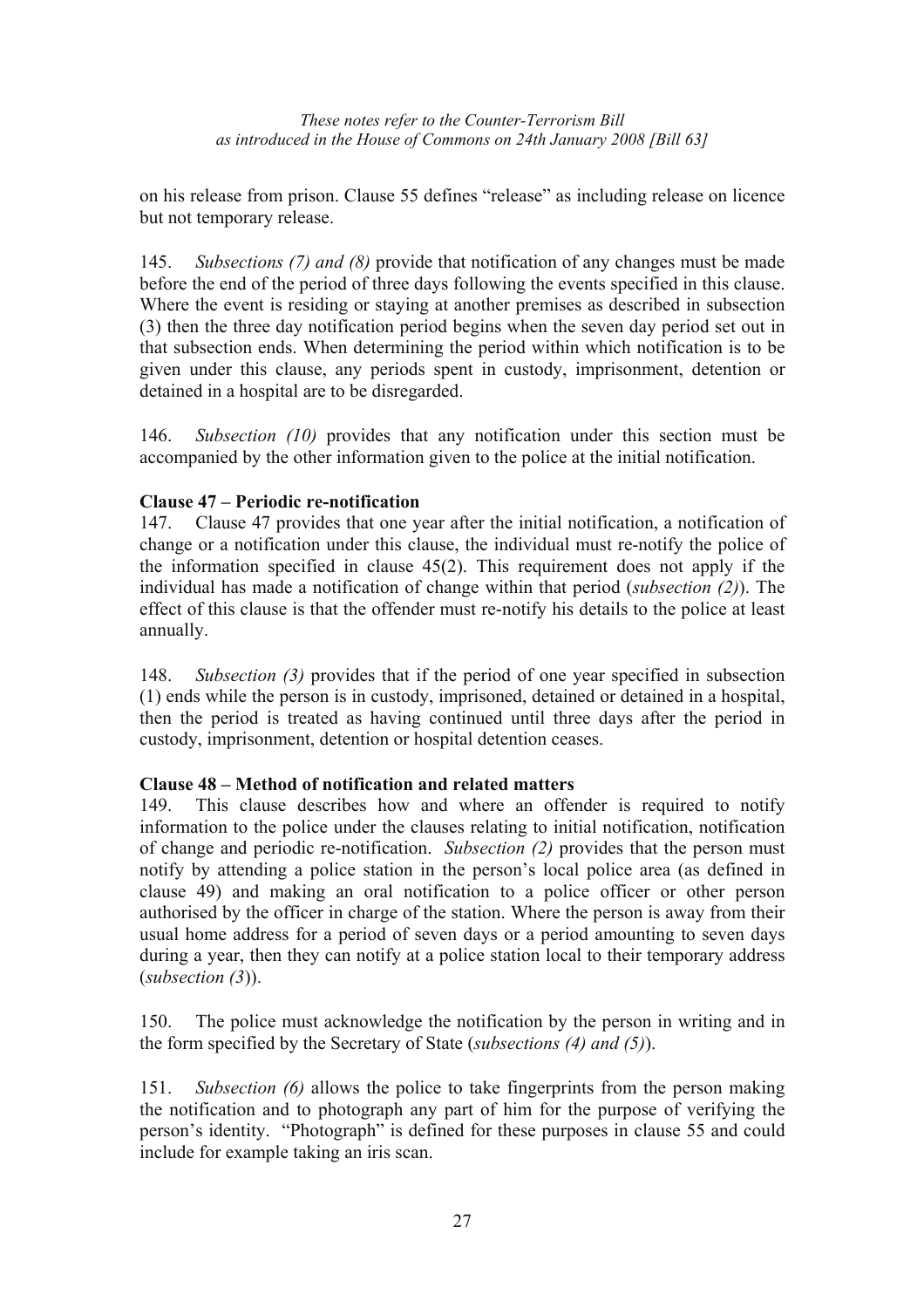## **Clause 50 – Travel outside the United Kingdom**

152. Clause 50(1) provides a power for the Secretary of State to make regulations setting out additional notification requirements for persons subject to the notification scheme in relation to foreign travel.

153. *Subsection (2)* sets out details the person must notify to the police concerning their departure (such as date of departure, the country the person is travelling to and their point of arrival) and allows the regulations to give further details. *Subsection (3)* concerns the details that must be disclosed about the person's return to the UK: these will be given in the regulations.

154. *Subsections (4) to (6)* provide that a notification under this clause must be made in accordance with the regulations; the regulations may make different provisions for different descriptions or categories of person (for example they may provide that the requirements apply only in relation to intended foreign travel of three days or more); and the regulations will be subject to affirmative resolution procedure.

## *Period for which notification requirements apply*

## **Clause 51 – Period for which notification requirements apply**

155. Clause 51 sets out the period during which a person will be subject to the notification requirements. In the most serious cases, where a person is sentenced to imprisonment or detention for 5 years or more, the notification requirements will apply for an indefinite period, which means the rest of his life (*subsection (1)*). Where the sentence is less than 5 years (but 12 months or more), the requirements will apply for 10 years (*subsection (2)*). The notification period starts with the day on which the person is dealt with (*subsection (3)*). However, *subsection (6)* provides that in determining whether the notification period has expired, any time the individual has spent in custody by order of a court, serving a sentence of imprisonment or detention or detained in hospital shall be discounted. This means for example that where a person whose sentence attracts a notification period of 10 years goes to prison immediately following sentence, the 10 years will in effect run from the date he is released.

156. *Subsection (4)* describes how the period operates in respect of a person who has been found not guilty by reason of insanity or found to be under a disability but who is subsequently tried for the offence.

157. *Subsection (5)* sets out how to calculate the notification period where an offender is sentenced for more than one terrorist-related offence and these sentences are terms of imprisonment running consecutively or partly concurrently. Where the terms are consecutive, they are to be added together. For example, where an offender is sentenced to 4 years' imprisonment for one terrorist-related offence and 10 years' imprisonment for another such offence, to run consecutively, the sentence would be treated as 14 years' imprisonment for the purposes of working out the notification period (in this case, life). Terms will be partly concurrent when they are imposed on different occasions. An example would be where an offender is sentenced to 2 years'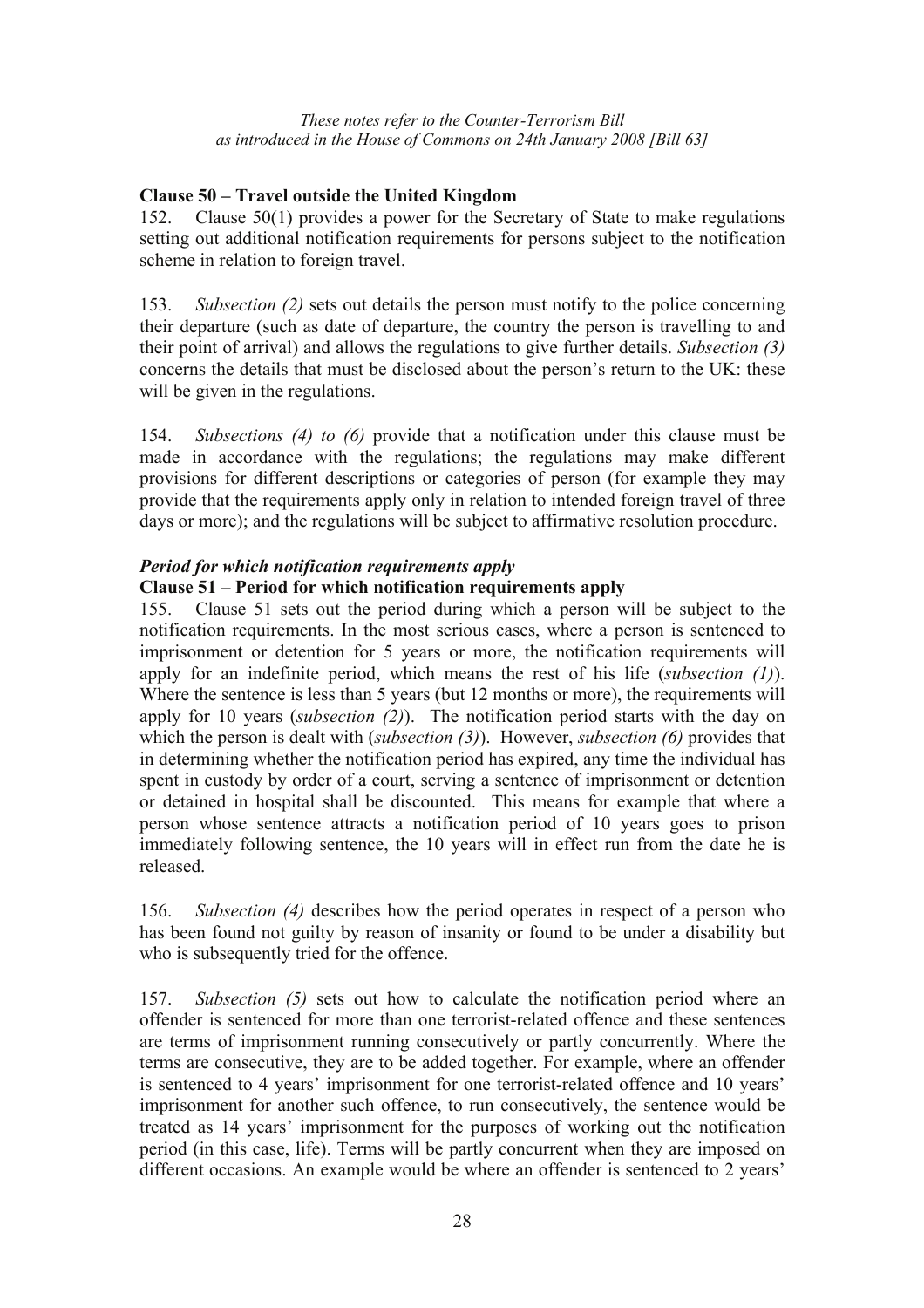imprisonment for a terrorist-related offence, and 6 months into this term he is sentenced to 4 years' imprisonment for a second such offence. Where this is the case, the notification period is based on the combined length of the terms minus any overlapping period. In the example given, the combined length of the sentences would be 6 years and the overlapping period would be the remaining 18 months of the 2-year sentence. So the sentence for the purposes of working out the notification period would be four and a half years.

## *Offences in relation to notification*

### **Clause 52 – Offences relating to notification**

158. Under clause 52, failure without reasonable excuse to comply with any of the notification requirements, or providing false information in response to any of the requirements, constitutes an offence. A reasonable excuse might be where an offender does not notify within the required timescale because he is in hospital following an accident. Such an offence is an either way offence with a maximum sentence of five years' imprisonment (*subsection (2)*). *Subsection (4)* provides that the offence of failing to give a notification continues throughout the period during which the required notification is not given, but an offender cannot be prosecuted more than once for the same failure. However if an offender fails to comply with a requirement, is convicted for this offence and then fails to comply again in respect of the same requirement, he commits a new offence and may be prosecuted again.

159. *Subsection (5)* provides that the offence may be tried in a court with jurisdiction in a place where the person resides or is found. The "is found" limb is to cover the case of a person with no fixed abode.

#### *Supplementary provisions*

#### **Clause 53 –Notification orders**

160. This clause gives effect to Schedule 4, which makes provision for notification orders. These may be made to make individuals dealt with outside the UK for a corresponding foreign offence subject to the notification requirements of this Part.

#### **Schedule 4 – Notification Orders**

161. Schedule 4 makes provision for notification orders, which make individuals who have been dealt with outside the UK for relevant offences subject to the notification requirements of Part 4 of the Bill. A notification order might be sought in respect of a UK national who has been convicted of a foreign terrorism offence and who is deported to the UK on release from prison abroad. It might also be sought in respect of a foreign national with such a conviction who is in the UK.

162. *Paragraph 2* defines "corresponding foreign offences" (those offences which may trigger an application being made for a notification order). These are acts which constitute an offence in the jurisdiction in which they are committed and which "correspond to an offence to which this Part applies". This means that it would have been an offence under clause 39 if committed in the UK (terrorism offences which, subject to the sentence threshold, automatically trigger the application of the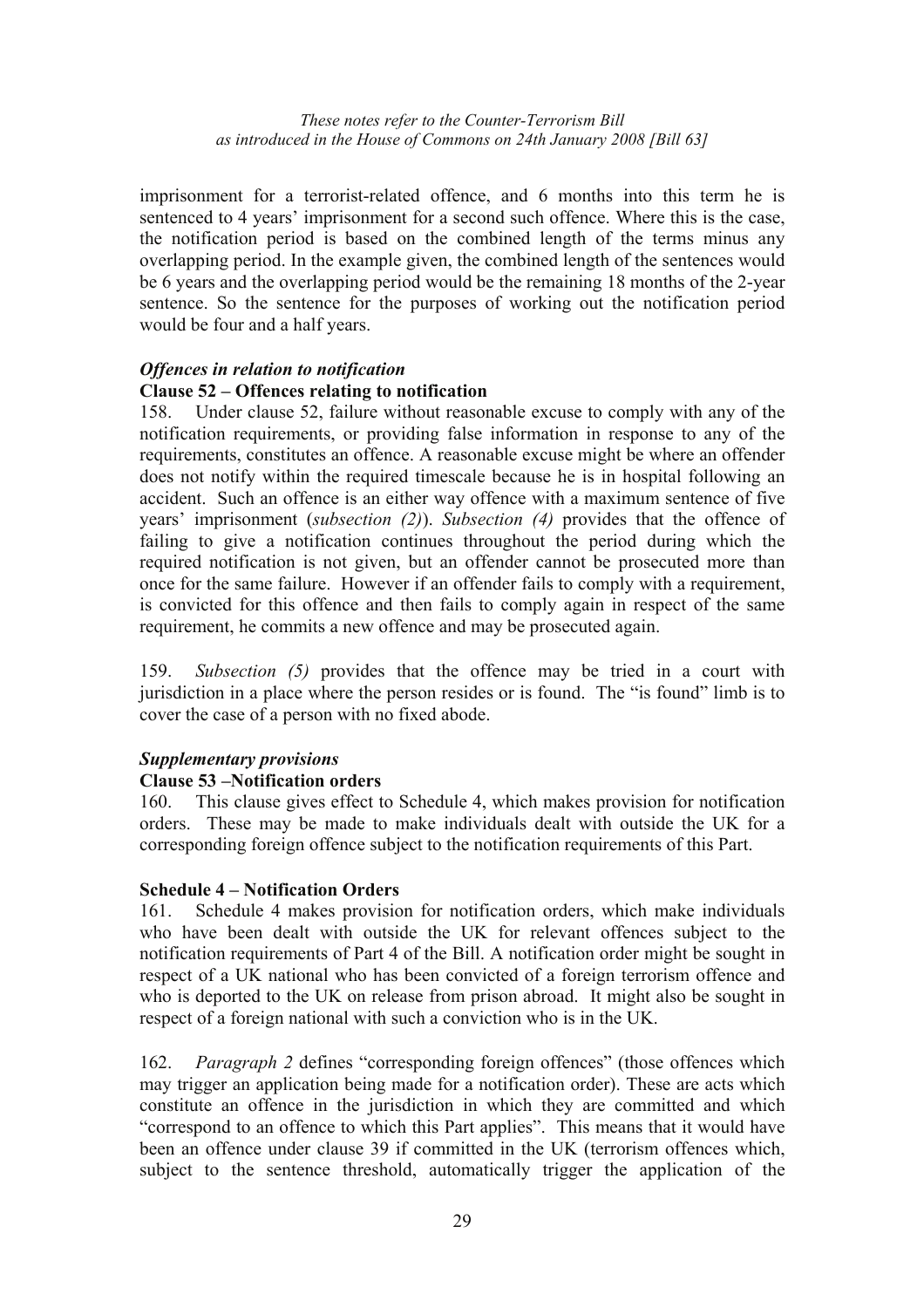notification provisions) or an offence listed in Schedule 2 that had a terrorist connection.

163. Paragraph 2(4) provides that, on an application for a notification order, it will be deemed that an act corresponds to an offence to which Part 4 applies unless the defendant serves a notice disputing this and requiring the applicant to prove it or if the court allows the defendant to require such proof without the serving of a notice.

164. *Paragraph 3* sets out the three conditions for making a notification order. First, an individual must have been convicted of a corresponding foreign offence and given a sentence or hospital order equivalent to that required for notification requirements to apply where the conviction or relevant finding was in the UK (as set out in clause 43). Second, the sentence must either have been imposed after the commencement of this Schedule, or when the Schedule was commenced the individual was imprisoned or detained, released on licence or equivalent, or was unlawfully at large as a result of the sentence. Third, the period for which a person would be subject to notification requirements under clause 51 has not expired. A court must make a notification order if these three conditions are met.

165. *Paragraph 4* sets out the circumstances in which the police may apply for a notification order and the procedure to be followed in England and Wales. The application must be made by the chief officer of police for the area where the individual resides, or where the officer believes the person is or intends to come. This would enable, for example, the chief officer of Kent Police to make an application in respect of a person who is currently in France but who is believed (by the chief officer) to have plans to arrive in Dover within the next few days. *Paragraphs 5 and 6* make corresponding provision for Scotland and Northern Ireland.

166. *Paragraphs 7, 8 and 9* provide, for England and Wales, Scotland and Northern Ireland respectively, a power for an individual made subject to a notification order to appeal against the making of their order to a higher court.

167. *Paragraph 10* provides that the notification requirements in Part 4 of the Bill apply to a person made subject to a notification order, but sets out the modifications to those provisions that are necessary to make them work in connection with such persons.

## **Clause 54 – Foreign travel restriction orders**

168. This clause gives effect to Schedule 5, which makes provision for foreign travel restriction orders which may, in specified circumstances, be made in respect of persons subject to the notification requirements.

## **Schedule 5 – Foreign Travel Restriction Orders**

169. *Paragraph 1* of Schedule 5 introduces the concept of a foreign travel restriction order. Such an order may be made in respect of individuals subject to the notification requirements (including by virtue of being subject to a notification order).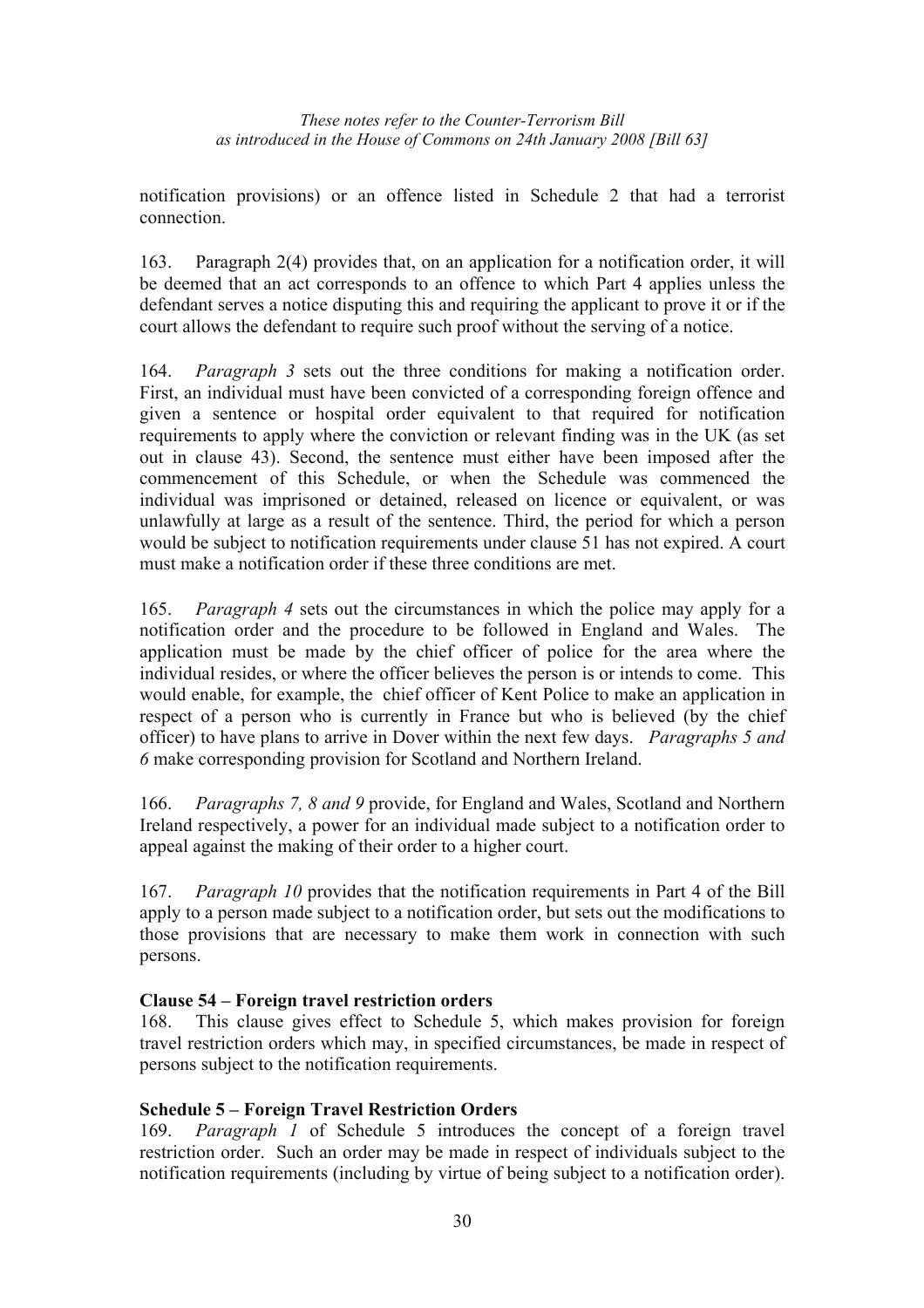This is a civil preventative order under which the court may prohibit the person from travelling abroad where and so far as it is necessary to do so to prevent the person from engaging in terrorism activity abroad.

170. *Paragraph 2* sets out the conditions for making a foreign travel restriction order. If these are met, the court may make an order. First, the person must be subject to the notification requirements. Second, the person must, since being dealt with (usually, sentenced for) the offence, have acted in a way which gives reasonable cause to believe that such an order is necessary to prevent him from taking part in terrorism activity outside the UK. "Terrorism activity" is defined in paragraph 16 of this Schedule. In the case where the notification requirements apply retrospectively, the person must have acted in such a way since commencement. Although this is a civil order, the standard of proof will be the criminal one.

171. *Paragraph 3* sets out the circumstances in which the police may apply to a magistrates' court for a foreign travel restriction order and the procedure for doing so in England and Wales. *Paragraphs 4 and 5* make corresponding provisions for Scotland and Northern Ireland.

172. *Paragraph 6* enables a foreign travel restriction order to prevent a person subject to it from travelling to any country outside the UK which is named or described in the order, travelling to any country outside the UK other than the countries named in the order (this may be used, for example, where the offender is banned from travelling anywhere in the world other than to a named country which he may need to visit for family reasons) or travelling to any country outside the UK. A person subject to an order prohibiting all foreign travel must surrender all their passports at the police station specified in the order on or before the order takes effect or within a specified time. The person's passports must be returned as soon as is reasonably practicable after the order ceases to have effect. "Passport" is defined in clause 55 and includes both foreign and UK passports and other travel documents.

173. *Paragraph 7* provides that the foreign travel restriction order lasts for a fixed period, to be specified in the order, of not more than 6 months and that where the person is already subject to a foreign travel restriction order, the earlier order ceases to have effect.

174. *Paragraphs 8* sets out provisions permitting the variation, renewal or discharge of a foreign travel restriction order in England and Wales. A defendant may wish to apply for a variation of an order if for example the order prohibits him from travelling to a particular country but during the course of the order he has to attend an urgent business meeting there. The police may wish to apply for a renewal of an order if, on the expiry of the previous order, they still have cause to believe that the defendant poses a risk of committing terrorist acts abroad. Any of the persons specified in paragraph 8(1) may make an application for an order varying, renewing or discharging a foreign travel order.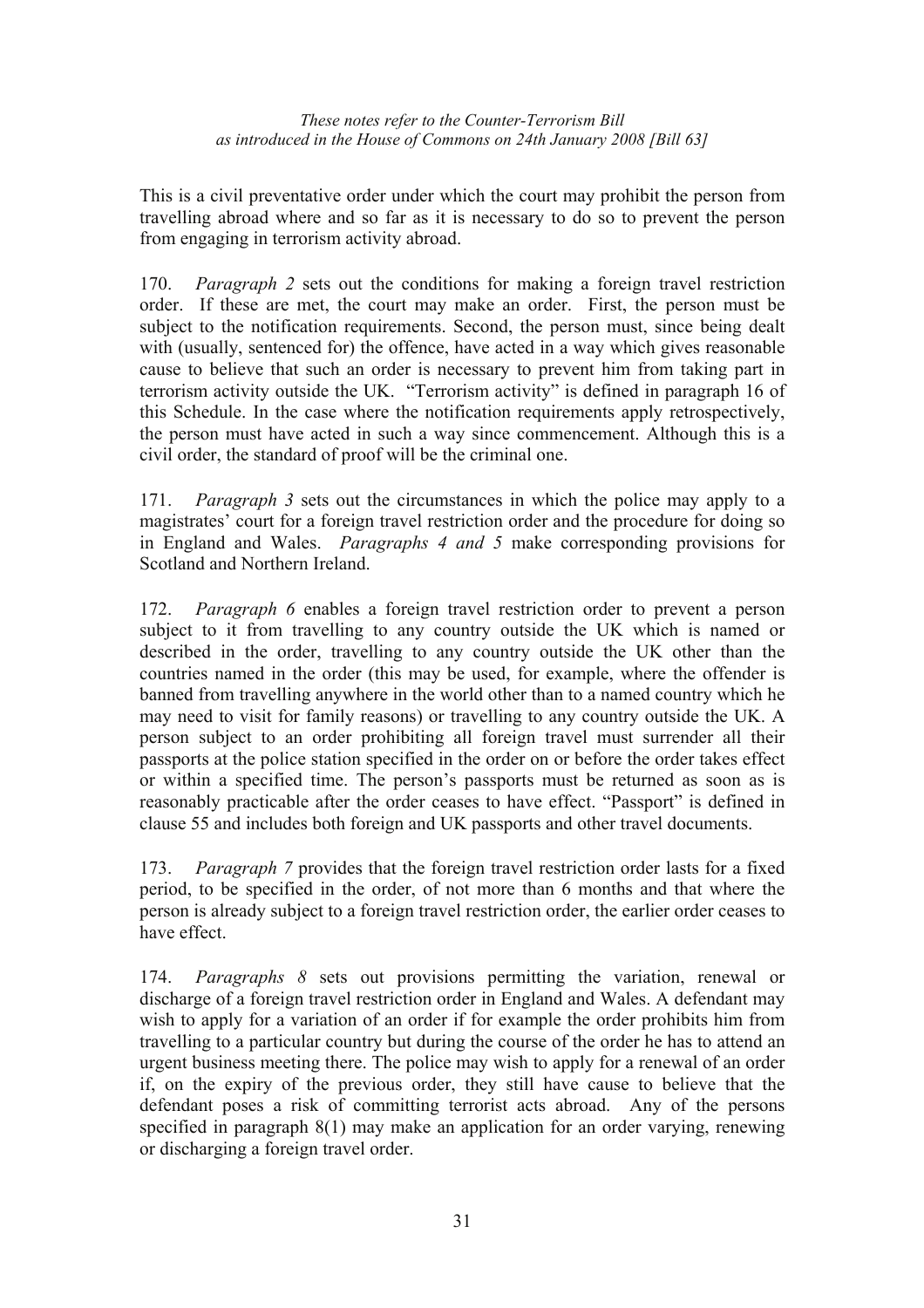175. *Paragraph 8(2)* provides that an application for variation, renewal or discharge may be made to the court which made the original order; or to a magistrates' court in the area where the subject of the order resides (this will generally be the case where the subject of the order is making the application); or to any magistrates' court in the police area of the chief officer making the application.

176. *Paragraph 8(4)* provides that the court considering the application must hear any person mentioned in paragraph 8(1) who wishes to be heard. Having done so, paragraph 8(3) allows the court to make any order varying, renewing or discharging the order it considers appropriate, subject to the restrictions in *paragraph 11*.

177. *Paragraphs 9 and 10* make corresponding provision for Scotland and Northern Ireland.

178. *Paragraph 11* provides that a foreign travel restriction order may only be renewed or varied so as to contain prohibitions necessary to prevent the person subject to the order from taking part in terrorism activities outside the UK.

179. *Paragraph 12* provides a right of appeal in England and Wales to the Crown Court against the making of a foreign travel restriction order or against the making of an order varying, renewing or discharging a foreign travel order, or against the refusal to make such an order. Paragraph 12(3) provides for the court to make such an order as it consider necessary to give effect to its judgement of the appeal, and to make incidental and consequential orders as appear just.

180. *Paragraphs 13 and 14* make corresponding provision for Scotland and Northern Ireland.

181. *Paragraph 15* makes it an offence for a person to breach any prohibition contained within a foreign travel restriction order without reasonable excuse. Paragraph 15(4) provides that the court cannot make a conditional discharge where someone is convicted of this offence in England and Wales or Northern Ireland, or a probation order where the conviction is in Scotland.

## **Clause 55 – Minor definitions for Part 4**

182. Clause 55 provides definitions of terms used in Part 4, including in Schedules 4 and 5.

## **PART 5 – ASSET FREEZING PROCEEDINGS**

#### *Introductory*

#### **Clause 56 – Asset Freezing Proceedings**

183. Clause 56 defines "asset freezing proceedings" and related terms for the purposes of Part 5, which provides a power to make court rules for asset freezing proceedings. Asset freezing proceedings are proceedings on an application to set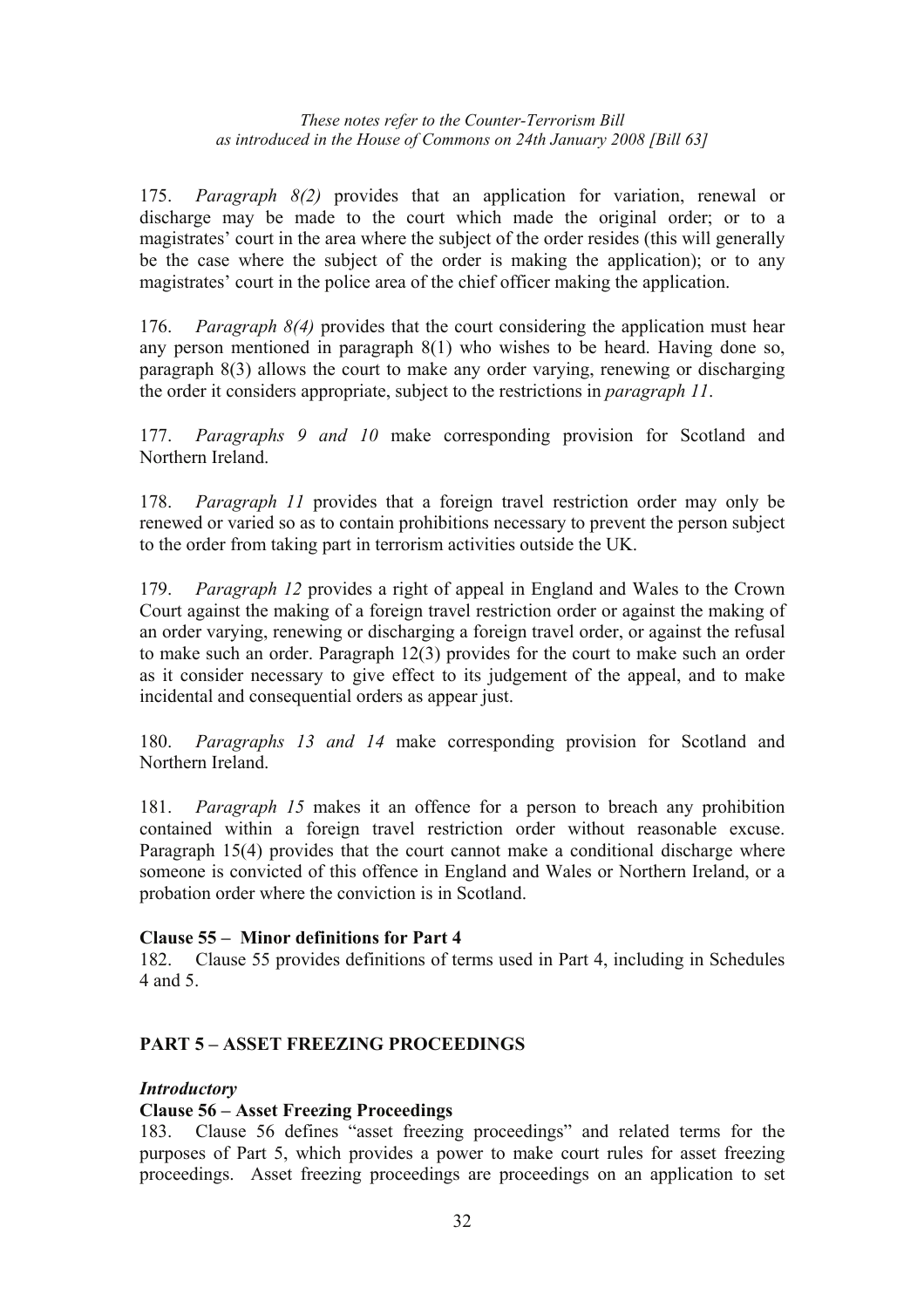aside an asset freezing decision, which is a decision of the Treasury to give a direction for the purposes of a UN terrorism order about the freezing of a suspected terrorist's funds. *Subsection (3)* contains the list of the UN terrorism orders, and *subsection (4)*  includes a power for HM Treasury, by order, to make changes to the list.

## *Rules of court, disclosure and related matters*

## **Clauses 57 – General provisions about rules of court**

184. Clause 57 specifies matters about which the rules of court for asset freezing proceedings may make provision. *Subsection (2)* requires the maker of the rules of court to have regard to both the need for a proper review of the asset freezing decision which is subject to challenge, and the need to ensure that certain disclosures are not made, where this would be contrary to the public interest. *Subsections (3) and (4)* contain a non-exhaustive list of matters which the rules of court may cover. This includes provision concerning:

- a) mode of proof and evidence;
- b) proceedings being determined without a hearing;
- c) legal representation;
- d) the extent to which full particulars of reasons for decisions must be given;
- e) proceedings in the absence of parties and their legal representatives;
- f) special advocates and their functions;
- g) summaries of evidence taken in a party's absence.

#### **Clause 58 – Rules of court about disclosure**

185. Clause 58 requires rules of court to contain certain provisions relating to HM Treasury's disclosure obligations, including rules relating to applications by HM Treasury to withhold material from disclosure. *Subsection (3)* provides that the Treasury must be given an opportunity to apply for permission not to disclose sensitive material (and the application must be heard in private) and that the court must be required to give permission not to disclose the material if to do so would be contrary to the public interest. Where the court gives permission for material not to be disclosed, it must consider requiring HM Treasury to provide a summary of the material, although such a summary must not itself contain material the disclosure of which would be contrary to the public interest.

186. If, having applied, the Treasury do not receive the court's permission to withhold sensitive material, but elect not to disclose it anyway, rules of court must authorise the court to direct either that the Treasury may not rely on the material or, if it adversely affects their case, to make such concessions as the court specifies (*subsection (5)*).

187. *Subsection (6)* however makes it clear that nothing in clause 58, or in rules of court made under clause 58, is to be seen as requiring the court to act in a manner incompatible with the right of the applicant to a fair hearing. This provision is included to ensure that this Part, and rules of court made under it, comply with the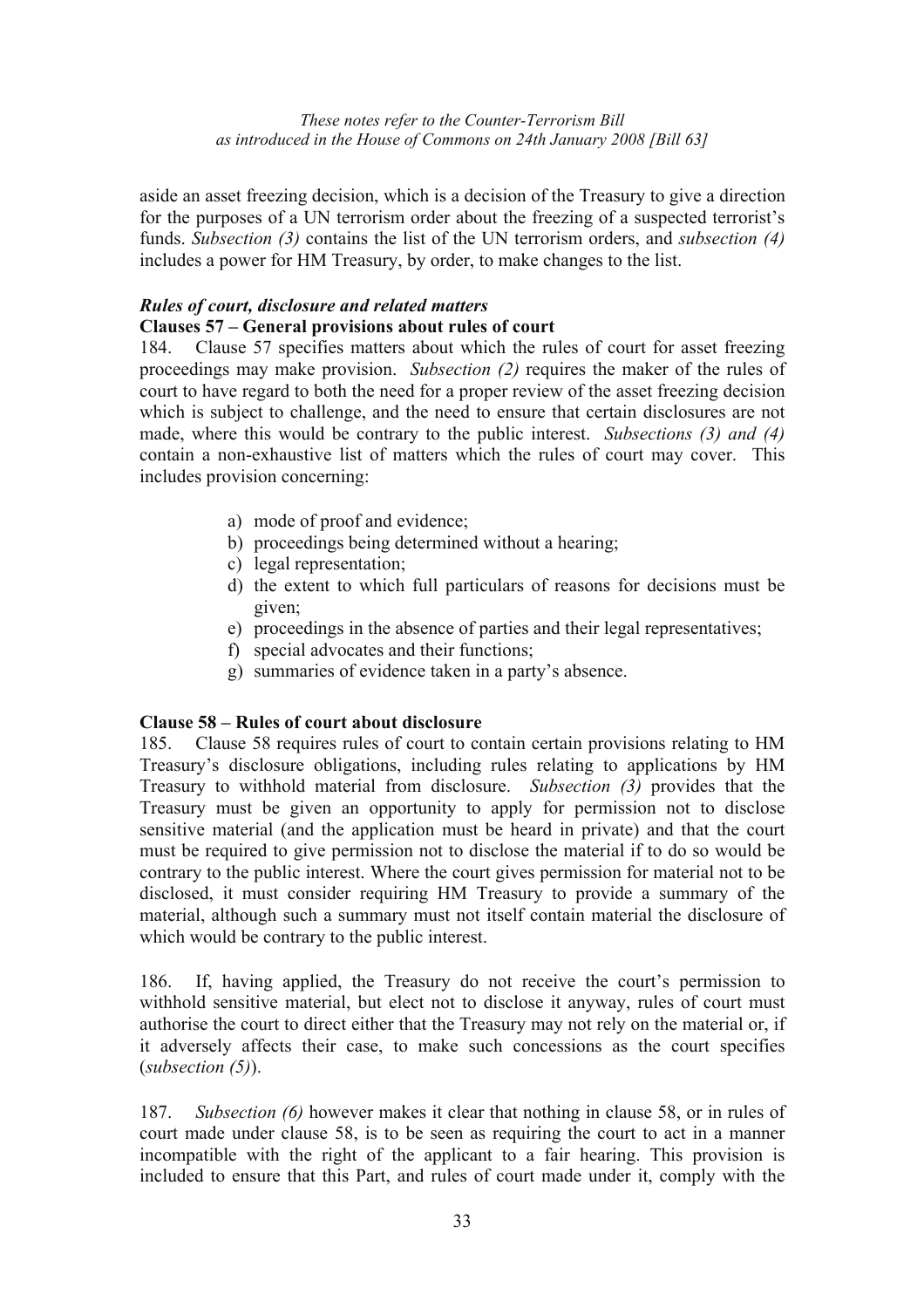European Convention on Human Rights, following the House of Lords decision in *Secretary of State for the Home Department* v. *MB* ([2007] UKHL 46).

#### **Clause 59 – Appointment of special advocate**

188. Clause 59 permits the appointment of a special advocate in asset freezing proceedings. This procedure corresponds with the special representation procedure contained in the Prevention of Terrorism Act 2005 (see paragraph 7 of the Schedule). A special advocate is a qualified lawyer who has passed through the Government's security vetting process, whose role is to represent the interests of a party to asset freezing proceedings (including any appeal) in circumstances where that party and his own legal representative are excluded from the proceedings. The special advocate is appointed by the appropriate law officer and is not responsible to the party whose interests he is appointed to represent.

### **Clause 60 – Intercept Evidence**

189. Clause 60 amends section 18 of the Regulation of Investigatory Powers Act 2000 ("RIPA"), to enable the disclosure of intercepted communications in asset freezing proceedings. Section 17 of RIPA contains a general prohibition on the use of intercepted communications in legal proceedings. Section 18 of RIPA lists certain exceptions to that general prohibition and this clause adds asset freezing proceedings to that list of exceptions.

#### *Supplementary provisions*

## **Clause 61 – Allocation of proceedings to Queen's Bench Division**

190. Clause 61 provides that asset freezing provisions are to be allocated to the Queen's Bench Division.

#### **Clause 62 – Initial exercise of powers by the Lord Chancellor**

191. Clause 62 allows the Lord Chancellor, the first time the power is used, to exercise the power conferred by clauses 57 and 58 to make rules of court. The Lord Chancellor must consult the Lord Chief Justice (or, where the rules are applicable to Northern Ireland, the Lord Chief Justice of Northern Ireland), before making such rules, but this requirement may be satisfied by any consultation that takes place before commencement (see *subsection (3)*). The rules will come into effect only if approved by the House of Commons and the House of Lords within 40 days of being made (*subsection (4)*).

#### **Clause 63 – Interpretation of Part 5**

192. Clause 63 identifies where the meanings of certain defined terms used in this Part can be found.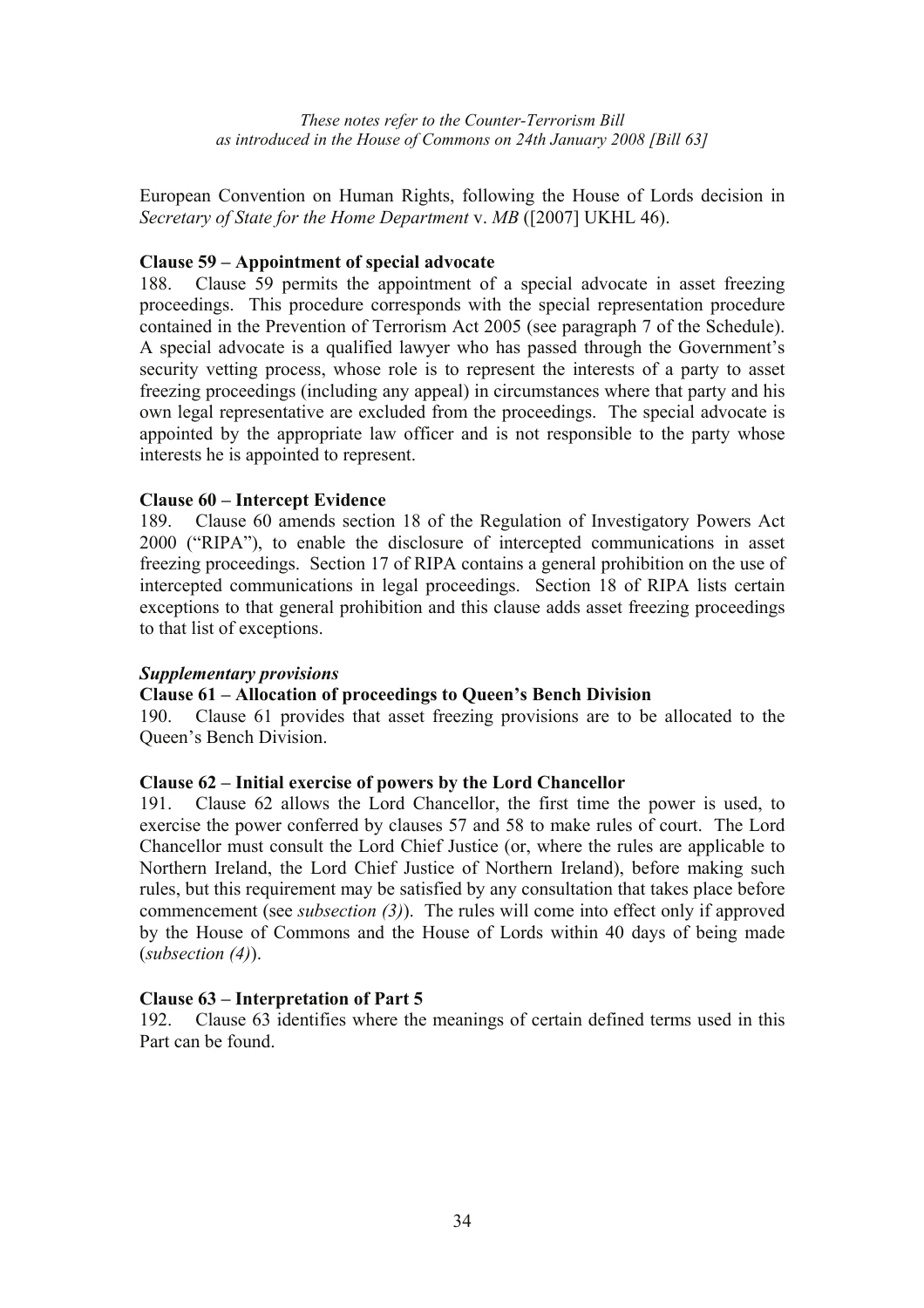## **PART 6 – INQUESTS AND INQUIRIES**

# **Clause 64 and 65 – Inquests involving material affecting national security etc**

193. Clauses 64 and 65 amend the Coroners Act 1988.

194. Clause 64(2) inserts a new section 8A into the Coroners Act 1988 which allows the Secretary of State to issue a certificate in relation to an inquest if, in her opinion, the inquest will involve the consideration of material that should not be made public in the interests of national security, in the interests of the relationship between the United Kingdom and another country, or otherwise in the public interest. The effect of such a certificate is that the inquest will be held without a jury. A certificate may be issued before an inquest has begun or at any time before its conclusion. If the inquest has already begun with a jury, the coroner must discharge the jury. The Secretary of State may revoke a certificate at any time before the conclusion of the inquest.

195. Clause 65(1) inserts new sections 18A to 18C into the Coroners Act 1988. New section 18A provides for the appointment of specially appointed coroners to hold inquests where a certificate has been issued under section 8A. New section 18B sets out provisions governing the powers and duties of specially appointed coroners who hear certified inquests and new section 18C permits the Secretary of State to revoke the appointment of a specially appointed coroner in specified circumstances.

196. Clause 64(3) and 65(2) provide that the amendments to the Coroners Act 1988 will be capable of applying to any inquests which are ongoing on the day they come into effect, in addition to any inquests beginning on or after that day.

## **Clauses 66 and 67 – Inquiries and inquests: intercept evidence**

197. Clause 66(1) amends section 18 of the RIPA to allow disclosure of intercept material to a person appointed as counsel to an inquiry held under the Inquiries Act 2005, in addition to the panel of an inquiry. But the inquiry panel may not order the disclosure of intercept material unless it is satisfied that there are exceptional circumstances that make the disclosure essential (see section 18(8A) of RIPA).

198. Clause 67(1) to (3) amends section 18 of RIPA to allow disclosure of intercept material to a coroner and to a person appointed as counsel to an inquest in cases where a certificate has been issued under section 8A of the Coroners Act 1988 but only if the coroner is satisfied that the exceptional circumstances of the case make the disclosure essential to enable the matters that are required to be ascertained by the inquest to be ascertained.

199. Clauses 66(2) and 67(4) provide that the amendments to RIPA set out in clauses 66 and 67 have effect with regard to any inquests or inquiries which have begun but have not been concluded before the day on which those clauses come into effect, in addition to any inquests or inquiries beginning on or after that day.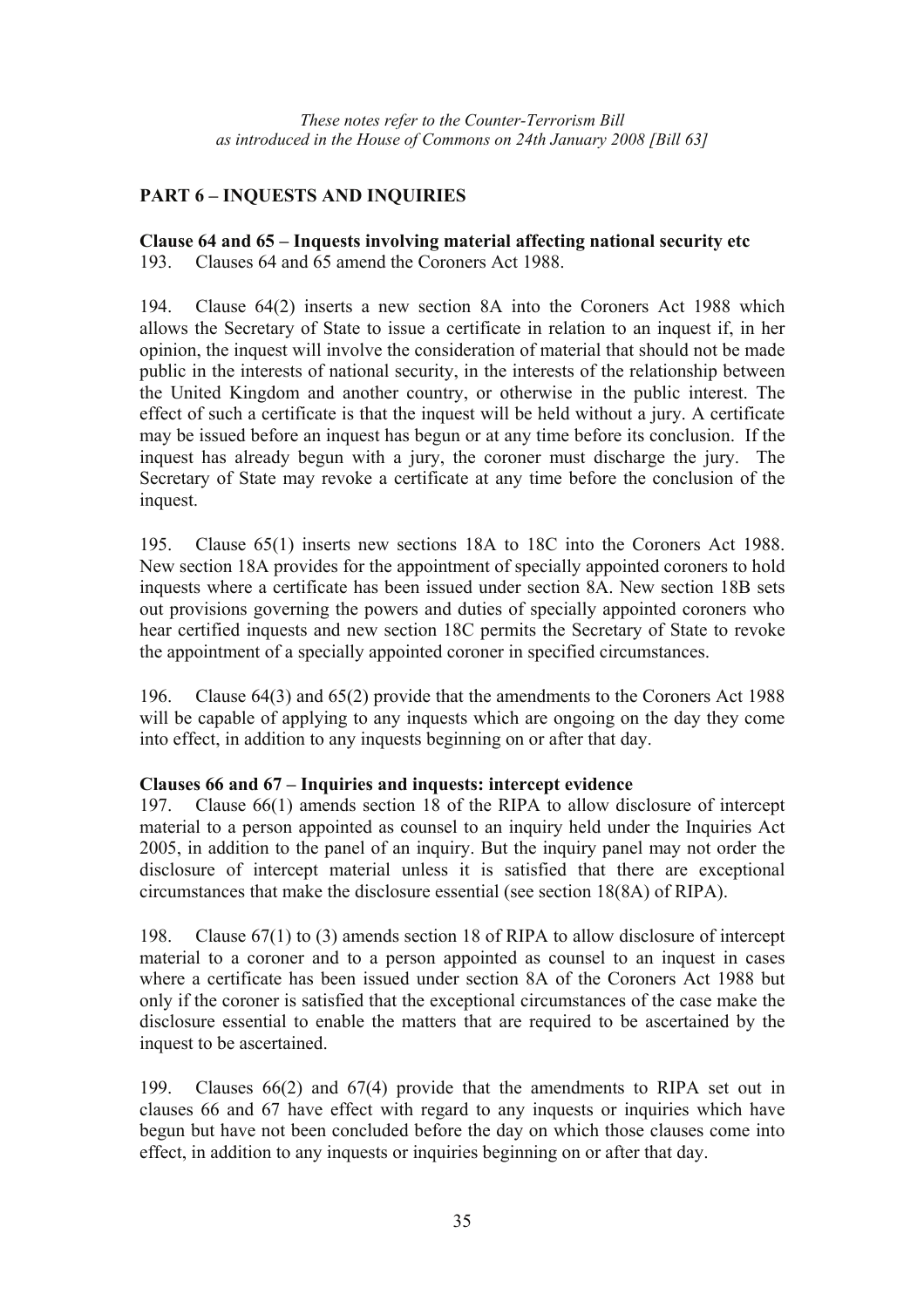## **PART 7 – MISCELLANEOUS**

### *Amendment of definition of "terrorism" etc*  **Clause 68 – Amendment of definition of "terrorism" etc**

200. Clause 68 gives effect to Lord Carlile's 12th recommendation in his January 2007 report on the definition of terrorism. This was that the definition of terrorism in section 1(1) of the Terrorism Act 2000 be amended to include, in paragraph (c), the purpose of advancing a racial cause (in addition to a political, religious or ideological cause). Although a racial cause will in most cases be subsumed within a political or ideological cause this amendment is designed to put the matter beyond doubt that such a cause is included. A similar amendment is made to paragraph 4(2)(c) of Schedule 21 to the Criminal Justice Act 2003 which makes provision in relation to the minimum term for mandatory life sentences. That paragraph provides that the starting point for a murder done for the purpose of advancing a political, religious or ideological cause will be life. And similar amendments are made to other pieces of legislation where these words appear.

#### *Terrorist offences*

### **Clause 69 – Offences relating to information about members of armed forces**

201. This clause, which inserts a new section 58A into the 2000 Act, creates a criminal offence which is committed when a person either elicits or attempts to elicit information about members of the armed forces which is likely to be useful to a person committing or preparing an act of terrorism, or publishes or communicates information of that kind. Section 58 of the Terrorism Act 2000 already prohibits the collecting of information which is likely to be of use to a person taking part in acts of terrorism. This new offence is based in part on section 103 of the 2000 Act (which ceased to have effect on 31 July 2007 by virtue of the Terrorism (Northern Ireland) Act 2006). A person who is able to prove that he had a reasonable excuse for his actions is able to rely on that as a defence. This must be read with section 118 of the 2000 Act (as amended by clause 69(3)), the effect of which is to limit the burden on an accused, in respect of certain provisions in the Act, to prove a particular matter if the accused wishes to rely on proof of that matter as a defence. If the accused adduces evidence which is sufficient to raise an issue with respect to a particular matter, the prosecution must then prove beyond reasonable doubt that it does not exist. The offence is punishable with a maximum sentence of 10 years imprisonment, or to a fine or both.

#### **Clause 70 – Terrorist property: disclosure of information about possible offences**

202. *Subsection (2)* makes a clarifying amendment to section 19(1) of the 2000 Act. This makes it clear that the offence in section 19 of failing to disclose a belief or suspicion of an offence under sections 15 to 18 (a "terrorist finance" offence) applies to all persons in employment, whether or not they are employed in a trade, profession or business.

203. *Subsection (3)* inserts a new section 23C into the 2000 Act defining "employment" for the purposes of Part 3 of that Act (with a corresponding definition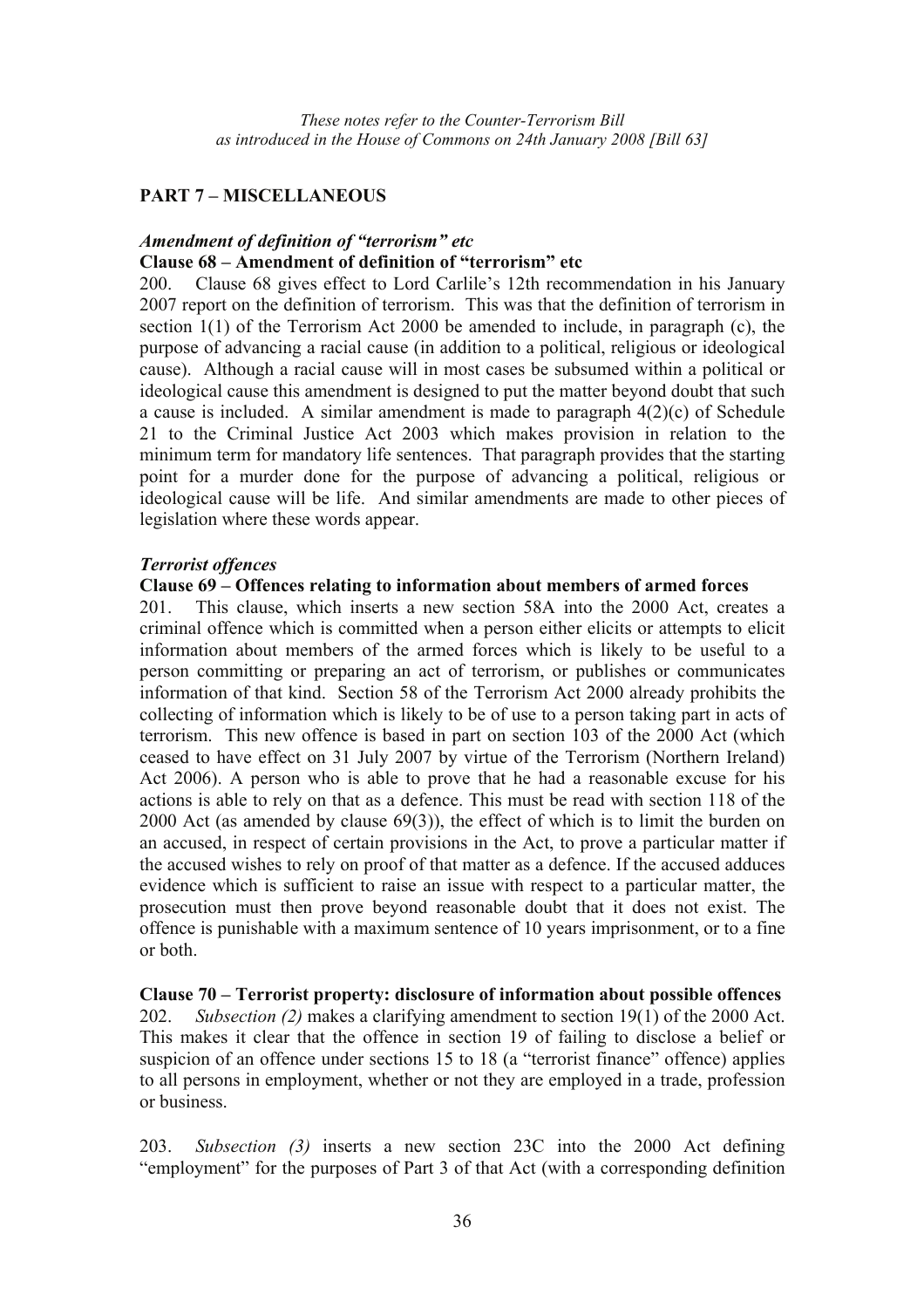for "employer"). The definition is wider than the usual definition of employment, including contractors, office-holders (such as trustees of a charity), individuals on a formal work experience programme or training (for example an intern in a bank) and volunteers.

204. *Subsection (4)* makes transitional provision to the effect that, if the wider definition of employment catches a person it did not previously catch, that person will have a duty to inform of a belief or suspicion that a terrorist offence has been committed if they continue to hold that belief or suspicion after commencement, even if the information on which it is based came to the person before commencement.

## *Control orders*

## **Clause 71 – Control orders: powers of entry and search**

205. Clause 71 adds three new sections after section 7 of the Prevention of Terrorism Act 2005 ("PTA"). The new sections provide constables with the power to enter and search the premises of individuals subject to control orders who are reasonably suspected of absconding or of failing to grant access to premises when required to do so. They also allow a constable to apply to a justice of the peace (or, in the case of Scotland, a sheriff and, in the case of Northern Ireland, a lay magistrate) for a warrant to enter and search premises for the purpose of monitoring compliance with a control order. In the context of the PTA "premises" can include vehicles that are owned or controlled by the controlled person (see section 15 of that Act). The three new sections are added by *subsection (1).*

206. New section 7A (absconding) gives a constable the power to enter (if necessary by force) and search premises if the officer reasonably suspects that the controlled person has absconded. Once a constable has this initial "reasonable suspicion" the entry and search power can be exercised to determine whether the controlled person has in fact absconded and, if it appears that he has, to search for any material that may assist in apprehending him. However in circumstances where, prior to these powers being exercised a constable knows that a controlled person has absconded he can enter and search the property for any material that may assist in apprehending the controlled person without the purpose of this entry and search being to determine whether there has been an abscond.

207. The term "abscond" is not defined in the PTA and it is intended that it should have its ordinary meaning: "to leave hurriedly and secretly, flee from justice" and, in this particular context, to avoid the obligations of a control order. The premises to which new section 7A applies are the residence of an individual subject to a control order and any other premises to which a controlled person is or at any time has been, required to grant access in accordance with an obligation imposed by or under a control order (see *subsection (2)*).

208. New section 7B (failure to grant access to premises) gives a constable the power to enter (if necessary by force) and search premises where the constable reasonably suspects that the controlled person has failed to permit entry (as required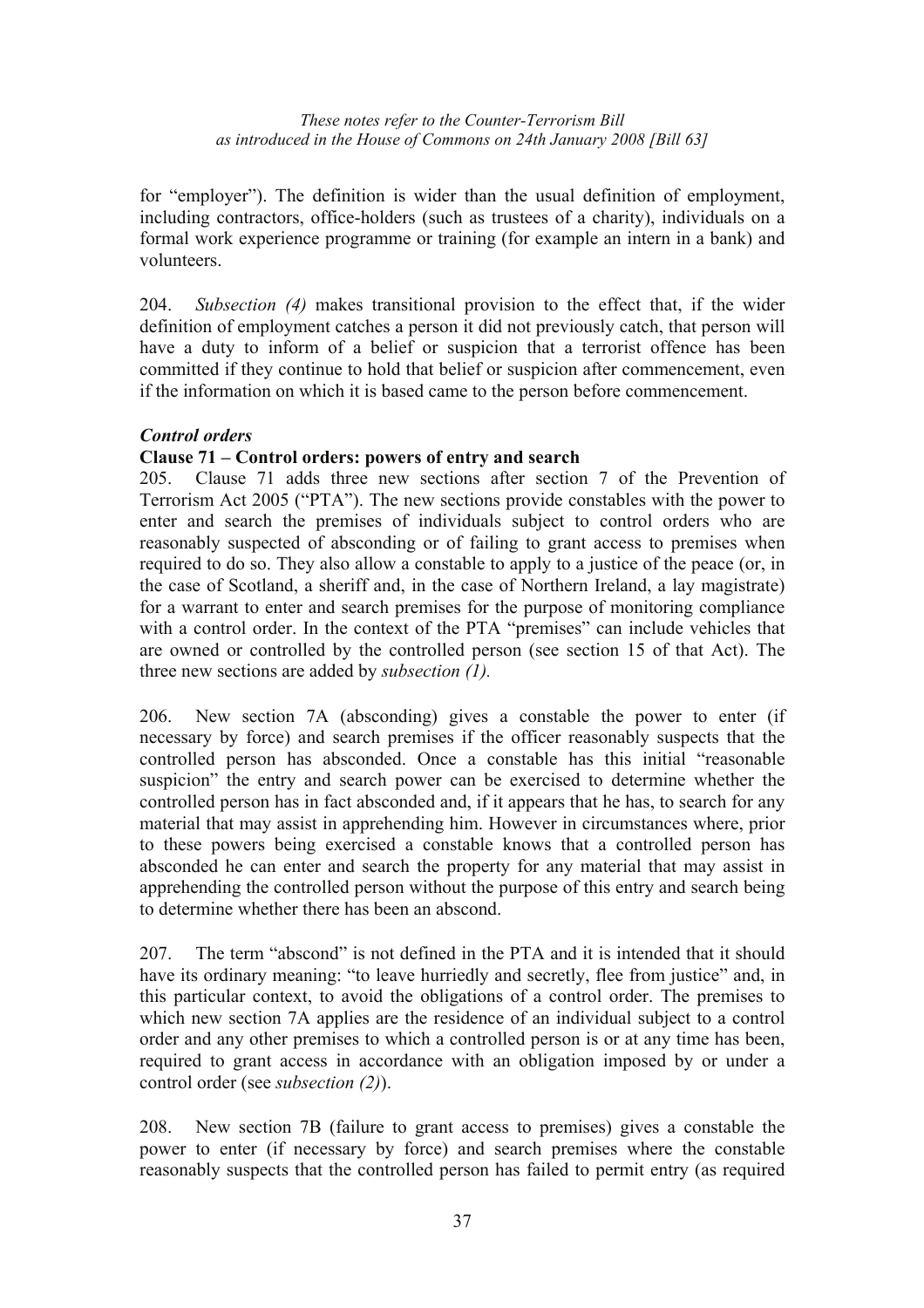by the control order) at a time when, by virtue of an obligation under the control order, the person is required to be in that person's residence. The purpose of any such entry and search is to determine whether any of the obligations imposed by a control order have been contravened or, if it appears that there has been such a contravention, to search for any material that may assist in any subsequent investigation. The premises to which this new section applies are premises to which the controlled person is obliged to grant access under the person's control order obligations.

209. New section 7C (monitoring compliance with a control order) allows a constable to apply to a justice of the peace (or, in Scotland, a sheriff and, in Northern Ireland, a lay magistrate) for a warrant to enter and search the premises of a controlled person to determine whether a controlled individual is complying with that person's obligations. Such a warrant may only be granted if the justice of the peace (or sheriff or lay magistrate) is satisfied that it is necessary for the purposes of determining whether the controlled person is complying with the control order obligations. In order for the requirement of necessity to be met it is envisaged that such warrants will most often be applied for where the police have previously attempted to conduct unannounced visits that have failed due to the apparent absence of the individual. The premises to which this new section applies are the same as for new section 7A (see above).

210. *Subsection (2)* of clause 71 provides that obstruction of a police officer acting under any of new sections 7A, 7B or 7C is an offence punishable, on summary conviction, by a fine not exceeding level 5 on the standard scale (currently £5000) and a prison sentence up to 51 weeks (in England and Wales) or six months (in Scotland and Northern Ireland). The powers of a magistrates' court to impose a prison sentence of 51 weeks are provided by section 281(5) of the Criminal Justice Act 2003. This provision has not yet been commenced and until it is reference to the prison sentence of 51 weeks should be read as a reference to a prison sentence of 6 months (see section 9(8) of the PTA).

211. *Subsection (3)* provides that these amendments will apply regardless of when the control order was made.

#### **Clause 72 – Control orders: meaning of involvement in terrorism-related activity**  212. *Section 1(9)* of the PTA defines involvement in terrorism-related activity as any one or more of the following:

- a) the commission, preparation or instigation of acts of terrorism;
- b) conduct which facilitates the commission, preparation or instigation of such acts, or which is intended to do so;
- c) conduct which gives encouragement to the commission, preparation or instigation of such acts, or which is intended to do so;
- d) conduct which gives support or assistance to individuals who are known or believed to be involved in terrorism-related activity.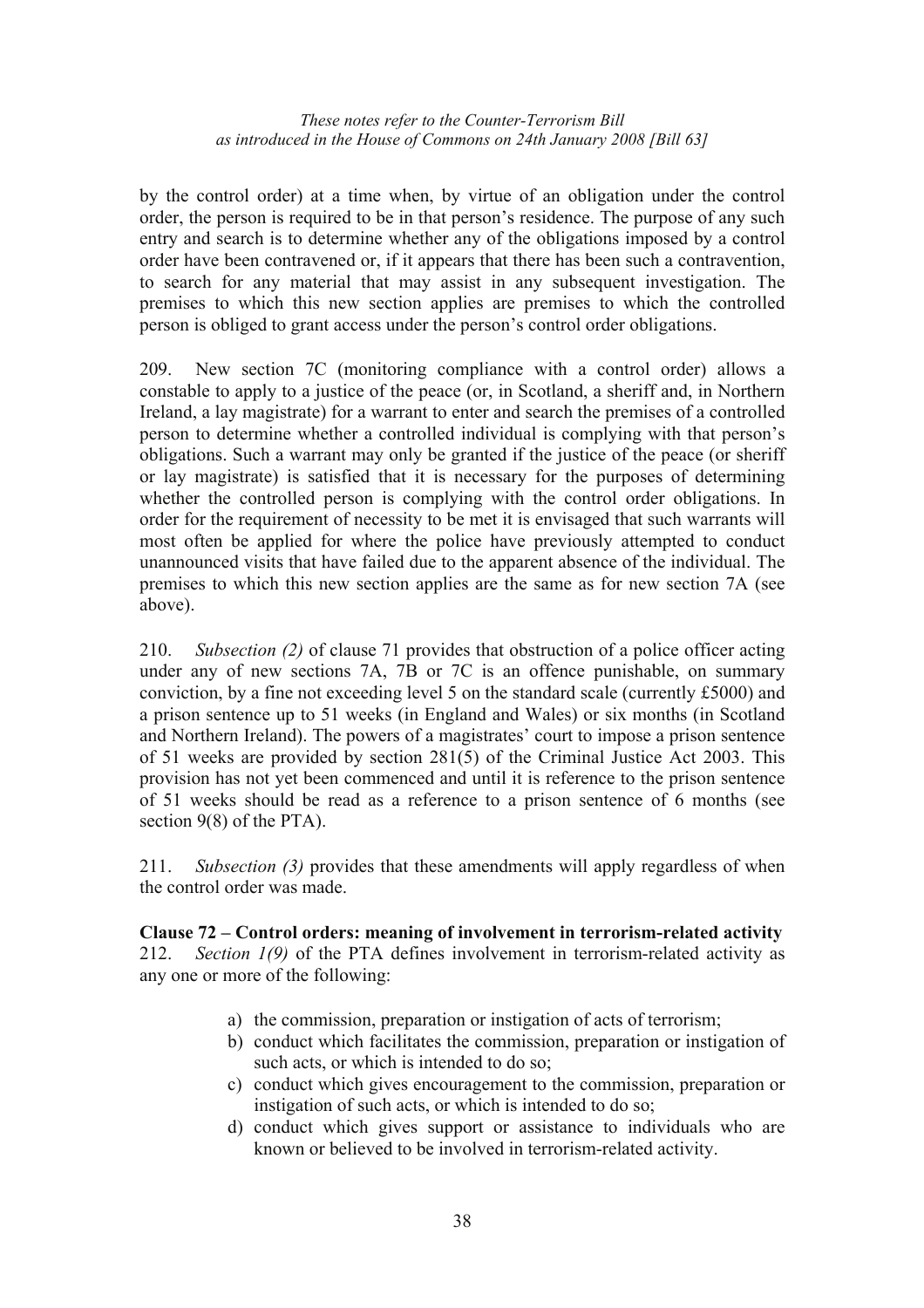213. *Clause 72* amends 1(9)(d) so that it reads "conduct which gives support or assistance to individuals who are known or believed by the individual concerned to be involved in conduct falling within paragraphs (a) to (c)."

214. This amendment removes an unintended ambiguity in the original definition, which could be read as capturing individuals who unknowingly provided support or assistance to individuals known or believed by the Secretary of State to be involved in terrorism-related activity. It also removes an unnecessary potential circularity in the definition. Currently, an individual (A) could have a control order imposed on him because he was supporting another individual (B) known or believed to be supporting a third person (C) involved in terrorism-related activity within paragraphs (a) to (c). There could in theory be any number of links in this chain: A knows or believes B who knows or believes C who knows or believes D, and so on before it leads to someone (Z) who is actually engaged in conduct referred to within paragraphs (a) to (c). At present all persons in this chain could have a control order imposed against them. The definition was not and is not intended to be this wide. This amendment ensures that only support for someone directly involved in terrorism-related activity (conduct falling within section  $1(9)(a)$  to (c)) is captured so that in the example referred to above only the person directly giving support and assistance to Z would be caught by the definition.

## **Clause 73 –Time allowed for representations by controlled persons**

215. Section 3 of the PTA makes provision in relation to the supervision by the court of the making of non-derogating control orders. Once a non-derogating control order has been made, the Secretary of State's decision to make the control order and impose the obligations in it are subject to mandatory review by the court. (In the case of a controlled person whose principle place of residence is in Scotland the court is the Outer House of the Court of Session; in the case of a controlled person whose principle place of residence is in Northern Ireland the court is the High Court in Northern Ireland; and in any other case the court is the High Court in England and Wales (see section 15 of the PTA)). This review is a full hearing with the court applying judicial review principles to the decisions taken (this is commonly known as a "3(10) hearing" after the section in the PTA that provides for it). Section 3 requires the court to give an individual subject to a control order the opportunity to make representations to the court about directions for the 3(10) hearing in relation to that control order.

216. This clause (*subsection (2)* and the new subsection (7A)(a) inserted by *subsection (3)*) amends section 3 so that when a control order is made following permission from the court, the individual will be given an opportunity to make representations within seven days from the time that the order is served upon him and not, as currently, seven days from the time the court gives permission. There may for operational reasons be a gap – possibly longer than seven days – between the time a control order is made and the time it is served. The PTA as currently drafted potentially requires the court to give an individual the opportunity to make representations before the order is served – and thus before the individual is aware of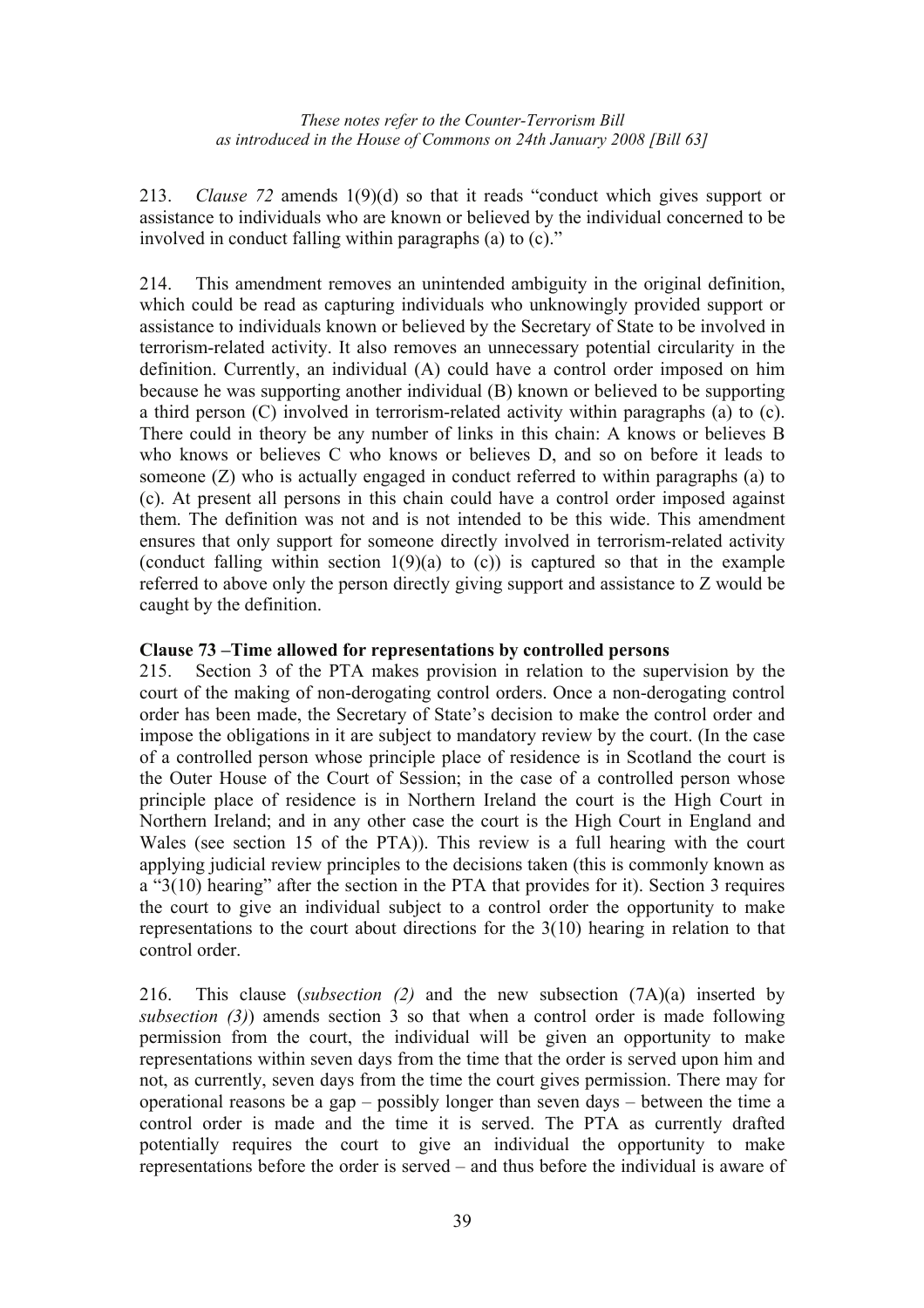the control order or bound by its obligations. This is impractical and operationally undesirable. This amendment will apply to control orders made after this clause comes into force.

217. By virtue of new subsection (7A)(b), the amendment does not change the position regarding the timing of the opportunity for an individual to make representations in relation to urgent control orders made without the permission of the court. By definition, the individual in such cases is already aware of the control order and bound by its obligations.

### **Clause 74 – Applications for anonymity for controlled persons**

218. Clause 74 makes a technical amendment to the anonymity provisions in paragraph 5 in the Schedule to the PTA. The intention of paragraph 5 is to ensure that the anonymity of individuals subject to a control order can be maintained throughout the process. Paragraph 5 states that anonymity orders can be applied for after a control order has been made. It is the Secretary of State that has the power to make a nonderogating control order. However (except in cases of urgency) before the power to make an order arises the Secretary of State must apply to the court for permission to make a control order (or in the case of derogating control orders, when the Secretary of State applies for the court to make such an order). The amendments in this clause mean that the Secretary of State can make an application for an anonymity order to protect the identity of the controlled person at the stage when permission is being sought from the court to make the control order rather than when the control order is actually made. This amendment will be deemed always to have had effect, to reflect the original policy intention and current practice.

## *Forfeiture of terrorist cash*

### **Clause 75 – Forfeiture of terrorist cash: determination of period for which cash may be detained**

219. This clause amends paragraph 3 of Schedule 1 to the Anti–Terrorism, Crime and Security Act 2001 ("ATCSA") (detention of seized cash), so as to provide that in calculating the period of 48 hours for which cash may initially be detained, only working days are taken into account. Paragraph 3(1) corresponds to section 295(1) of the Proceeds of Crime Act 2002, which was amended in similar terms by section 100 of the Serious Organised Crime and Police Act 2005.

### **Clause 76 – Forfeiture of terrorist cash: appeal against decision in forfeiture proceedings**

220. This clause substitutes paragraphs 7 and new 7A in Schedule 1 to the ATCSA (appeals against decision in forfeiture proceedings). Some of the amendments are to take account of amendments made to the 2000 Act by section 22 of the Terrorism Act 2006 (name changes by proscribed organisations). Specific provision is made for the timing of appeals against a decision in forfeiture proceedings relating to "terrorist cash" where the forfeiture depends on the proscription of an organisation and the organisation in question is subsequently de-proscribed as a result of an appeal to the Proscribed Organisations Appeal Commission (POAC). Section 22 of the 2006 Act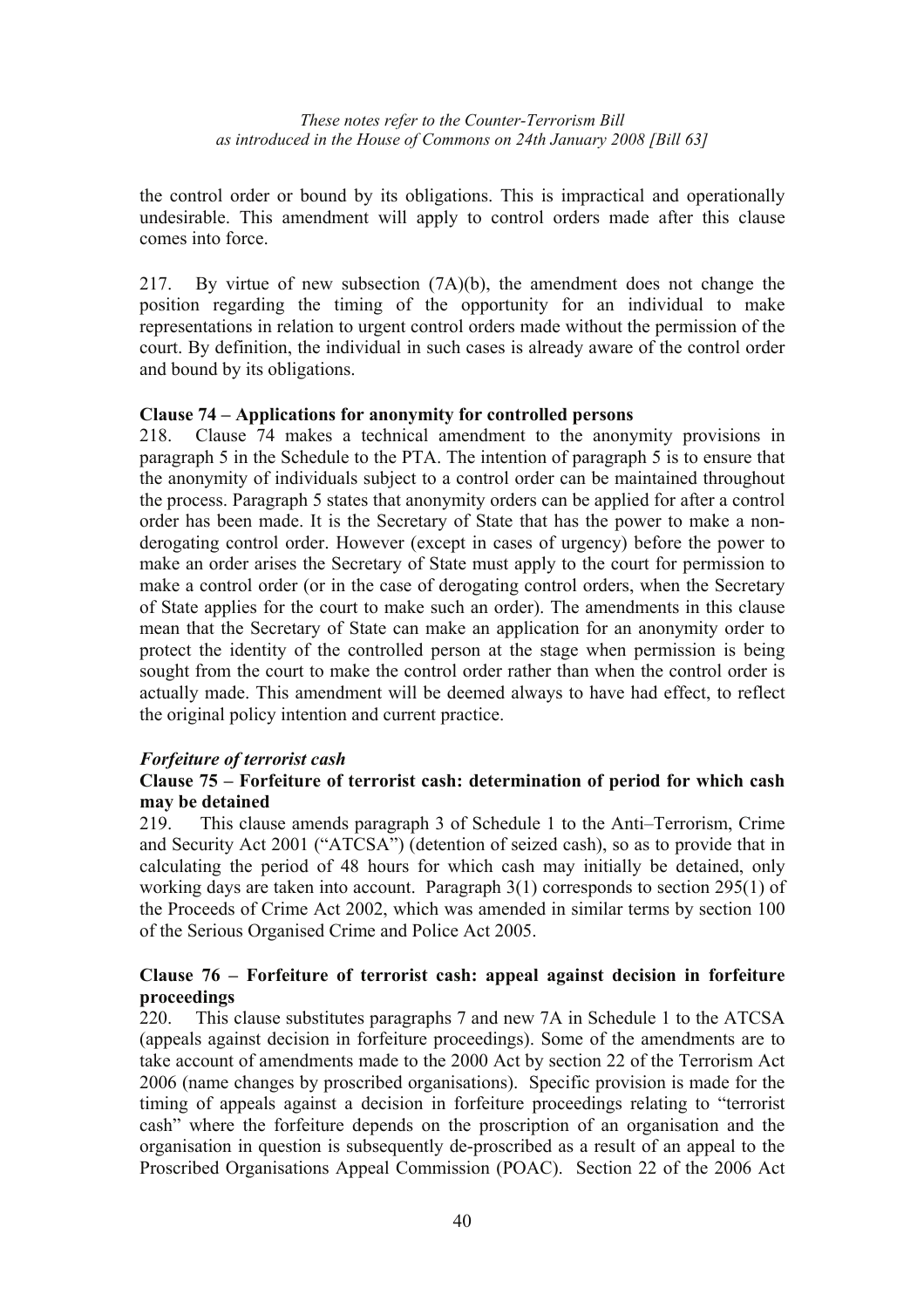amended the 2000 Act to allow the Secretary of State to specify by order an alternative name for a proscribed organisation and to provide for appeals to POAC against such orders. Where the appeal is successful, the Secretary of State is required by section 5(5) of the 2000 Act to make an order under section 3(8) effectively revoking the earlier order. New paragraph 7A takes account of this circumstance and provides that an appeal may be brought at any time before the end of 30 days beginning with the date the de-proscription order comes into force.

221. Paragraph 7 of Schedule 1 to the ATCSA corresponds to section 299 of the Proceeds of Crime Act 2002. That section was substituted by section 101 of the Serious Organised Crime and Police Act 2005. The paragraph 7 substituted by this clause reflects the changes made to section 299 of the 2002 Act. These are (a) the applicant for a forfeiture order is given the right of appeal against the court's refusal to make an order and (b) the requirement that the hearing of an appeal against a forfeiture order is by way of a rehearing is omitted.

222. The new paragraph 7 also provides that the right of appeal in Scotland is to the sheriff principal (rather than the Court of Session).

## *Costs of policing at gas facilities*

### **Clause 77 – Policing at gas facilities: England and Wales**

223. Clause 77 allows the Secretary of State to require gas transporters to pay certain costs of policing gas facilities in England and Wales. *Subsection (1)* sets out the circumstances in which these new powers may be exercised by the Secretary of State: the Secretary of State must consider that the provision of "extra police services" is necessary because of there is a risk of loss or of disruption to the supply of gas which would have a serious impact on the United Kingdom (or a part of it).

224. *Subsection (2)* defines "extra police services" to mean either the use of police services from the Ministry of Defence Police under section 2(2)(e) of the Ministry of Defence Police Act 1987 (agreement by Secretary of State to provide MOD police services) or from English and Welsh police forces under section 25(1) of the Police Act 1996 (provision of special services on request).

225. *Subsection (3)* provides that the Secretary of State may require a designated gas transporter to pay all or part of the costs of the extra policing incurred by the Secretary of State.

226. *Subsection (4)* defines "gas facility" and *subsection (5)* explains what is meant in subsection (3) by a gas transporter having an interest in a gas facility.

#### **Clause 78 – Policing at gas facilities: Scotland**

227. Clause 78 makes corresponding provision for Scotland. *Subsection (1)* of this clause makes identical provision to that which applies in England and Wales.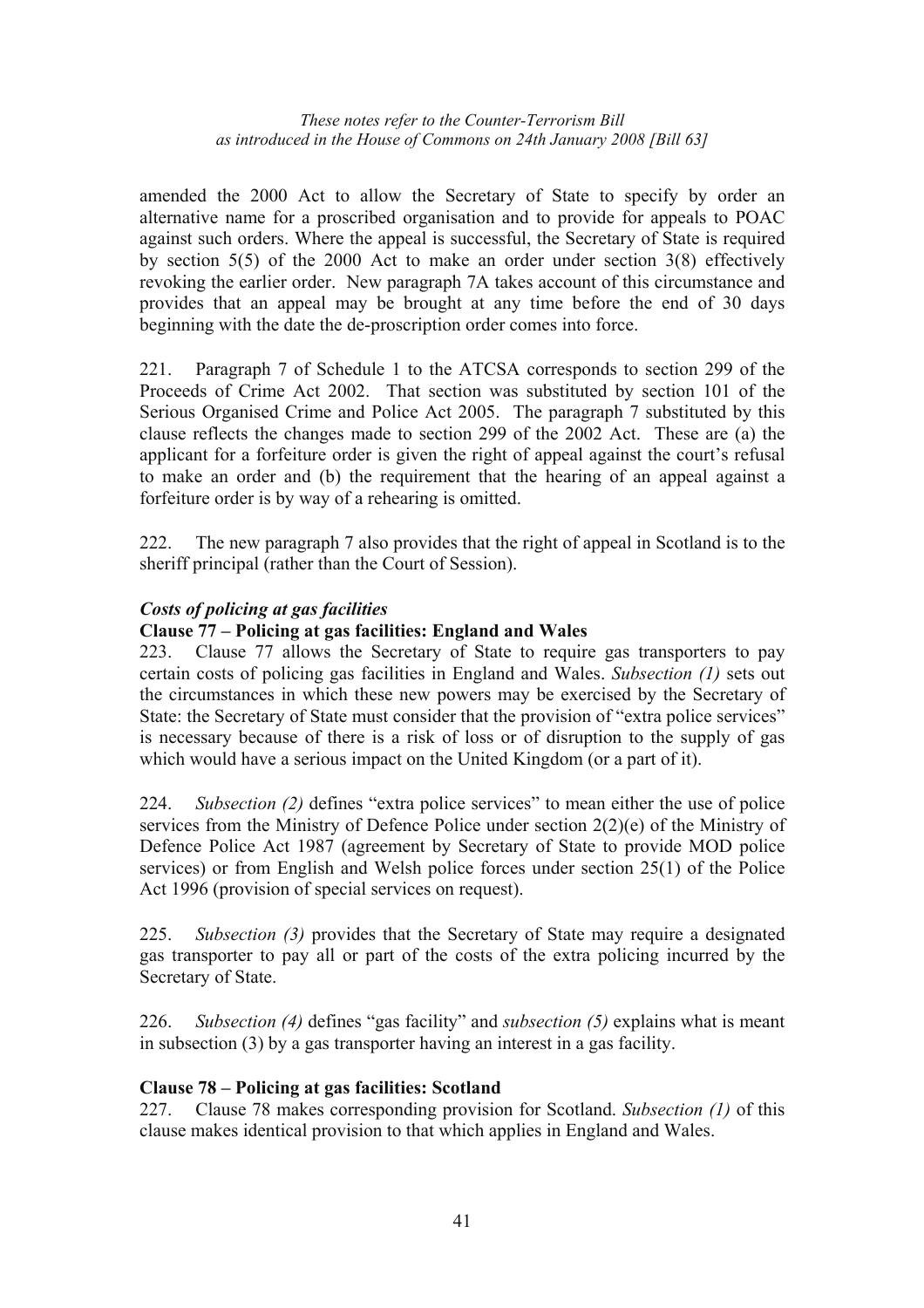228. *Subsection (2)* defines "extra police services" to mean either the use of police services from the Ministry of Defence Police under section 2(2)(e) of the Ministry of Defence Police Act (as for England and Wales) or police services provided under an agreement, entered into at the request of the Secretary of State, between the occupier of the gas facility and the police authority, chief constable of the police force or joint police board, for the police area where the gas facility is situated.

229. *Subsection (3)* provides that where the services of the Ministry of Defence Police have been used the Secretary of State may require a designated gas transporter to pay all or part of the costs of the extra policing incurred by the Secretary of State.

230. *Subsection (4)* provides that if requested by the occupier of the gas facility the Secretary of State must require a designated gas transporter to pay the reasonable costs incurred by the occupier under any agreement entered into at the Secretary of State's request, between the occupier of the gas facility and the police authority, chief constable of the police force or joint police board, for the police area where the gas facility is situated.

## **Clause 79 – Designated gas transporters**

231. *Subsection (1)* of this clause provides that the Secretary of State may by order designate a person as a gas transporter for the purposes of clauses 77 to 81. A designated gas transporter must be a holder of licence issued under section 7 of the Gas Act 1986. Such an order is subject to negative resolution procedure (see *subsection (3)*).

## **Clause 80 – Costs of policing at gas facilities: recovery of costs**

232. This clause makes provision for the designated gas transporter to be able to recoup the costs that it has had to pay for the extra policing from its customers. *Subsection (1)* of this clause empowers the Secretary of State to determine the amount of the costs to be paid by the designated gas transporter under clause 77 or 78, the manner and time when the costs are to be paid and the persons to whom the costs are to be paid.

233. *Subsection (2)* provides that where a designated gas transporter is required to pay costs under clause 78, the occupier of the gas facility can recover the costs directly from the designated gas transporter.

234. *Subsection (3)* provides that, despite any licence condition to the contrary, a designated gas transporter can, in determining its charges for conveying gas, take into account: (a) any payments it has made under clauses 77 or 78; and (b) reasonable costs that it has incurred as a party to an agreement under section 13 of the Police (Scotland) Act 1967 for the guarding, patrolling and watching of the gas facility entered into at the Secretary of State's request.

235. *Subsection (4)* makes provision for the Secretary of State to direct the Gas and Electricity Markets Authority (GEMA) to allow the designated gas transporter to take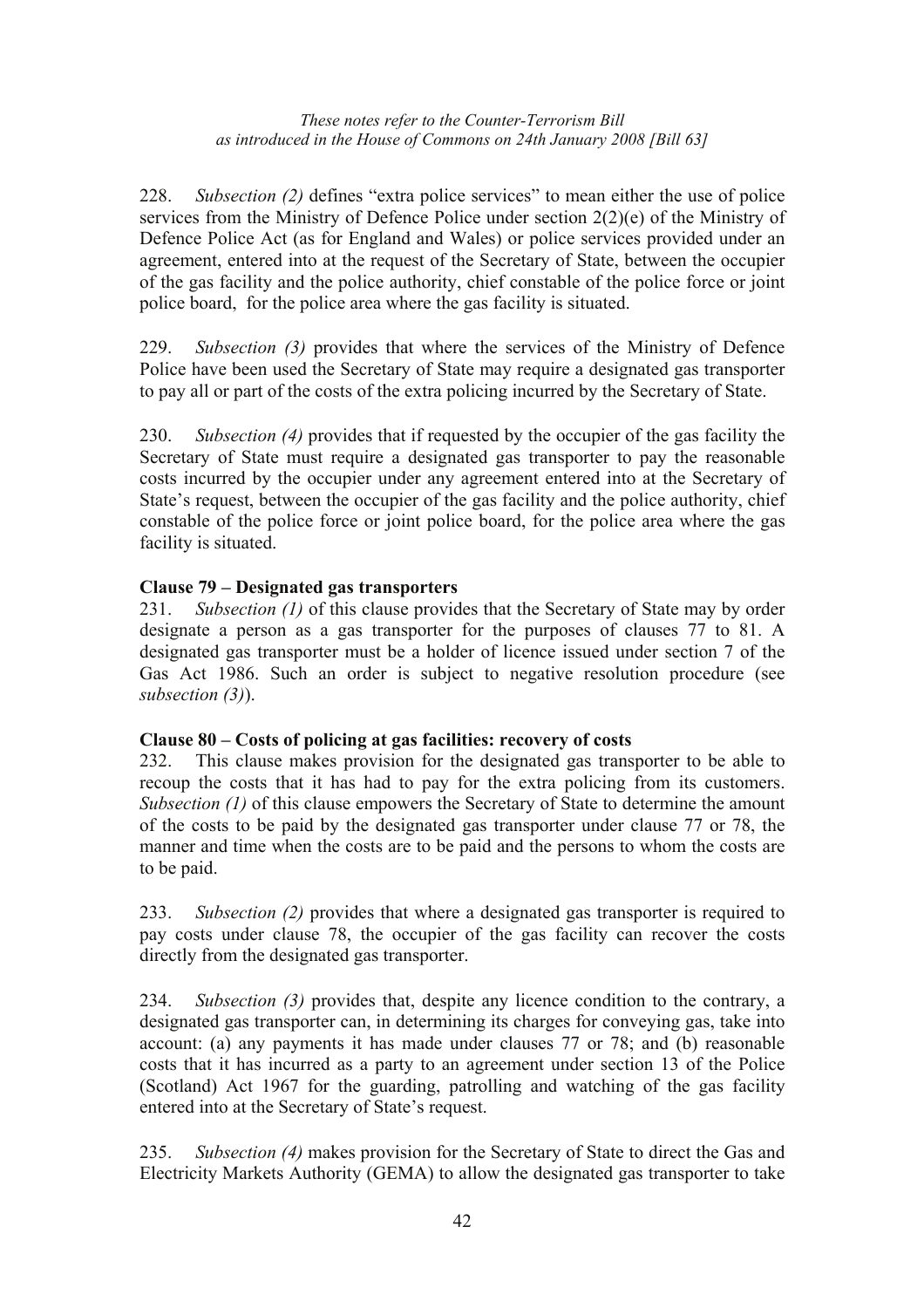into account in determining its charges: (a) any payments it has made under clauses 77 or 78; or (b) any payments made or costs incurred in or in relation to a specified period.

236. *Subsection (5)* imposes a consultation requirement upon the Secretary of State to consult GEMA and the designated gas transporter prior to making a direction under subsection (4).

#### **Clause 81 – Costs of policing at gas facilities: supplementary provisions**

237. This clause sets out an additional consultation obligation upon the Secretary of State. Under *subsection (1)* the Secretary of State must consult a designated gas transporter and GEMA prior to: (a) requiring the designated gas transporter to pay costs under clauses 77 or 78 for the first time; (b) requiring the gas transporter to pay costs in respect of a particular gas facility; and (c) requiring the gas transporter to pay the costs of extra police services provided on a subsequent occasion at a gas facility.

238. *Subsection (2)* states that the Secretary of State is not required to: (a) consult anyone other than GEMA or the designated gas transporter before requiring a designated gas transporter to pay costs under clause 77 or 78; or (b) to take into account representations made after 28 days from when the designated gas transporter or GEMA were first consulted under subsection (1).

## **Clause 82 – Application of provisions to costs incurred before commencement**

239. This clause makes provision for clauses 77 and 78 to apply to the costs of providing extra policing at key gas sites from 16 January 2007 to the day before these provisions come into force. They will be commenced two months after Royal Assent (see clause 90(3)).

## *Appointment of special advocates in Northern Ireland*

#### **Clause 83 – Appointment of Special Advocates in Northern Ireland**

240. This clause contains amendments to three provisions of primary legislation in respect of the appointment of Special Advocates in Northern Ireland. These provisions are contained in section 6(2)(c) of the Special Immigration Appeals Commission Act 1997, paragraph 7(2)(c) of Schedule 3 to the 2000 Act in respect of the Proscribed Organisations Appeal Commission and paragraph 6(2)(c) of Schedule 11 to the Anti-terrorism, Crime and Security Act 2001 in respect of the Pathogens Access Appeal Commission. There are also similar amendments to certain pieces of secondary legislation. The amendments provide that refererences to the Attorney General for Northern Ireland are substituted with the Advocate General for Northern Ireland. These changes will come into force upon the devolution of justice matters in Northern Ireland, and the coming into force of section 27 of the Justice (Northern Ireland) Act 2002 which creates the office of Advocate General for Northern Ireland.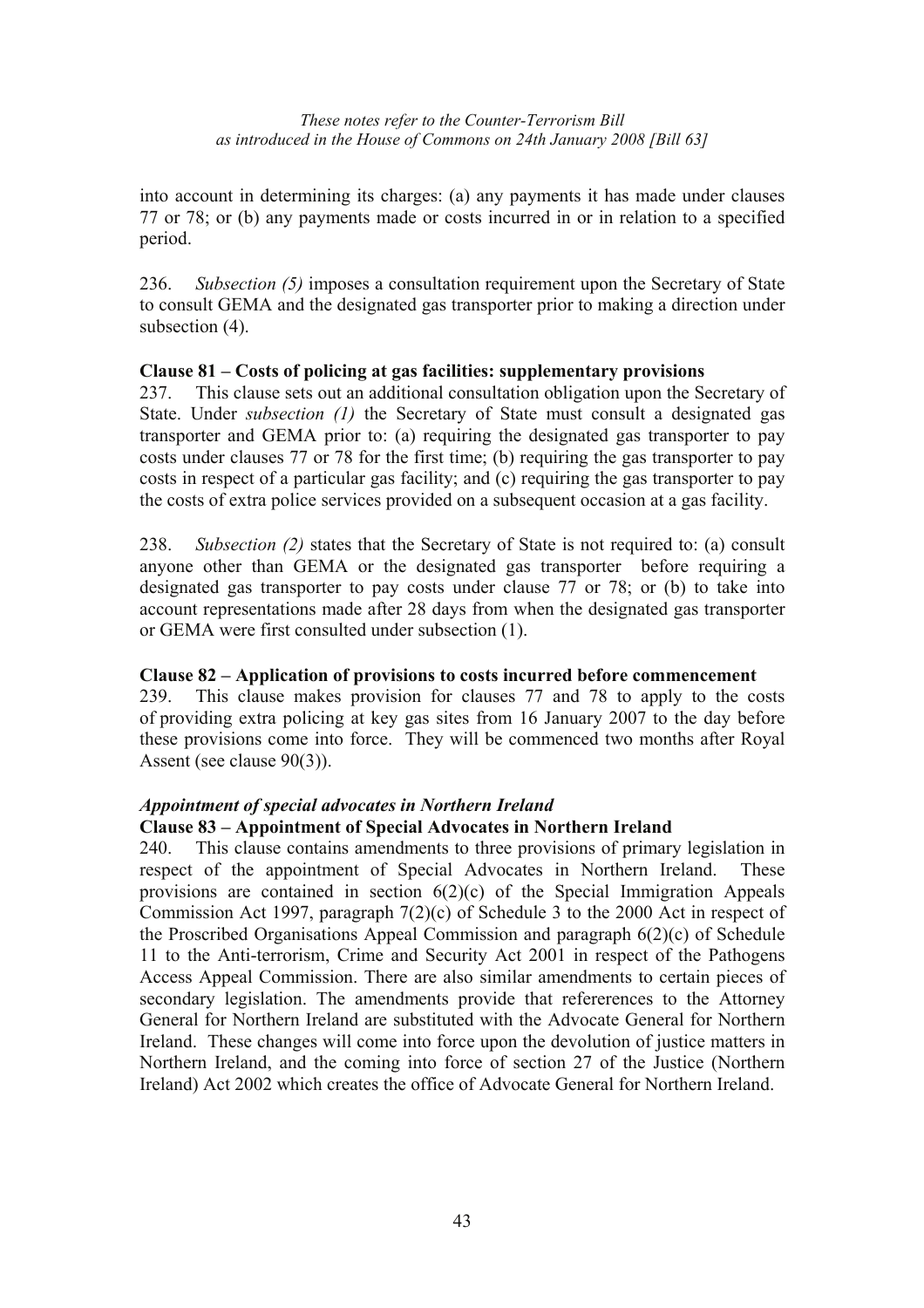### **PART 8 – SUPPLEMENTARY PROVISIONS**

#### *General definitions*

#### **Clause 84 –Meaning of "terrorism"**

241. This defines "terrorism" for the purposes of the Bill by reference to the definition of terrorism in section 1 of the Terrorism Act 2000 (which is amended by clause 68 of the Bill).

### **Clause 85 – Meaning of offence having a "terrorist connection"**

242. This clause explains what is meant in the Bill by an offence having a "terrorist connection". This is relevant to the provisions on aggravated sentencing (see clauses 29 and 30), forfeiture (see clause 33) and notification (see clause 40), which apply in England and Wales and in Scotland (but not in Northern Ireland).

### *Orders and regulations*

### **Clause 86 – Orders and regulations**

243. This clause provides that orders and regulations under the Bill must be made by statutory instrument but that orders and regulations are interchangeable. It also makes general provision which allows such subordinate legislation to make different provision for different cases or circumstances and to include supplementary, incidental, consequential, transitional and saving provisions.

#### **Clause 87 – Orders and regulations: affirmative and negative resolution procedure**

244. This clause describes what is meant by the affirmative and negative resolution procedures. It also allows statutory instruments made under the Bill to be subject to a Parliamentary procedure offering a higher level of scrutiny than that provided for in the Bill.

#### *Financial provisions*

#### **Clause 88 - Financial provisions**

245. This is a standard clause relating to money to be paid out and received as a result of provisions of the Bill.

#### *Repeals*

#### **Clause 89 – Repeals**

246. This clause gives effect to Schedule 6 which sets out the repeals made by the Bill.

## *Final provisions*

#### **Clause 90 – Commencement**

247. This clause makes specific provision as to when various provisions in the Bill are to come into force and provides that other provisions are to be commenced by order (which may also make transitional and saving provisions).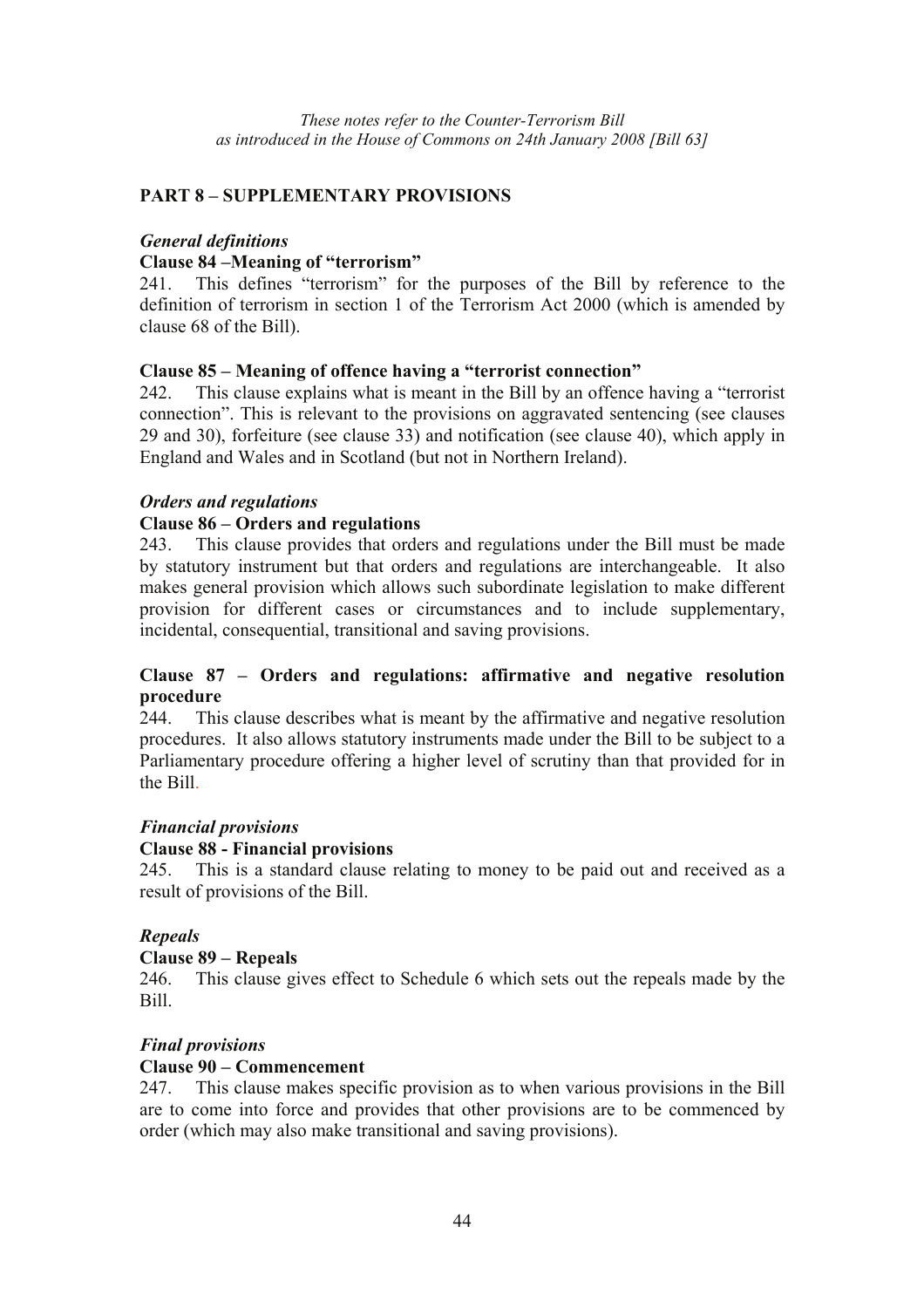### **Clause 91 – Extent**

248. This clause provides that the provisions of this Bill extend to the whole of the UK except as provided otherwise in the clauses of the Bill, and that the extent of amendments or repeals to existing legislation correspond to the extent of that existing legislation.

#### **Clause 92 – Short title**

249. This clause provides that the short title of the Bill is the Counter-Terrorism Act 2008.

## **FINANCIAL EFFECTS OF THE BILL**

250. This Bill is unlikely to result in significant costs for the public sector. It is intended to contribute to a climate in which terrorism related activity is harder to carry out and therefore to deter terrorist attacks. It is, of course, impossible to quantify how many attacks might be prevented or the consequent benefit to the economy.

## **EFFECTS OF THE BILL ON PUBLIC SECTOR MANPOWER**

251. Nearly all the costs resulting from the provisions are manpower costs. These costs will, however, be minimal.

## **EUROPEAN CONVENTION ON HUMAN RIGHTS**

252. Section 19 of the Human Rights Act 1998 requires the Minister in charge of a Bill in either House of Parliament to make a statement about the compatibility of the provisions of the Bill with the Convention rights (as defined by section 1 of that Act). The Home Secretary (the Rt. Hon. Jacqui Smith) has made the following statement:

> a) "In my view the provisions of the Terrorism Bill are compatible with the Convention rights".

253. Where a measure is not expressly detailed in this section then it is not considered to raise any significant ECHR issues.

254. Clause 1 confers on a constable the power to remove a document found during a search under various terrorism-related search powers in order to examine it (for up to 96 hours) to ascertain whether it is one he has power to seize. The Secretary of State considers that this power will engage Article 8 (which protects the right to private and family life and correspondence) and Article 1 of the First Protocol (which protects a person's peaceful enjoyment of his property) but that any interference with these rights is justified.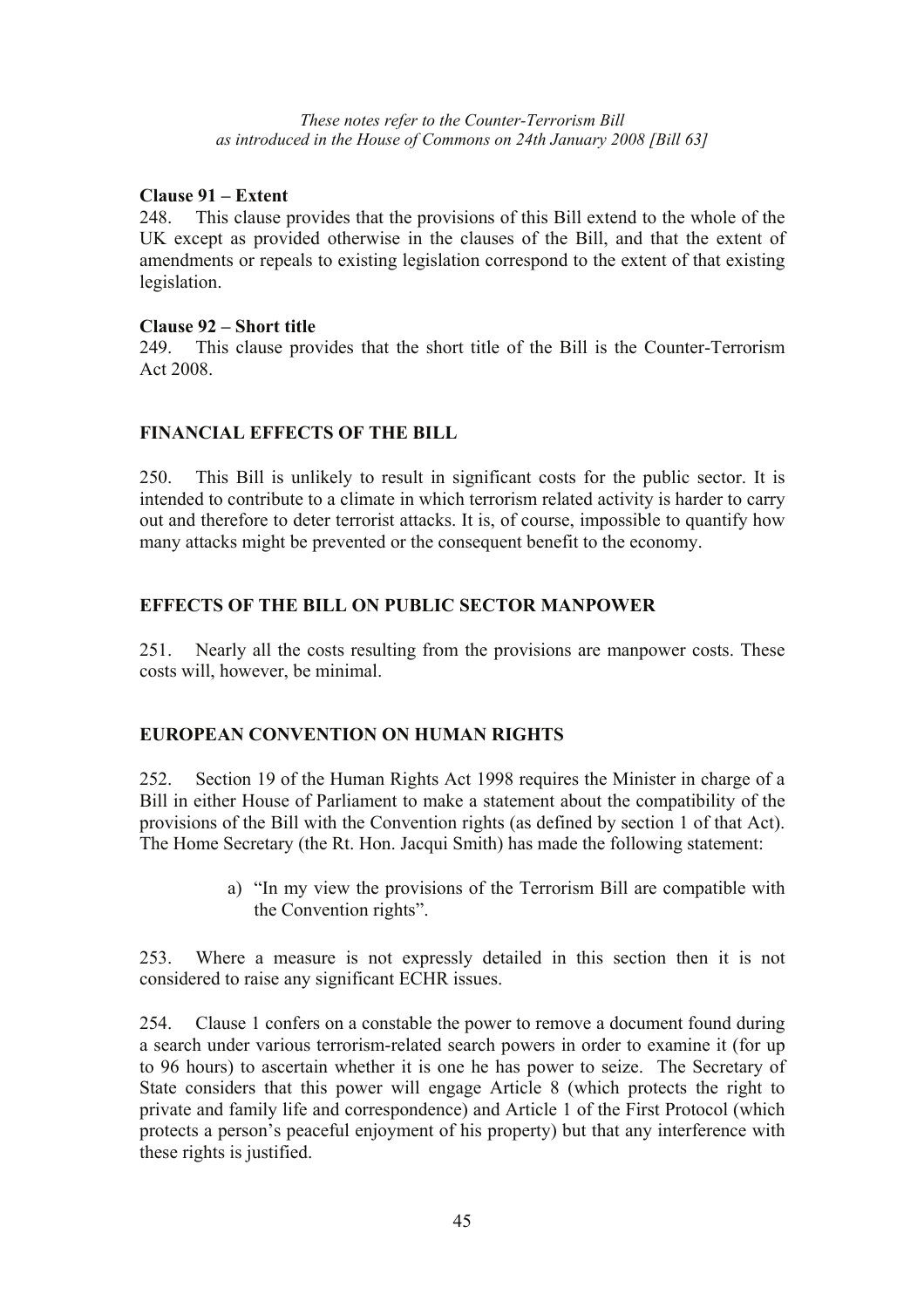255. The interference will be in accordance with the law because the power appears in the Bill. In terms of Article 8, the legitimate aims that this provision pursues are national security and the prevention of disorder or crime. The search powers and warrants to which the powers of removal apply are all contained in terrorism legislation. These include a search of a terrorist suspect, a search during a terrorist investigation, a search for evidence of commission of weapons-based offences, a search in connection with the enforcement of control orders and a search for terrorist publications. In terms of Article 1 of the First Protocol, the removal and ultimate seizure is in the general interest because it is aimed at the prevention of crime and is in association with criminal proceedings.

256. The interference is also necessary in a democratic society. The pressing social need that the power addresses is the need to ensure that effective searches may be carried out in order to seize evidence of offences connected to terrorism, to remove from circulation publications related to terrorism (which could result in offences being committed) and to assist in the enforcement of control orders. There are a number of aspects to these powers that make them proportionate:

- a) The power only exists in the context of searches carried out under the terrorism legislation.
- b) The criminal nature of some of the documents that might be found (encouraging or being useful to terrorists) means that they should be removed from circulation.
- c) The removal could result in evidence being uncovered which could result or assist in a criminal prosecution for a terrorism-related or other offence.
- d) Documents subject to legal privilege are protected.
- e) A record of the removal must be made and on request, a copy must given to a person with an interest in the document.
- f) On request, and subject to legitimate restrictions, supervised access must be granted to such a person.
- g) A document may only be retained under this power for a maximum of 96 hours.
- h) Restrictions and safeguards apply in relation to taking copies of the document removed.

257. Clauses 10 to 12 confer powers on constables to take, use and retain fingerprints and non-intimate samples from an individual subject to a control order without appropriate consent. It is likely that the power to take fingerprints and samples will engage Article 8, which protects the right to respect for private life. In respect of the use and retention of any fingerprints and samples that have been taken there is case-law to suggest that Article 8 is not engaged. Even if the use and retention of fingerprints and samples does engage Article 8 the Secretary of State considers that any interference with Article 8 rights can be justified.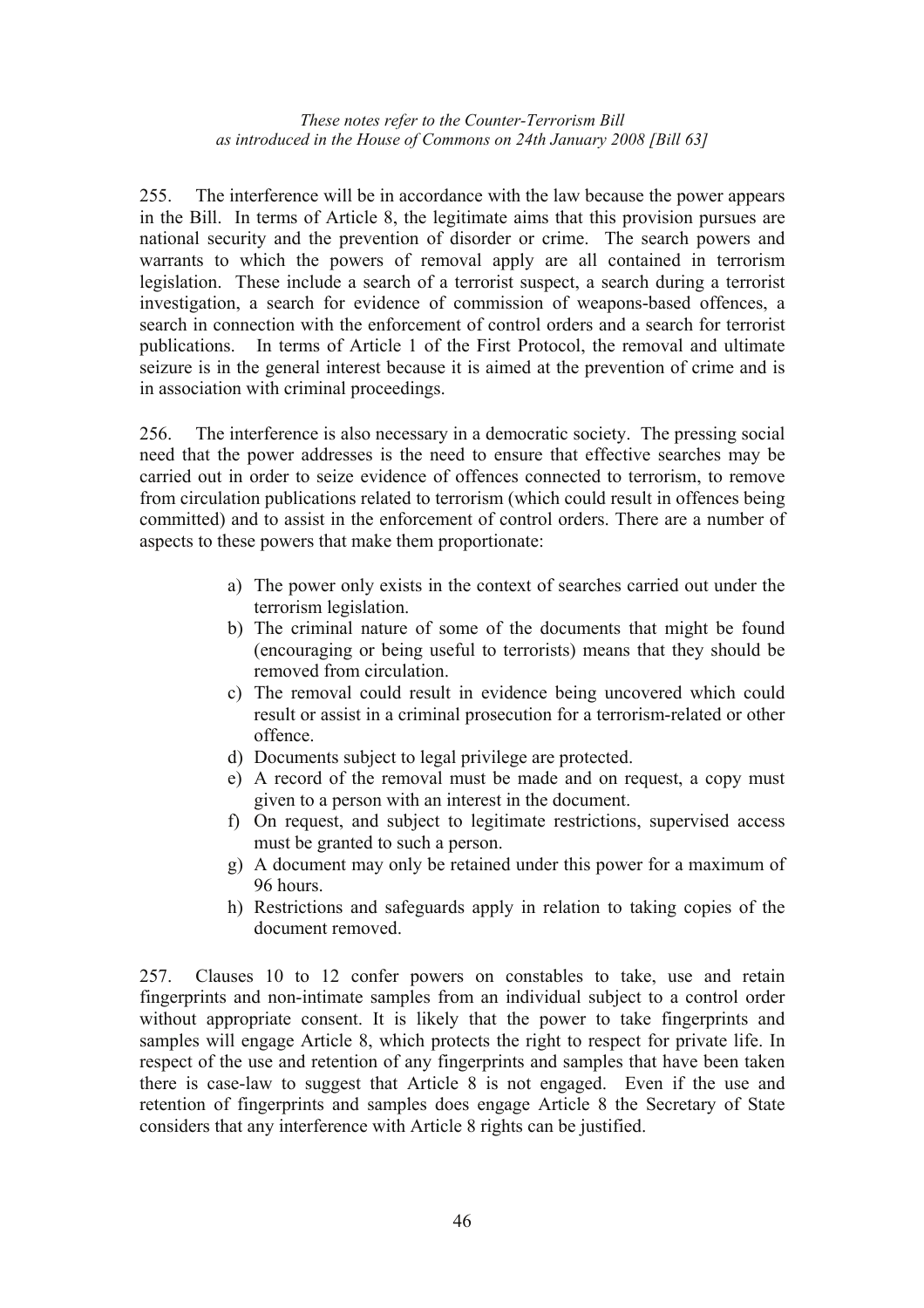258. The power appears in the Bill, so it will be in accordance with the law. The power will pursue a legitimate aim as it will be exercised in the interests of national security and the prevention of disorder or crime. The Secretary of State considers that the exercise of the power will be proportionate because the power can only be exercised by a constable; the power can only be exercised in respect of a person who is the subject of a control order; reasons for the taking of any fingerprints and/or nonintimate samples and the use to which they may be put must be given and recorded; the fingerprints and non-intimate samples can only be used for a limited set of purposes related to national security, the prevention, detection or investigation of a crime, the conduct of a prosecution or the identification of a deceased person or of the person from whom a body part came; only fingerprints and non-intimate samples are caught by the power and it does not extend to intimate samples; the fingerprints and non-intimate samples will only be made available to a limited category of persons and an individual will not be identifiable to the untutored eye simply from the profile of their fingerprint and/or non-intimate sample.

259. These clauses also confers powers on a constable to arrest any controlled person who has failed to comply with a constable's request that the controlled person attend a police station in order to have their fingerprints and/or non-intimate samples taken. It is likely that this power of arrest will engage Article 5 which provides that everyone has the right to liberty and security of person and that no one shall be deprived of his liberty save in certain prescribed circumstances and in accordance with a procedure prescribed by law.

260. The power of arrest appears in the Bill so it will be in accordance with a procedure prescribed by law. Furthermore any such deprivation of liberty will come under Article 5(1)(b) which allows for the lawful detention of a person in order to secure the fulfilment of any obligation prescribed by law.

261. Clauses 14 to 18 concern the retention and use of DNA samples, fingerprints and impressions of footwear. Clause 14(1)-(3) amends section 63A of the Police and Criminal Evidence Act 1984 to provide that fingerprints, impressions of footwear and samples can be cross checked against similar material held by or on behalf of the Security Service or the Secret Intelligence Service. The purposes for which such cross checking may be undertaken is limited by existing restrictions in section 64(1A) of the 1984 Act that is amended by clause 14(4) and (5). Clauses 15 to 17 amend the Police and Criminal Evidence (Northern Ireland) Order 1989 and the Terrorism Act 2000 to ensure that fingerprints, impressions of footwear and samples collected under different powers can be used for the similar purposes. This is to facilitate easier use of the National DNA database. The use of fingerprints and DNA samples engages Article 8 (right to privacy) of the ECHR. Article 8 is a qualified right permitting interference where necessary and proportionate for the specified purposes. The leading domestic case on DNA and fingerprints is the House of Lords' decision in *R v Marper* ([2004] UKHL 39) which held that the retention and use of fingerprints and DNA samples could be justified under Article 8. Clause 14(1) to (3) raise no ECHR issues as they do not expand the general purposes for which this material can be used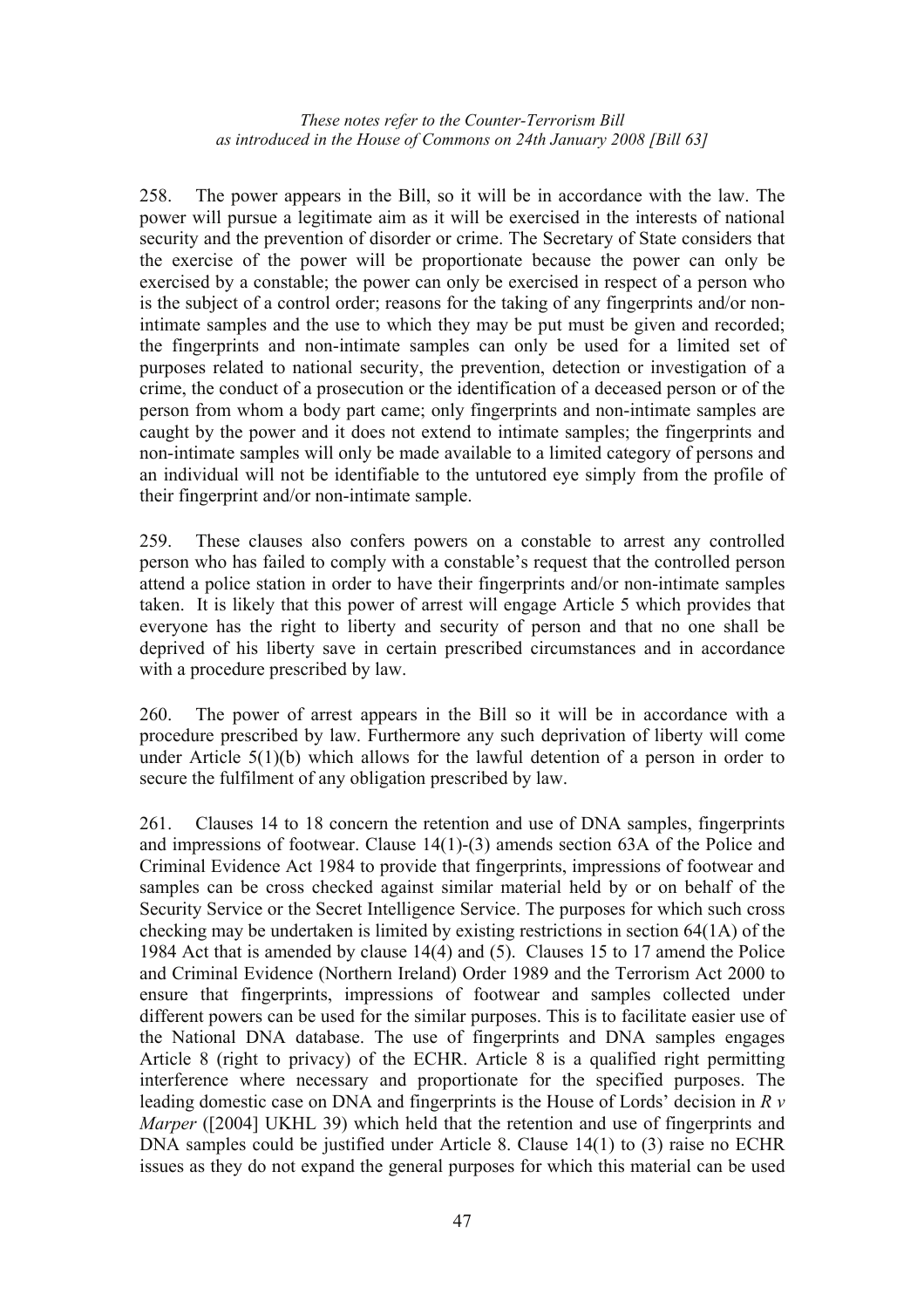but rather simply explicitly provides for cross checking against material held by or on behalf of the Security Service or the Secret Intelligence Service. The substantive new purpose for which DNA samples and fingerprints can be used for is that provided for by clauses 14(5*)* is the interests of national security. The use of private information for this purpose is specifically provided for by Article 8(2). Therefore whilst the use of material in each particular case would need to be justified, adding that additional purpose to Police and Criminal Evidence Act 1984 and the Terrorism Act is compatible with the ECHR.

262. Clause 18 provides a legislative regime to cover the retention and use of fingerprints and DNA samples by law enforcement bodies outside of the existing statutory regimes.

263. This clause seeks to mirror the restrictions on use found in the Police and Criminal Evidence Act 1984 which have been upheld by the House of Lords in *Marper*. They aim to confirm that the use of this material is "in accordance with the law" for the purposes of Article 8 of the ECHR by making the law more accessible and foreseeable. Clause 18 does this by providing a legal framework for DNA samples or fingerprints obtained in certain specified circumstances, providing that they may be used by specified law enforcement bodies (eg the police or SOCA) for certain specified purposes (eg national security). The framework is a permissive one and in each case to comply with Article 8 the actual retention and use of DNA samples and fingerprints within this new framework would still need to be necessary for one of the specified purposes.

264. The effect of clause 19 is three-fold. It provides first that, where a person discloses information to any of the intelligence services (the Security Service, SIS or GCHO), for the purposes of that service's functions, such disclosure does not breach any duty of confidence owed by that person or any other restriction. Secondly, it provides that where any of the intelligence services discloses information for the permitted statutory purposes, similarly such disclosure does not breach any duty of confidence owed by that service or any other restriction. Thirdly, it provides that information obtained by any of the intelligence services for the purpose of its functions may be used for the purpose of any of its other functions.

265. However, it should be noted that these provisions substantially reflect the position at common law. The public interest exceptions to the general duty of confidentiality have been long-established and are well-recognised by the UK Courts, for example in relation to the protection of national security or the prevention of crime. The seminal case in this connection (in relation to the banker's duty of confidence to his customer) is *Tournier v The National Provincial and Union Bank of England* ([1924] 1KB 461). See also the judgment of Mr Justice Staughton (High Court) in the case of *Libyan Arab Foreign Bank v Bankers Trust* ([1989] 3All ER 252).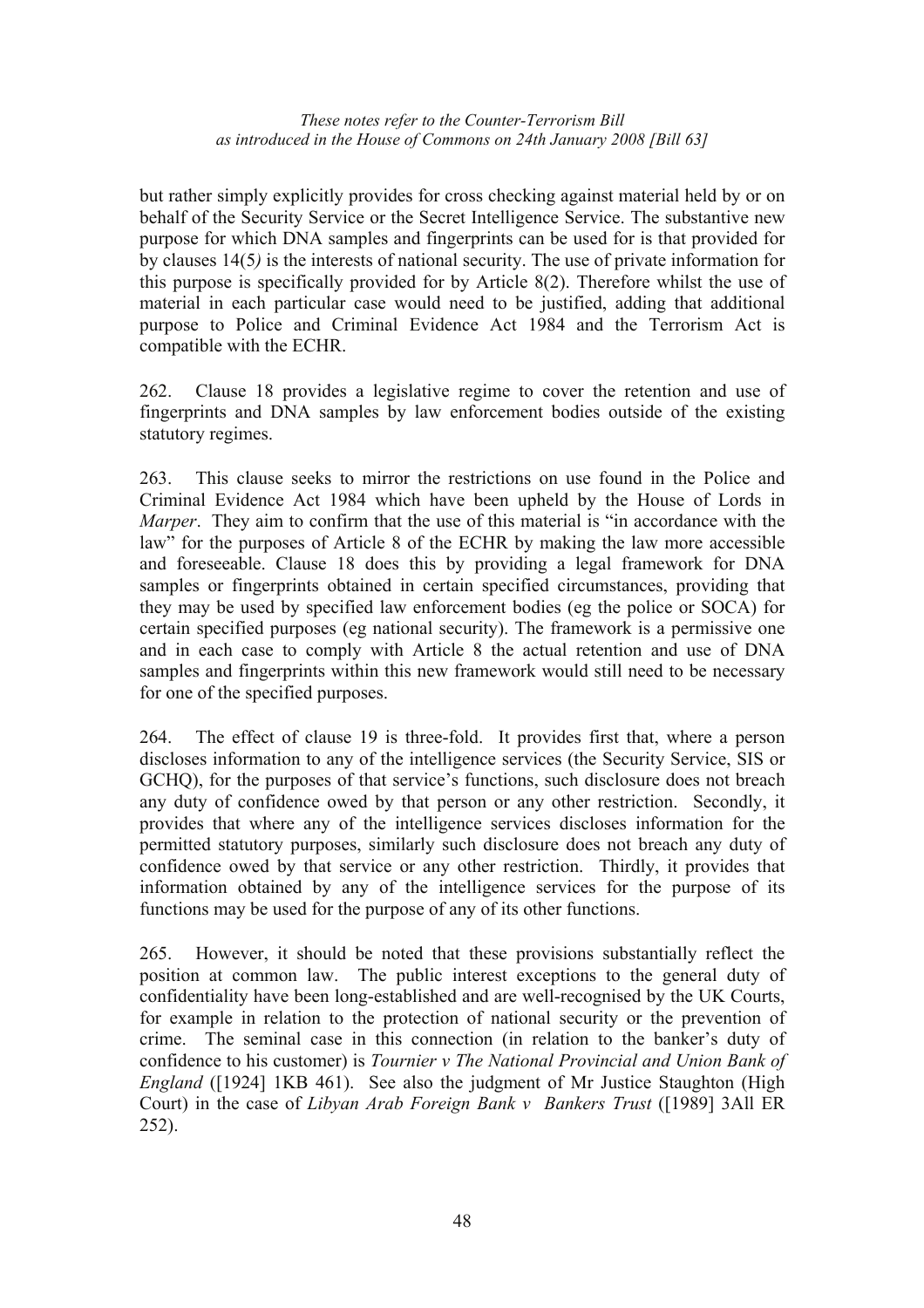266. Under the existing statutory provisions (section 2(2)(a) of the Security Service Act 1989 and sections  $2(2)(a)$  and  $4(2)(a)$  of the Intelligence Services Act 1994), the intelligence services may acquire information where this is necessary for the proper discharge of their functions (in particular, in relation to the protection of national security). Similarly, they may disclose information for this purpose or for the prevention or detection of serious crime or for the purpose of any criminal proceedings). Before acquiring and disclosing information, the intelligence services take care to ensure that the acquisition or disclosure (as the case may be) is both necessary for the specified statutory purposes and proportionate. The intelligence services will continue to apply the necessity and proportionality tests following the enactment of clause 19 in relation to the acquisition and disclosure of information and will similarly apply these tests so far as their internal use of information for different statutory functions is concerned.

267. These clauses engage Article 8(1) of the ECHR (everyone has the right to respect for his private and family life, his home and his correspondence). These provisions are in accordance with the law as they appear in the Bill and they pursue the legitimate aims under Article 8(2) of the protection of national security and the prevention of crime.

268. Clause 19 permits information which is subject to an obligation of confidence to be disclosed, whether to or by an intelligence service. However, these clauses only allow such disclosure where it is necessary for the protection of national security or for the prevention of crime. This statutory constraint, coupled with the care taken by the intelligence services in applying the twin tests of necessity and proportionality, will ensure that such additional interference with the exercise of the right as may result from the enactment of clause the provisions will be justified under Article 8(2).

269. Clause 22 and Schedule 1 to the Bill provide that the maximum period of precharge detention that will be available for suspects arrested under section 41 of the 2000 Act will, for the period during which the reserve power is available, be 42 days. The Secretary of State considers that these provisions are compatible with Article 5 of the ECHR (right to liberty).

270. Article 5(1)(c) permits detention for the purpose of bringing an individual before the competent legal authority on reasonable suspicion of having committed an offence. The provisions fall within this limb of Article 5(1) as they provide for the continued detention of persons reasonably suspected of having committed terrorist offences for the purpose of enabling the charging of that person.

271. There is no specific ECtHR jurisprudence on the length of time that a person can be detained before he is charged but there is the overarching principle that detention under Article 5 must not be arbitrary. Extended pre-charge detention under these provisions is not arbitrary. This is because of the motivation and effect of the detention – the prevention of suspected terrorists from absconding while the expeditious investigation into a terrorist offence proceeds – and because the detention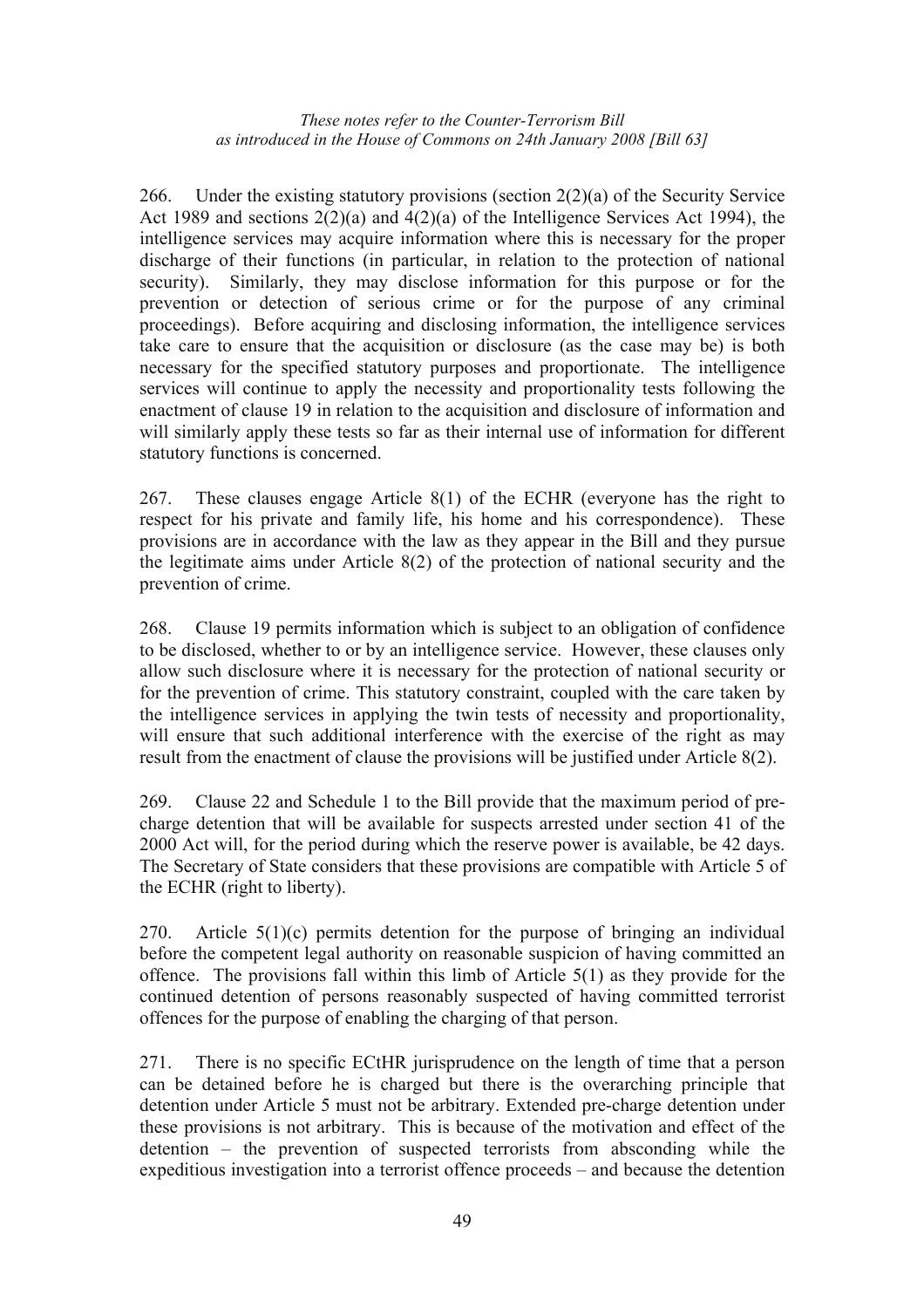is in keeping with the reasons for detention in Article  $5(1)$  and Article 5 more generally.

272. The detention is proportionate to the attainment of its purpose. The need to detain terrorist suspects for longer than others before charge is necessary for a number of reasons, including the following. First, with recent terrorist attacks designed to cause mass casualties, the need to ensure public safety by preventing such attacks means that it is necessary to make arrests at an earlier stage than in the past. This often means that less evidence has been gathered at the point of arrest, which means that more time is needed to gather sufficient evidence to charge a suspect. Secondly, longer time limits are needed to cope with the fact that terrorist networks are often international, requiring enquiries to be made in many different jurisdictions and often requiring finding interpreters for rare and remote dialects. Thirdly, terrorist networks are increasingly using sophisticated technology and communications techniques: in recent cases a large number (sometimes in the hundreds) of computers and hard drives have been seized with much of the data on those computers having been encrypted.

273. In the light of this, the Secretary of State considers that detention for up to 42 days is not arbitrary for the following reasons:

- a) The maximum limit for pre-charge detention will only be made available when the Home Secretary is satisfied there is an operational need for it – and this judgment may not be made until she has received a report form the DPP and police confirming this to be their view. She must make a statement to Parliament that she is satisfied there is an urgent need for the reserve power and that its availability is compatible with ECHR rights.
- b) The higher limit will only remain in force for 60 days, and then only if Parliament has approved the continuance of the limit by affirmative resolution within 30 days.
- c) There will still be the need for a high court judge to authorise any detention at least every 7 days, and applications for extensions beyond 28 days may only be made (in England and Wales) by the DPP or a Crown Prosecutor with the consent of the DPP or a designated Crown Prosecutor, (in Northern Ireland) by the DPP for Northern Ireland or (in Scotland) by the Lord Advocate or procurator fiscal with the Lord Advocate's consent. The requirement in these provisions for continual judicial oversight of extended pre-charge detention provides the safeguard guaranteed in Article 5(3) for judicial control of an individual's right to liberty.
- d) Further detention may only be granted if the police can demonstrate that one of the reasons in paragraph  $32(1)$  and  $(1A)$  of Schedule 8 applies and the judge is satisfied that the investigation is being conducted diligently and expeditiously. Those reasons are that there are reasonable grounds for believing that further detention is necessary: to obtain relevant evidence; to preserve relevant evidence;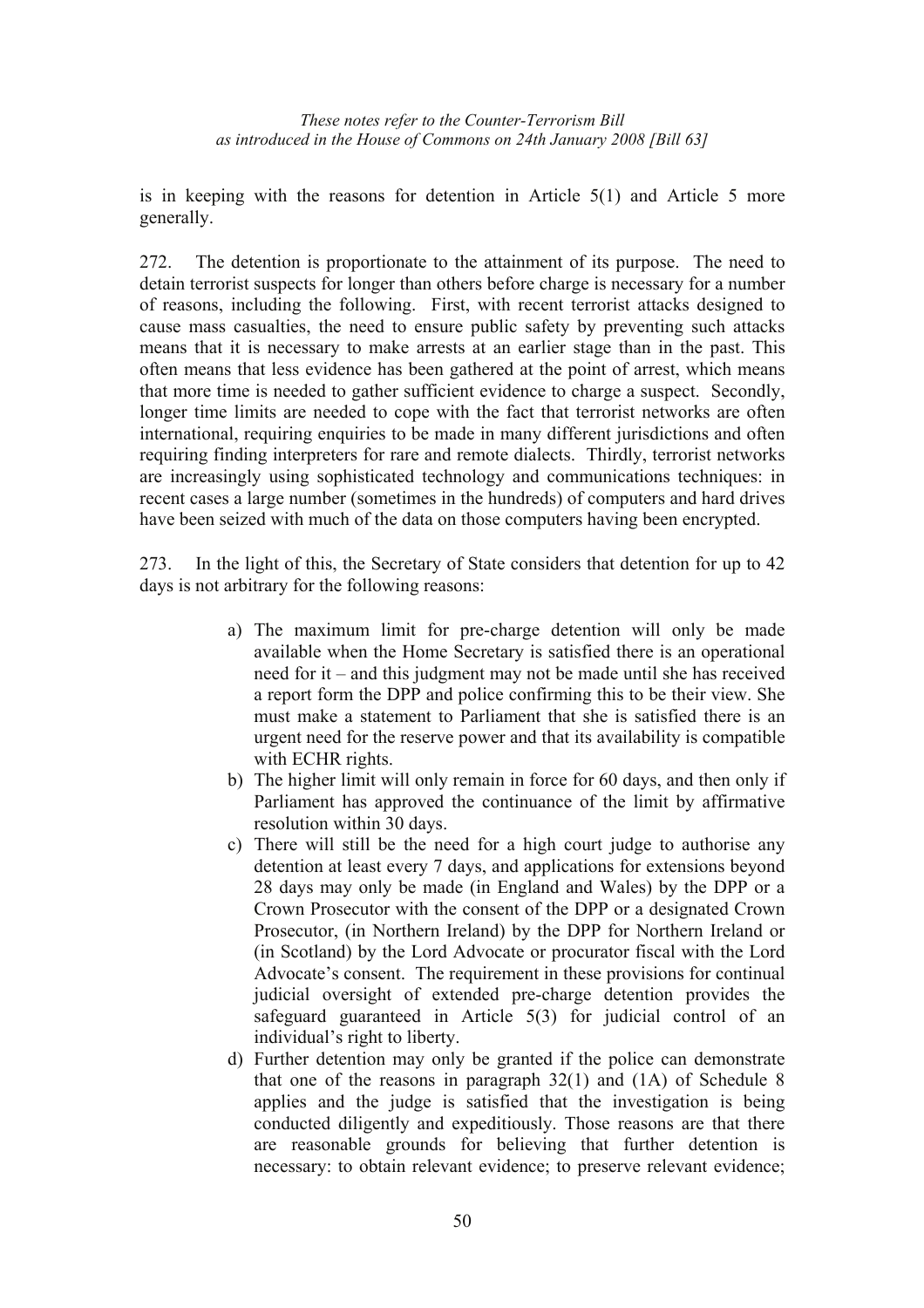or pending the outcome of an examination or analysis of relevant evidence or that could lead to relevant evidence.

- e) If at any point before a warrant is due for renewal a person's detention no longer meets the test for detention he must be released as specifically provided for in paragraph 37 of Schedule 8.
- f) Further oversight is provided by the provision that the Secretary of State must report to Parliament on each occasion pre-charge detention is extended beyond 28 days; and by the requirement on the independent reviewer of terrorism to report annually on whether the decision to make the reserve power available was reasonable in all the circumstances and whether the proper procedures have been followed in respect of such pre-charge detention. This report is to be laid before Parliament and will be debated.

274. Clauses 23 to 26 allow a person to be questioned about a terrorism-related offence after they have been charged with the offence or after they have been officially informed that they may be prosecuted for it. The clauses also allow the court (in England, Wales or Northern Ireland) to draw a negative inference from a suspect's silence if he fails to mention things when questioned that he later relies on in court. It is possible that the questioning of a suspect after charge may exonerate them and so might in certain circumstance be to the benefit of the suspect. It will also enable the police to give suspects the opportunity to respond to any new evidence and to give their explanation.

275. The right to a fair trial under Article 6 includes the right of a person charged with a criminal offence to remain silent and not to incriminate himself. UK criminal law already allows for negative inferences to be drawn from a silence when a suspect is questioned. The circumstances in which this can be done are set out in sections 34, 36 and 37 of the Criminal Justice and Public Order Act 1994, which will also apply in relation to post-charge questioning. The European Court of Human Rights has considered the question of whether or not the drawing of adverse inferences is a breach of Article 6(2) on a number of occasions, notably in the case of *John Murray v. the United Kingdom [1996].* They have held that the drawing of negative inferences is not, of itself, a breach of a defendant's Article 6 rights. It is therefore considered by the Secretary of State that these provisions are compatible with Article 6(2).

276. Clauses 29 to 31 provide that where a court (in England and Wales or Scotland) determines that an offence has a connection to terrorism, it must treat this as an aggravating factor when sentencing the offender.

277. The Secretary of State considers that this provision will engage Article 6 but that it is compatible with the criminal limb of that Article which guarantees a fair trial. The determination will only be made where the court is satisfied that the offence has a terrorist connection to the criminal standard. The person convicted of the relevant offence will have all the protections afforded by Article 6 in criminal proceedings.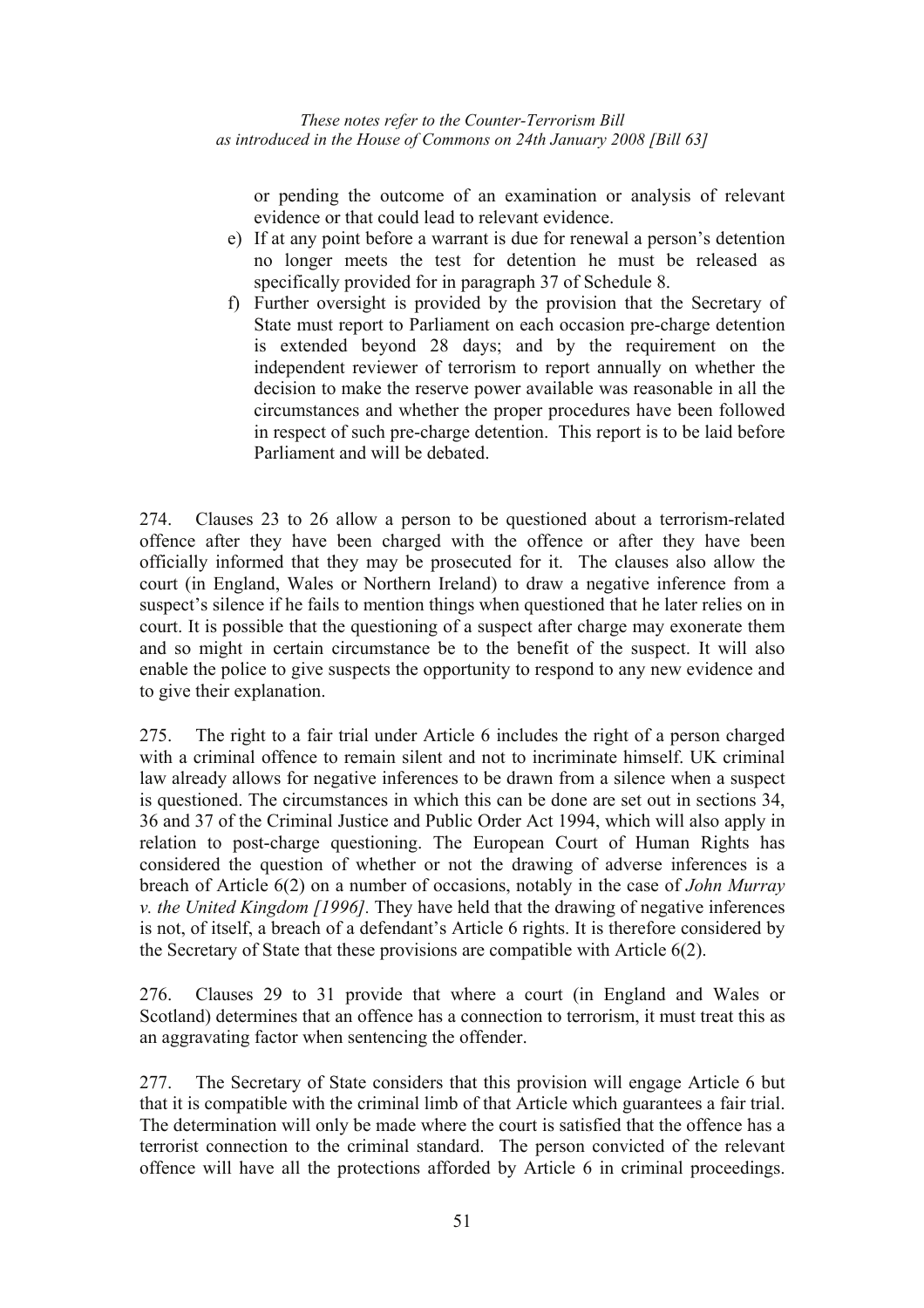After the conclusion of a trial, the person will be able to make submissions as to why the court should not make a determination; and if the person pleaded guilty and denies the offence had a connection to terrorism, the matter will be determined by hearing evidence and witnesses may be cross-examined.

278. Article 7 prevents a heavier penalty being imposed on an offender than that which was applicable at the time the offence was committed. The provisions relating to aggravated sentencing will apply only to offences committed on or after commencement and so no issue as to Article 7 arises.

279. Clauses 32 to 37 extend the forfeiture provisions that attach to various terrorism offences. The Secretary of State considers that these provisions engage Article 8 and Article 1 of the First Protocol but that any interference with these rights is justified.

280. The provisions are in accordance with the law, as they appear in the Bill. In terms of Article 8, they pursue the legitimate aims of national security and the prevention of disorder or crime. In terms of Article 1 of the First Protocol, the forfeiture is in the general interest because it is aimed at the prevention of crime and, in particular terrorism, and because property that may now be forfeited is that which the court believes would otherwise be used for the purposes of terrorism. Removing such property from circulation is aimed at disrupting terrorist activity. The forfeiture is also in association with criminal proceedings because the forfeiture is made on conviction and is imposed in addition to any sentence. It will therefore act as a deterrent to participating in terrorist-related offences.

281. The Secretary of State considers the provisions are proportionate to these pressing social needs for the following reasons:

- a) There is provision that where a person other than the convicted person claims to be the owner of or otherwise interested in anything which can be forfeited, the court shall give him an opportunity to make representations before a forfeiture order is made.
- b) The criminal purposes for which the money or other property has already been used means that the offender should not be able to continue to benefit from it.
- c) In relation to the potential future use of property, the court must either be satisfied that the offender intended its use for the purposes of terrorism, or that there are reasonable grounds for believing it would be used for the purposes of terrorism.
- d) There is provision that the victim of personal injury or loss as a result of the offence may be compensated from the proceeds of the forfeiture.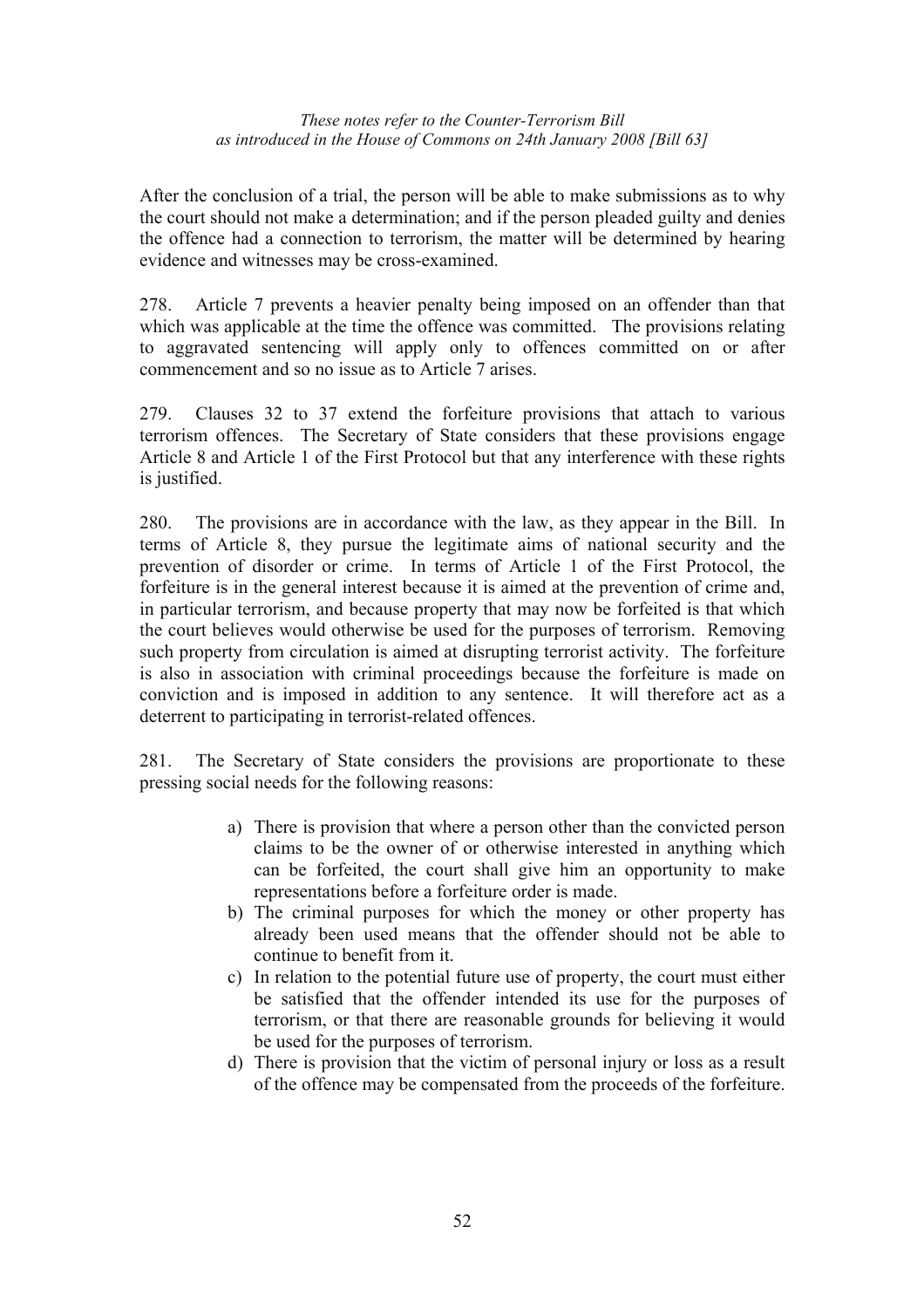e) The court has a discretion as to whether or not to make a forfeiture order. It is unlawful for a court to act in a way which is incompatible with the ECHR (section 6 of the Human Rights Act 1998). A court may not therefore make an order which infringes Article 8 or Article 1 of the First Protocol.

282. Clauses 38 to 55 set out a new notification regime in relation to persons convicted of terrorist-related offences and sentenced to 12 months' imprisonment or more. This may also apply to persons convicted of such offences overseas where a UK court imposes a notification order under Schedule 4.

283. The Secretary of State considers that the notification scheme does not amount to a penalty for the purposes of Article 7 and so its retrospective application is not incompatible with Article 7. The scheme will apply to persons who have been convicted but not sentenced for a terrorist-related offence prior to commencement and to offenders convicted of terrorism offences prior to commencement, who are still serving their sentence, are on licence or are unlawfully at large immediately before commencement.

284. This scheme is not a penalty for the following reasons:

- a) The nature and purpose of the notification scheme is to contribute to a lower rate of re-offending and the protection of the public, not to punish the offender.
- b) The domestic characterisation points to the measures being an administrative requirement as they simply impose an obligation on offenders to furnish information to the authorities.
- c) The requirement to provide information to the police is not sufficiently severe as to amount to a penalty.
- d) Although the requirements are imposed following a conviction, they are not imposed at the discretion of the court as part of the sentencing process, and independent criminal proceedings have to be brought for breach of the notification requirements.

285. Further, although the notification requirements engage Article 8, as they constitute an interference with an offender's private life, such interference is justified. The measures are clearly in accordance with the law, being a measure in the Bill, and pursue the legitimate aims of the interests of national security, the prevention of crime and the protection of rights and freedoms of others. They are also proportionate because of the gravity of harm that the measures are designed to address. Indeed, the ECHR imposes a duty on States to take certain measures to protect individuals from such serious forms of harm. The purpose of the notification scheme is to enable the police to monitor the whereabouts of convicted terrorists and conduct expeditious investigations of terrorist offences.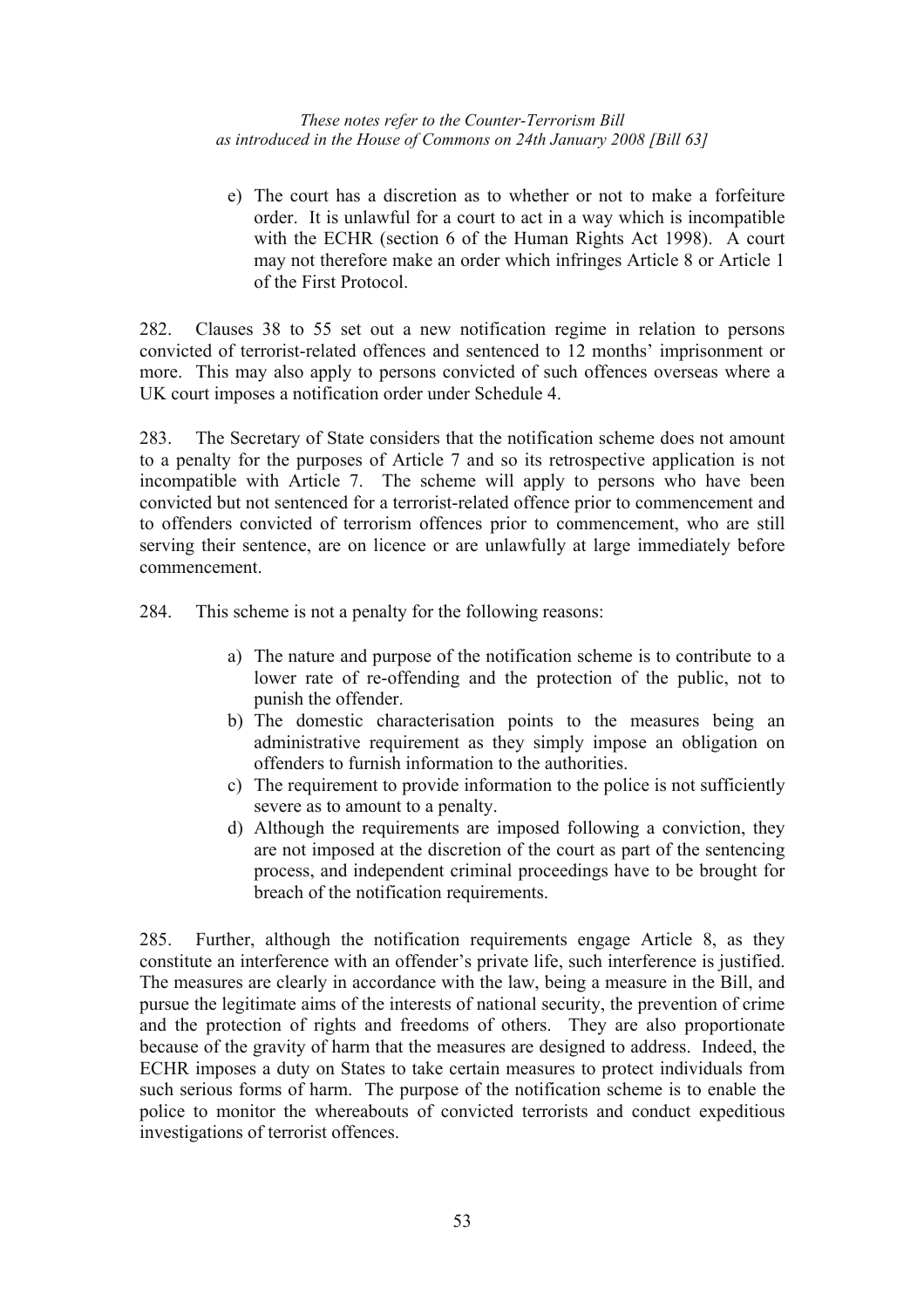286. The Court of Appeal in *Forbes v Home Secretary* ([2006] EWCA Civ 962) upheld the mandatory nature of the application of the sex offender notification provisions on the grounds that the effectiveness of the scheme might be undermined without it. The same reasoning applies in the context of the terrorist notification scheme.

287. Schedule 5 makes provision in relation to a foreign travel restriction order which restricts the foreign travel of a person subject to the notification requirements. Such orders constitute civil rather than criminal proceedings and so attract, and are compatible with, the protections afforded under the civil limb of Article 6. The proceedings are not criminal because the purpose of the order is not directed at trial and punishment but rather the restraint of a person with a proven record of terroristrelated offending and whose conduct satisfies the court that a proportionate restriction on foreign travel is necessary to prevent him from being involved in terrorist activity overseas. Furthermore the orders do not impose a penalty. Separate criminal proceedings are required for a breach of an order.

288. This view on Article 6 is supported by case law concerning various other types of preventative orders, including *B v Chief Constable of Avon & Somerset Constabulary* ([2001] 1 WLR 340) (concerning preventative orders imposing prohibitions on sex offenders in the community), *R v Crown court of Manchester ex parte McCann* (*[*2002] 3 WLR 1313), (anti-social behaviour orders) and *Gough and another v Chief Constable of the Derbyshire Constabulary* ([2002] EWCA Civ 351) (football banning orders). However, despite the civil classification, which means the civil rules of evidence apply, the court will (following *McCann*) apply an exacting standard of proof, which will be hard to distinguish from the criminal standard.

289. The Secretary of State believes that the foreign travel restriction order is compatible with Article 7 notwithstanding that the triggering conviction may have taken place prior to the commencement of the legislation. The order does not constitute a penalty for the same reasons set out above in relation to the notification scheme. This is supported by the decision in *Gough* that a similar type of order restricting foreign travel (a football banning order) does not constitute a penalty.

290. Foreign travel orders will engage defendants' Article 8(1) rights as they will prevent them from travelling freely to countries of their choice. However, the imposition of the orders is justifiable under Article 8(2). The legitimate aims of the orders are the interests of national security, public safety or the economic well-being of the country, the prevention of crime and protection of the rights and freedoms of others. The order can only be imposed where the court is satisfied that the offender has acted in such a way that it is "necessary" to make one in order to prevent him from being involved in terrorist activity overseas. This is a high threshold and the harm the order is aimed at preventing is grave. Under section 6 of the Human Rights Act 1998 the court must act compatibly with the defendant's Convention rights when imposing an order. Further, the provisions in the Bill are drafted so that the prohibitions on travel must be proportionate. Similar preventative orders have been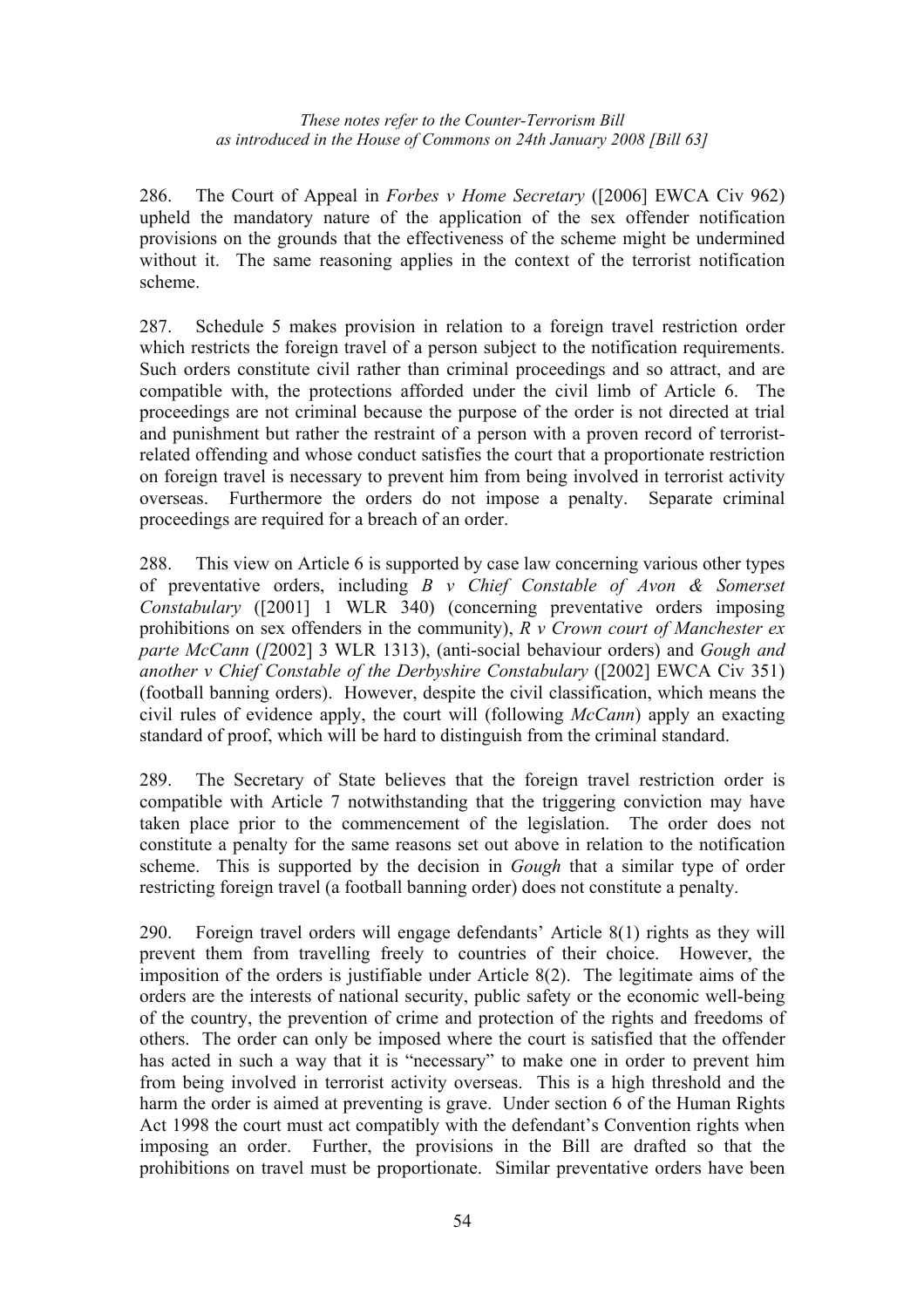found to be compatible with Article 8 in domestic and ECtHR case law.

291. Clause 56 is a permissive clause outlining the potential scope of the rules of court to be prepared in connection with asset freezing proceedings. *Clause 58*  includes provision allowing the Treasury to withhold material which would otherwise have to be disclosed. But subsection (6) provides that the clause (or rules of court made under it) does not require the court to act in a manner inconsistent with the applicant's Article 6 ECHR rights. The House of Lords recently considered (in *Secretary of State for the Home Department v MB* [2007] UKHL 46) the corresponding (and virtually identical) provision of the Prevention of Terrorism Act 2005 allowing the withholding of evidence (and use of special advocates), noting that the provision would not normally infringe an applicant's Article 6 rights, but that it could in extreme cases. The House of Lords therefore ruled that it did not infringe Article 6, provided that an express preservation of the Article 6 rights was implied into the provision. For that reason, the qualification on the Rules' ability to provide for proceedings which proceed without telling the applicant the nature of the case against him, has been expressly stated in the Counter-Terrorism Bill, so that the wording of the clause reflects the meaning the court would give it. In light of the House of Lords decision, the provision is human rights compliant.

292. Clause 59 permits the actual appointment of the special advocate. This is on the same basis as in other legislation. The Secretary of State considers that the actual appointment of the special advocate does not itself engage the ECHR. The special advocate is appointed to represent the applicant, and this is an important aspect of the context which makes the provisions ECHR compliant.

293. Clause 60 provides an extension of the use of intercept evidence and engages Article 6 and Article 8 of the ECHR. With regard to Article 6, this issue was considered by the European Court of Human Rights in *Khan v United Kingdom* (ECHR case 35394/97). In that case the Court found that the use of intercept evidence did not violate the appellant's right to a fair hearing. The Court found that the central consideration was whether the proceedings as a whole were fair, concluding that they were. This approach was followed in *PG and JH v UK* (ECHR case 44787/98) with regard to Article 6.

294. Any interference with Article 8 is justified. The provisions are (i) in accordance with the law, (ii) in pursuit of a legitimate aim and (iii) necessary in a democratic society. In this case the first limb is satisfied by virtue of the provisions being set out in the Bill. The purpose of the ability to rely on intercept evidence is to enhance the robustness of the asset freezing regime, which exists in pursuit of public safety and national security. The necessity of the ability to rely on such evidence may vary on a case by case basis, but it is clear that, in the context of asset freezing, a preventative procedure, it may be necessary to be able for the Treasury to use all available evidence in order to explain and support the view that it has "reasonable suspicion" as set out in the UN terrorism orders.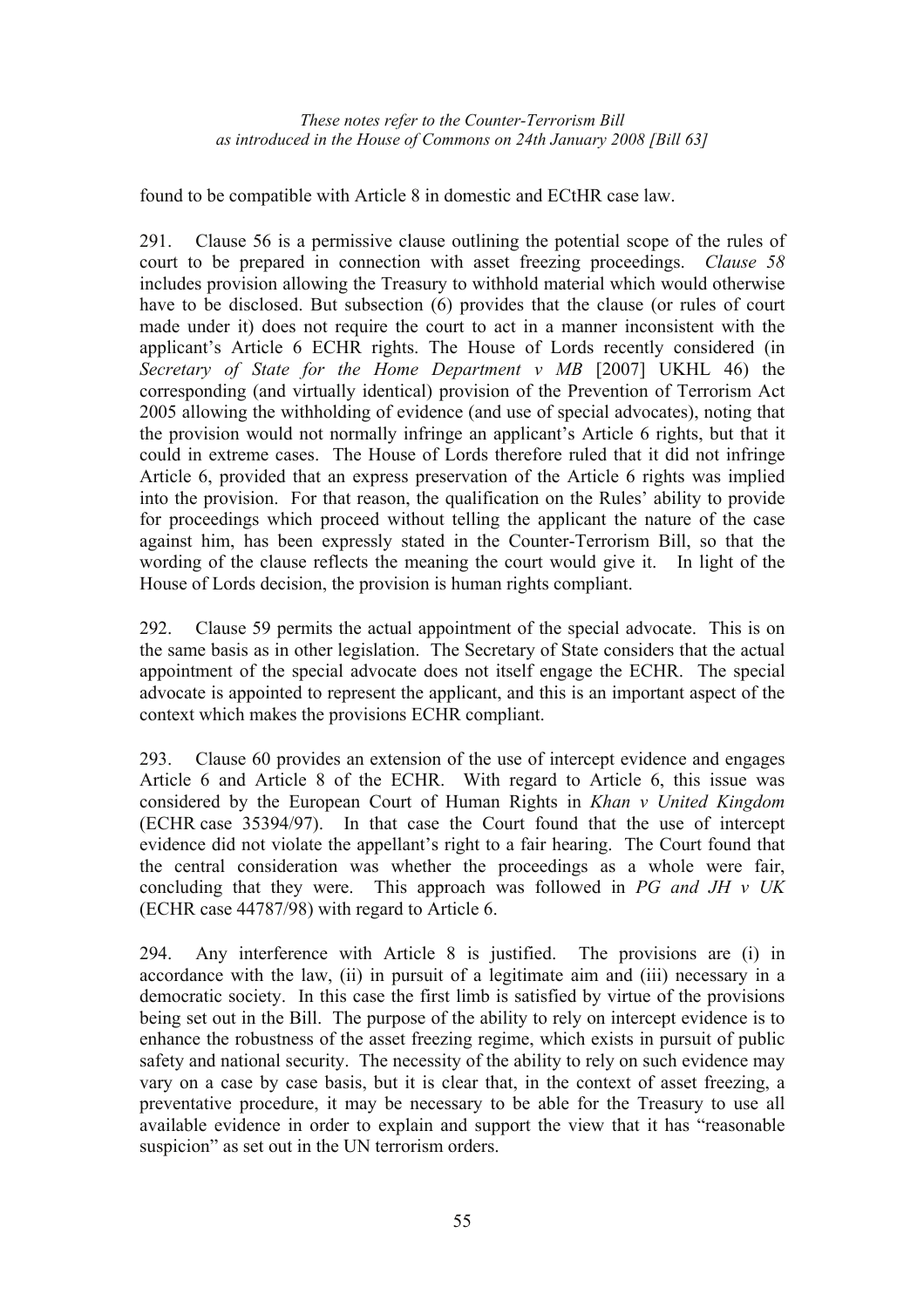295. Clause 69 inserts a new section 58A into Terrorism Act 2000 which makes it a criminal offence to elicit, or attempt to elicit, information about members of the armed forces which is likely to be useful to a person committing or preparing an act of terrorism or to publish or communicate information of that kind. A person who is able to prove that he had a reasonable excuse for his actions is able to rely on that as a defence. The offence is punishable with a maximum sentence of 10 years imprisonment, or to a fine or both.

296. The offence is likely to engage rights under Articles 8 (private and family life) and 10 (freedom of expression) but any interference with these rights is justified as it will be in accordance with the law, in pursuit of a legitimate aim and necessary in a democratic society. As this provision will be included in legislation it will satisfy the first requirement. Its purpose is to prevent serious crime and protect national security. This is a legitimate aim that appears in Articles 8 and 10. It is also proportionate. Article 2 requires everyone's life to be protected by law. Where individuals in a particular group are considered to be a risk it is legitimate for proportionate measures to be put in place aimed at reducing the risk. This clause is intended to protect the lives of members of the Armed Forces. Its ambit and the prescribed penalty are considered to be necessary and proportionate having regard to the effect of Article 2. A defence of reasonable excuse is available. The court must balance interference with the person's rights and freedoms against the need to protect society from the harm caused by serious crime. The court is a public authority for the purposes of the Human Rights Act 1998 and it must, therefore, act compatibly with the Convention rights as required by section 6 of the Human Rights Act 1998.

297. This clause will also engage the right to a fair trial under Article 6. Section 58A(2) provides that it is a defence for a person to prove that he had a reasonable excuse for his action. This is to be read in conjunction with section 118 of the 2000 Act which provides that this will be an evidential rather than a legal burden – the defendant will only have to raise an issue as to his reasonable excuse and then it will be for the prosecution to prove beyond reasonable doubt that this is not the case. The courts have ruled that an "evidential burden" such as this is compatible with the presumption of innocence under Article 6(2) provided it is imposed in pursuance of a legitimate aim and is proportionate to the achievement of that aim. The Secretary of State considers that this provision satisfies both of those conditions.

298. Clause 70 inserts a new definition of "employment" in Part 3 of the 2000 Act which extends the scope of the offence in section 19 of that Act (disclosure of information), to include persons such as volunteers, trustees of a charity and interns in a bank. This clause will engage a person's rights under Article 8(1), as a criminal sanction will be imposed on a new range of people for failure to disclose to a constable a belief or suspicion that a terrorist finance offence has been committed. However, such interference is justified.

299. This provision will be included in legislation, which meets the first requirement for it to be in accordance with the law. Its purpose is to prevent crime and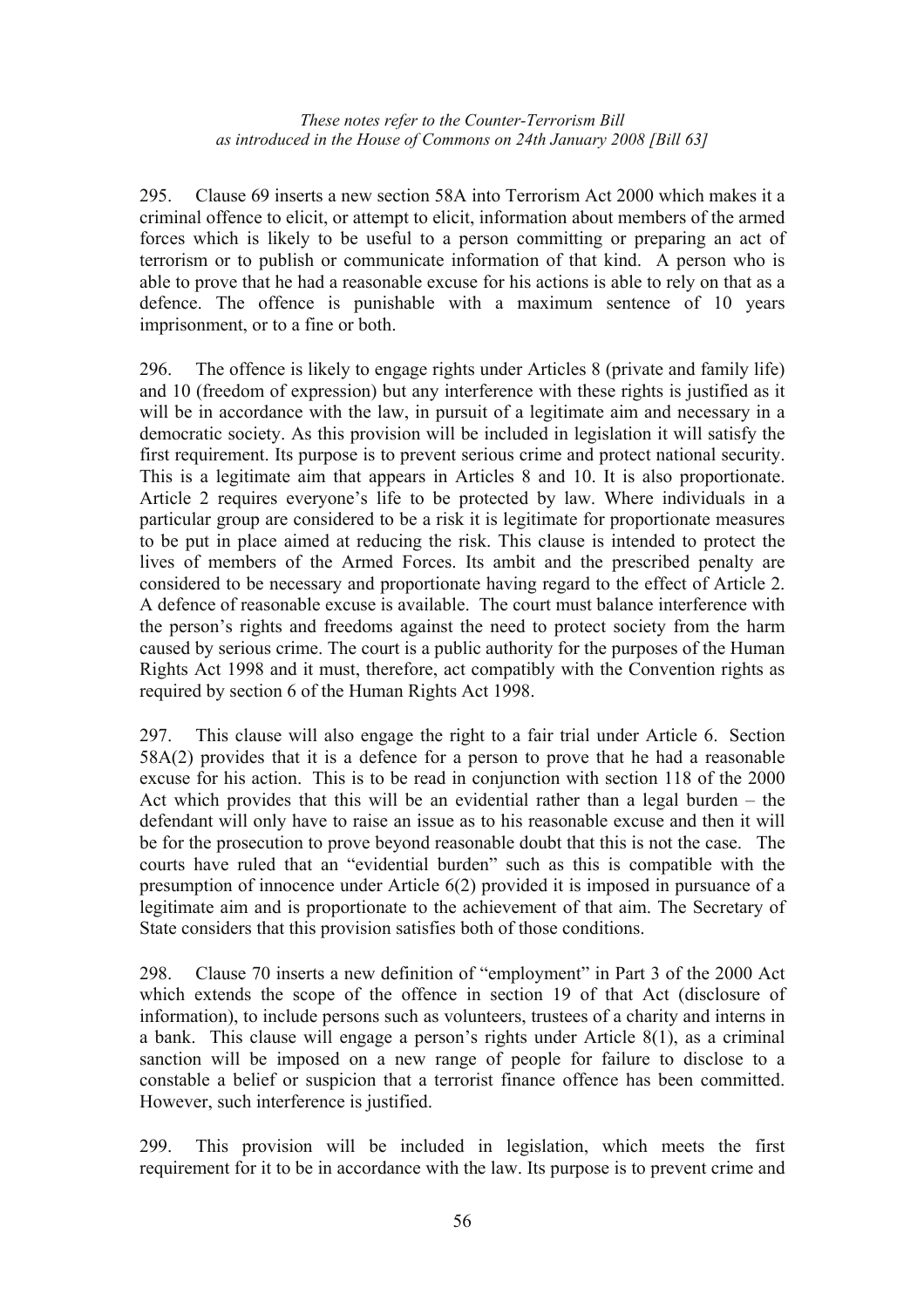to protect the interests of national security - legitimate aims that appear in Article 8(2). Action against terrorist finance offences is widely recognised, both domestically and internationally, as being vitally important in order to combat terrorism.

300. The provision is proportionate:

- a) The extension of the offence is designed to cover persons who might well come across information giving rise to a suspicion of a terrorist finance offence during the course of their work.
- b) The disclosure must be based on actual belief or suspicion.
- c) The provisions only require disclosure to the police or an authorised member of staff of SOCA.
- d) It is a defence to prove that the person disclosed his suspicion in accordance with his employer's established procedures.
- e) Section 19 does not require the disclosure of information subject to legal privilege.

301. Clause 71 confers powers on constables to enter and search the premises of individuals subject to control orders. Such powers will engage a person's right to respect for his private life under Article 8 of the ECHR. Interference with this Article of the Convention can be justified if it meets the three stage test of being in accordance with the law, being in pursuit of a legitimate aim and being necessary in a democratic society.

302. The powers of entry and search will be set out in the Bill, which meets the first limb of the test for justification. The purpose of powers is that they will be exercised in the interests of national security and public safety that are legitimate aims for the purposes of the second part of the test for justification.

303. The Secretary of State believes that the exercise of the power will be proportionate for the following reasons. First the power can only be exercised by a constable. Secondly the power under section 7C can only be exercised with a warrant from a justice of the peace and such warrant will only be granted where it is necessary to determine whether the controlled person is complying with obligations imposed by or under his control order and for the purpose of determining whether a controlled person is complying with the obligations imposed by or under the control order. Thirdly under sections 7A and 7B any entry and search will take place without a warrant but then only in tightly defined circumstances relating to reasonable suspicion on the part of a constable of abscond or failing in a duty to grant access to premises. Furthermore any entry and search will be for specified and limited purposes. Fourthly, force to enter can only be used if it is necessary to do so. Finally the premises that can be searched and entered have been tightly defined.

304. Clauses 77 to 82 make provision for the payment of costs incurred in providing extra police services at key gas sites. Costs incurred by the Ministry of Defence or by a police authority on or after 16 January 2007 in policing, at the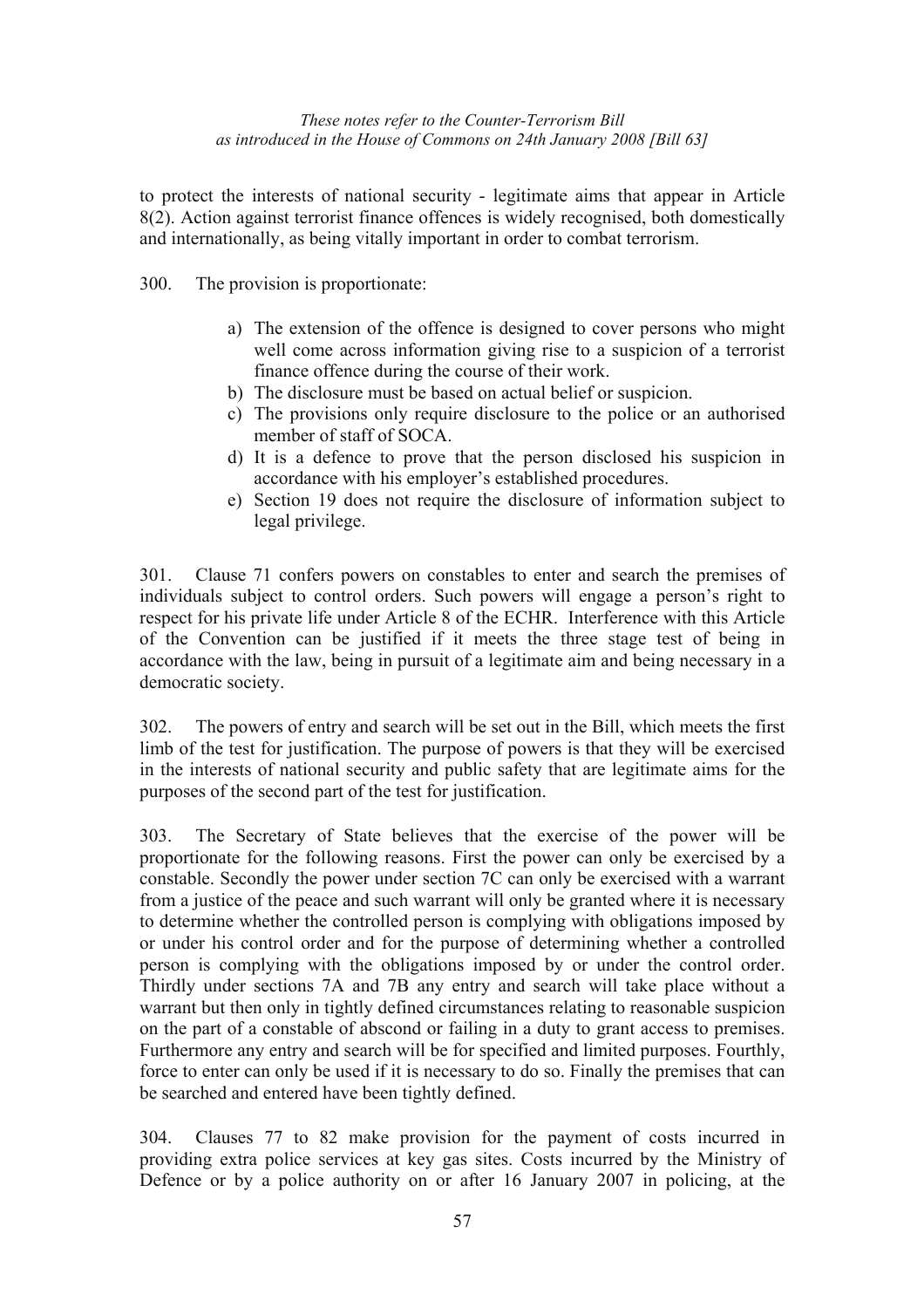Secretary of State's request, key gas sites with a view to their increased protection will be funded, with effect from the commencement of these provisions, by gas transporters who may pass on the costs to gas consumers in accordance with arrangements made by the Secretary of State.

305. The funding arrangements can apply where the Secretary of State considers that the provision of extra police services at the site is necessary because of a risk of loss of or disruption to the supply of gas connected with it; and that such loss or disruption would have a serious impact on the UK or any part of it.

306. It is also considered that that these provisions exhibit predominantly public law features and therefore Article 6(1) of the ECHR is not engaged. The State, not the gas transporter, has responsibility for determining when, where and how extra policing should be provided at key gas sites. Accordingly, the proposal cannot be considered as involving the determination of either the gas transporter or the gas consumer's civil rights or obligations

307. However, even if Article 6 were found to be engaged, the Secretary of State also considers that the gas transporter and consumers rights are safeguarded by the availability of judicial review, by which means these persons can challenge the Secretary of State's decision. These provisions would therefore be compatible with Article 6(1).

308. The provisions may involve interference with either the gas transporter's licence or the gas transporter's economic interest in the pursuit of the licensed activity of the level of severity required in order to engage Article 1, Protocol 1 of the ECHR. However, in the view of the Secretary of State, such interference is justified. The provisions are clearly in accordance with the law. They pursue the legitimate one of ensuring security of gas supply for gas consumers. In determining whether interference is proportionate, States are accorded a wide margin of appreciation. A number of factors point to the proposal's being proportionate. Firstly the Secretary of State's power to put the funding arrangements in to place is limited to particular the existence of particular circumstances. Secondly, the gas transporter must be consulted before being required to pay any costs. Thirdly, the gas transporter is able to recover all reasonable costs incurred or payments made and will not end up out of pocket. The Secretary of State is able to direct the Gas and Electricity Markets Authority to ensure that there is no impediment to the recovery of the gas transporters costs.